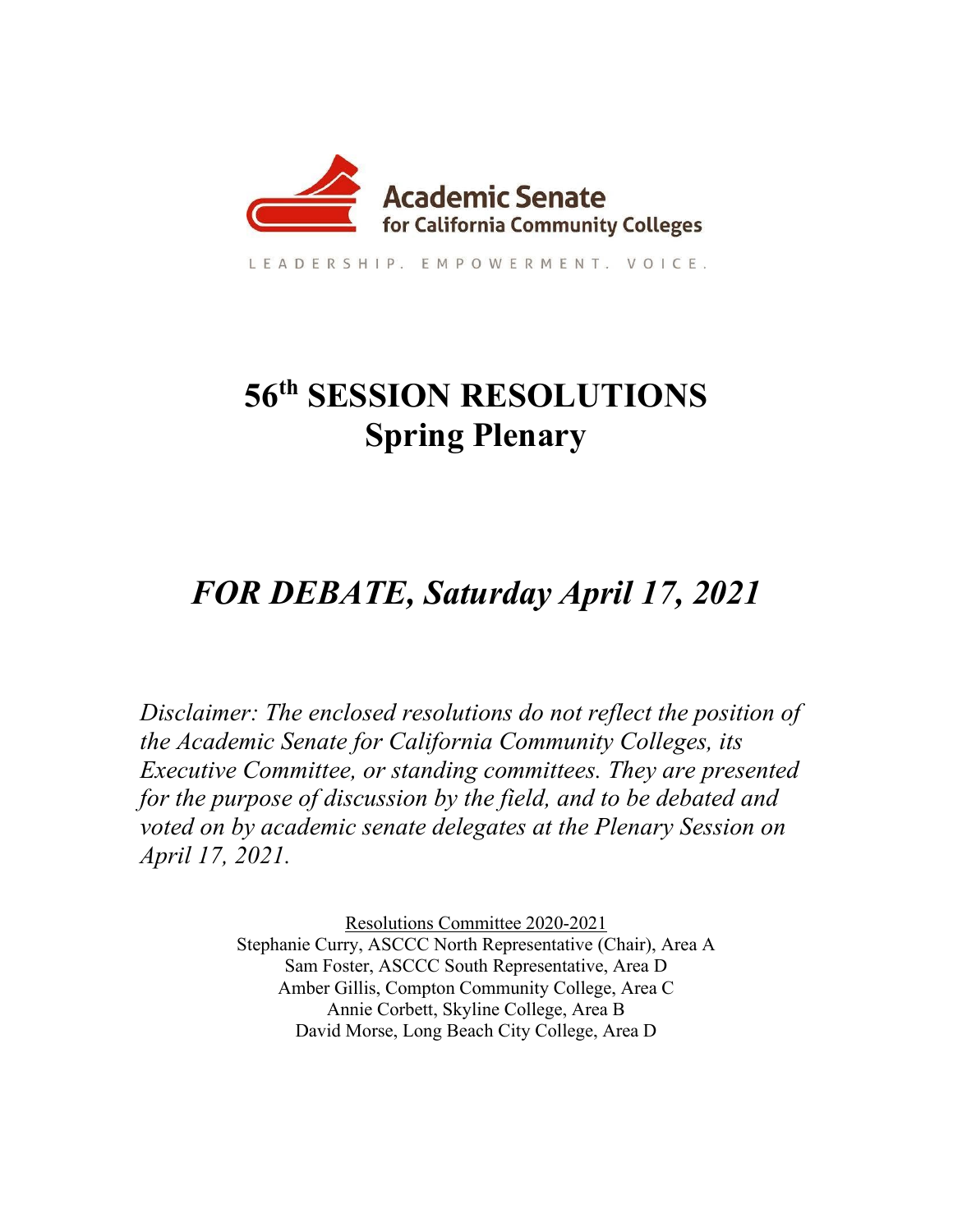#### SPRING 2021 VIRTUAL RESOLUTIONS PROCESS

In order to ensure that deliberations are organized, effective, and meaningful, the Academic Senate uses the following resolution procedure:

- Pre-session resolutions are developed by the Executive Committee (through its committees) and submitted to the pre-session Area Meetings for review.
- Amendments and new pre-session resolutions are generated in the Area Meetings.
- The Resolutions Committee meets to review all pre-session resolutions and combine, re-word, append, or render moot these resolutions as necessary.
- The resolutions are debated and voted upon in the general sessions on the last day of the Plenary Session by the delegates.
- All appendices are available on the ASCCC website.

Prior to plenary session, it is each attendee's responsibility to read the following documents:

- Senate Delegate Roles and Responsibilities (link in Local Senates Handbook or click [here\)](http://asccc.org/sites/default/files/DelRolesRespon09.pdf)
- Resolution Procedures (Part II in [Resolutions Handbook\)](https://www.asccc.org/sites/default/files/ResolutionHandbookFinalFA17_1.pdf)
- Resolution Writing and General Advice (Part III in [Resolutions Handbook\)](https://www.asccc.org/sites/default/files/ResolutionHandbookFinalFA17_1.pdf)

New delegates are strongly encouraged to attend the New Delegate Orientation on Thursday morning during the first breakout session.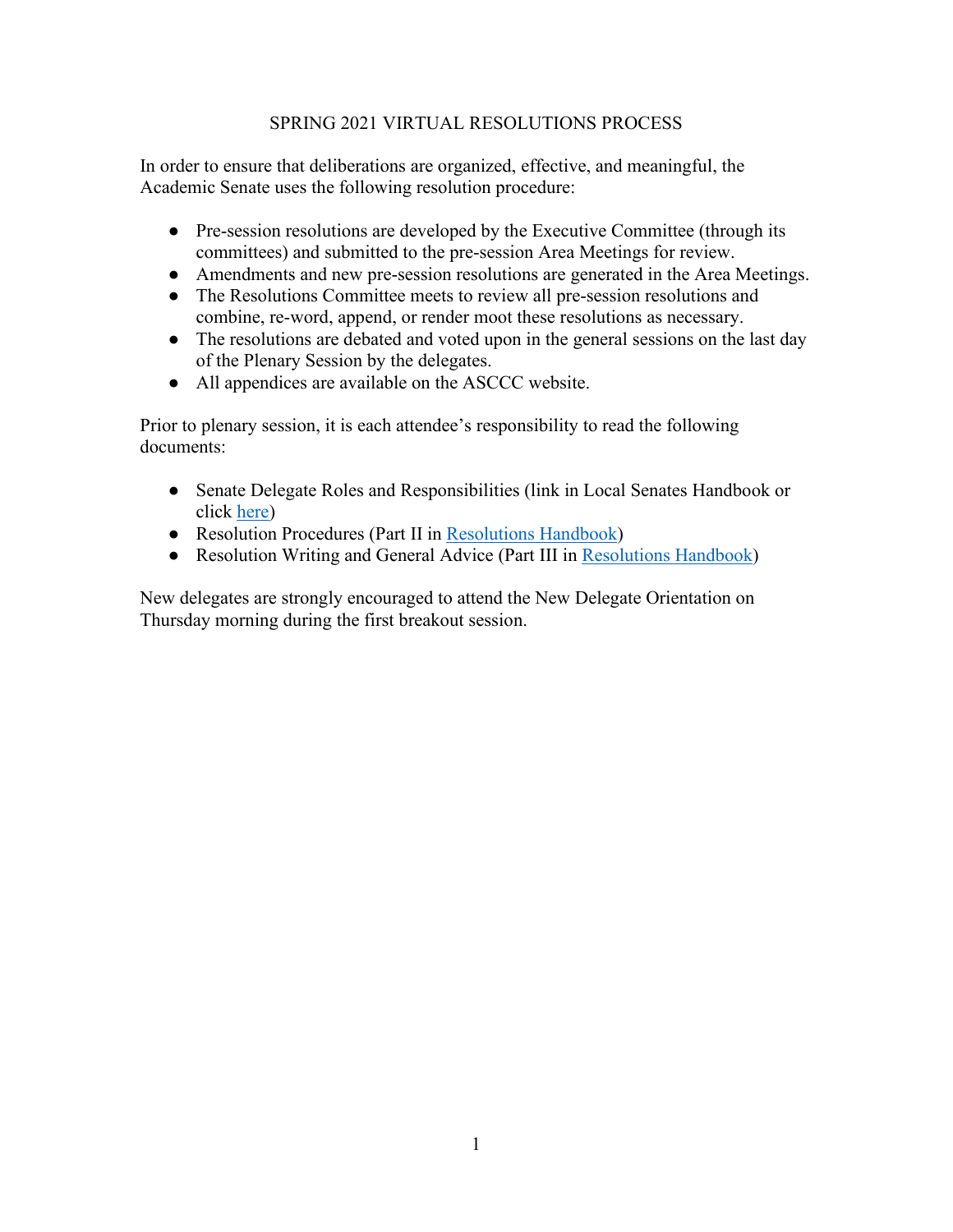#### CONSENT CALENDAR

The resolutions that have been placed on the Consent Calendar 1) were believed to be noncontroversial, 2) do not potentially reverse a previous position, and 3) do not compete with another proposed resolution. Resolutions that meet these criteria and any subsequent clarifying amendments have been included on the Consent Calendar. To remove a resolution from the Consent Calendar, please see the Consent Calendar section of the *Resolutions Procedures for the Plenary Session*.

Consent Calendar resolutions and amendments are marked with an \*. Resolutions and amendments submitted at Area Meetings are marked with a +. Resolutions and amendments submitted during open comment period are marked with a #

\*6.01 S21 Revising the 50% Law and the FON

\*6.02 S21 Support AB 417 (McCarty 2021) as of March 8, 2021

\*6.03 S21 Support AB 421 (Ward 2021) as of March 8, 2021

+\*6.05 S21 Aligning Attendance Accounting for Asynchronous Credit Distance

Education Courses with Synchronous Credit Distance Education Courses

#\*6.06 S21 Support AB 927 (Medina, 2021) as of April 9, 2021

#\*6.07 S21 Oppose AB 928 (Berman, 2021) as of April 9, 2021

#\*6.08 S21 Oppose AB 1111 (Berman, 2021) as of April 9, 2021

\*8.01 S21 Counseling Faculty, Student Success and Transfer

+\*9.03 S21 Asserting Faculty Primacy in Teaching Modality

+\*9.04 S21 Recommendation to Update Title 5 Language for Section 55070 Credit **Certificates** 

#\*9.08 S21 Support Independent Course Alignment for California Virtual Campus Badging

#\*9.09 S21 Reinstatement of Non-substantive Revision Category for the Program and Course Approval Handbook (PCAH)

\*10.01 S21 Disciplines List--Film and Media Studies

\*10.02 S21 Disciplines List-- Digital Fabrication Technology

\*11.01 S21 Urge the Release of Distance Education Guidelines and Related

Compendium of Effective Distance Education Practices

#\*11.03 S21Advocate for On-Going Funding for the ASCCC Open Educational Resources Initiative

#\*11.04 S21 Title: Ensure Compliance with Required Instructional Materials Regulations

#\*13.02 S21 Enabling Display and Use of Faculty Chosen Name and Pronoun across Campus and all Digital Environments

\*18.01 S21 Ensuring Transparency and Input in Improvements to CCC Apply

#\*19.01 S21 Create a Paper on Part-Time Faculty Equity

\*21.01 S21 Collaborate with Regional Consortia

+\*21.02 S21 Prioritizing System Support for the ECE/EDU Education and Human Development Sector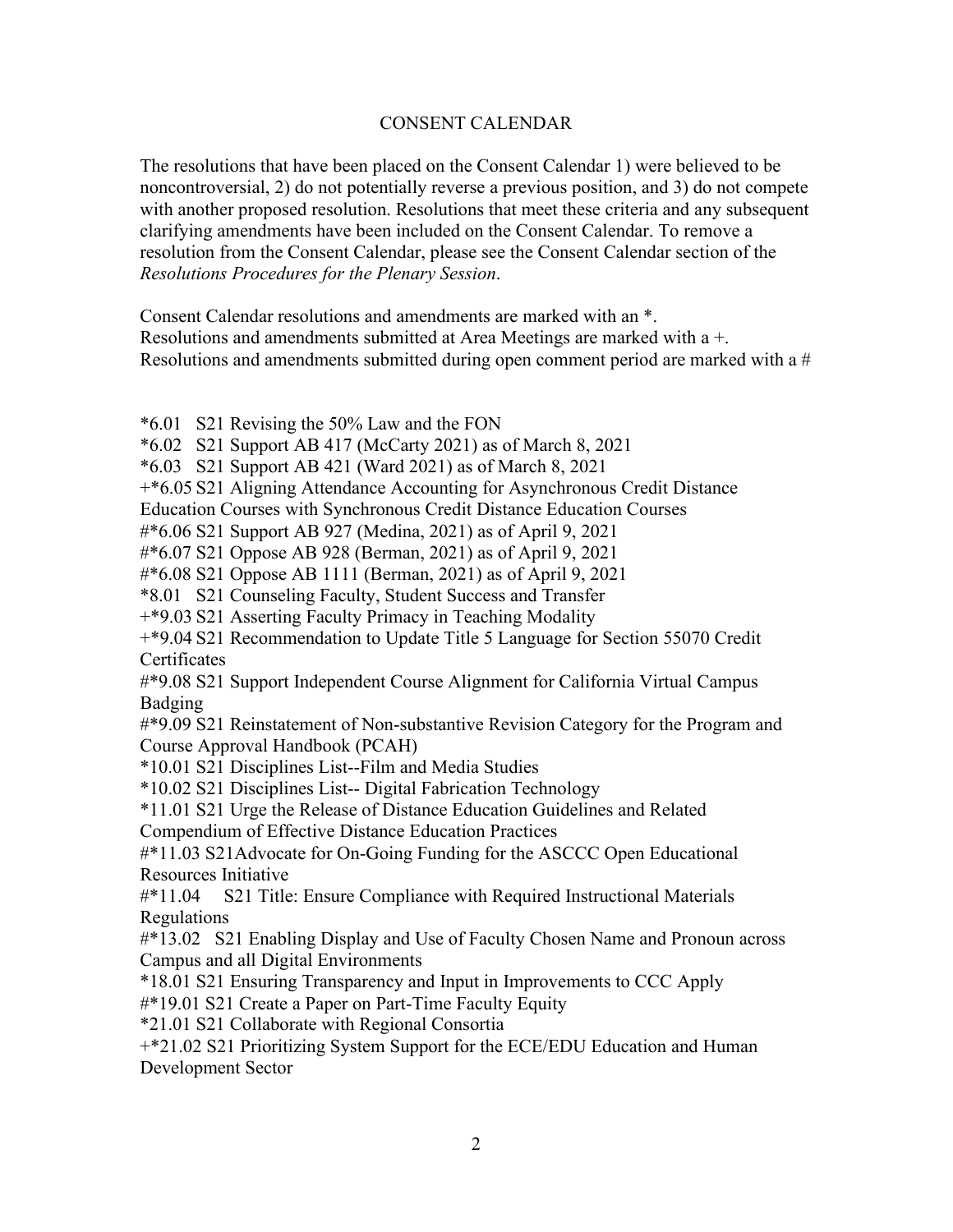### **TABLE OF CONTENTS**

|                                  | <b>3.0 DIVERSITY AND EQUITY</b>                                           | 5  |
|----------------------------------|---------------------------------------------------------------------------|----|
| 3.01                             |                                                                           |    |
| #3.01.01                         |                                                                           |    |
| 3.02                             | S21 Establishing Local Inclusion, Diversity, Equity, and Anti-racism      |    |
|                                  |                                                                           |    |
| $+3.03$<br>#3.03.01              | S21 Denounce Anti-Asian American Pacific Islander (AAPI) Racism 7         |    |
|                                  | <b>5.0 BUDGET AND FINANCE</b>                                             | 10 |
| 5.01                             |                                                                           |    |
|                                  |                                                                           |    |
|                                  | <b>6.0 STATE AND LEGISLATIVE ISSUES</b><br>11                             |    |
| $*6.01$                          | S21 Revisiting the 50% Law and the Faculty Obligation Number 11           |    |
| $*6.02$                          |                                                                           |    |
| $*6.03$                          |                                                                           |    |
| $+6.04$                          | S21 Flexibility in Remote Attendance at Local Academic Senates  13        |    |
| $+*6.05$                         | S21 Aligning Attendance Accounting for Asynchronous Credit Distance       |    |
|                                  | Education Courses with Synchronous Credit Distance Education Courses  14  |    |
| $\#*6.06$                        |                                                                           |    |
| $\#*6.07$                        |                                                                           |    |
| $\#*6.08$                        |                                                                           |    |
|                                  |                                                                           |    |
|                                  |                                                                           |    |
| <b>8.0 COUNSELING</b><br>$*8.01$ | S21 Counseling Faculty, Student Success, and Transfer 17                  | 17 |
|                                  |                                                                           |    |
| <b>9.0 CURRICULUM</b>            |                                                                           | 18 |
| 9.01                             | S21 Develop a Set of Resources to Assist in Establishing Ethnic Studies   |    |
|                                  | Programs in Alignment with California State University Requirements 18    |    |
| 9.02                             |                                                                           |    |
|                                  | S21 Develop a Rubric for Ethnic Studies Courses and Ethnic Studies or     |    |
| $+9.02.01$                       |                                                                           |    |
| $+*9.03$                         |                                                                           |    |
| $+*9.04$                         | S21 Update Title 5 Language for Section 55070 Credit Certificates  20     |    |
| $+9.05$                          | S21 Developing an Anti-Racism, Diversity, Equity, and Inclusion           |    |
|                                  | Curriculum Audit Process for the Open Educational Resources Initiative 21 |    |
|                                  |                                                                           |    |
| #9.06                            | S21 Develop a Rubric for Ethnic Studies Courses for CSU General           |    |
|                                  |                                                                           |    |
| #9.07                            |                                                                           |    |
| #*9.08                           | S21 Support Independent Course Alignment for California Virtual           |    |
|                                  |                                                                           |    |
| #*9.09                           | S21 Reinstatement of Non-substantive Revision Category for the Program    |    |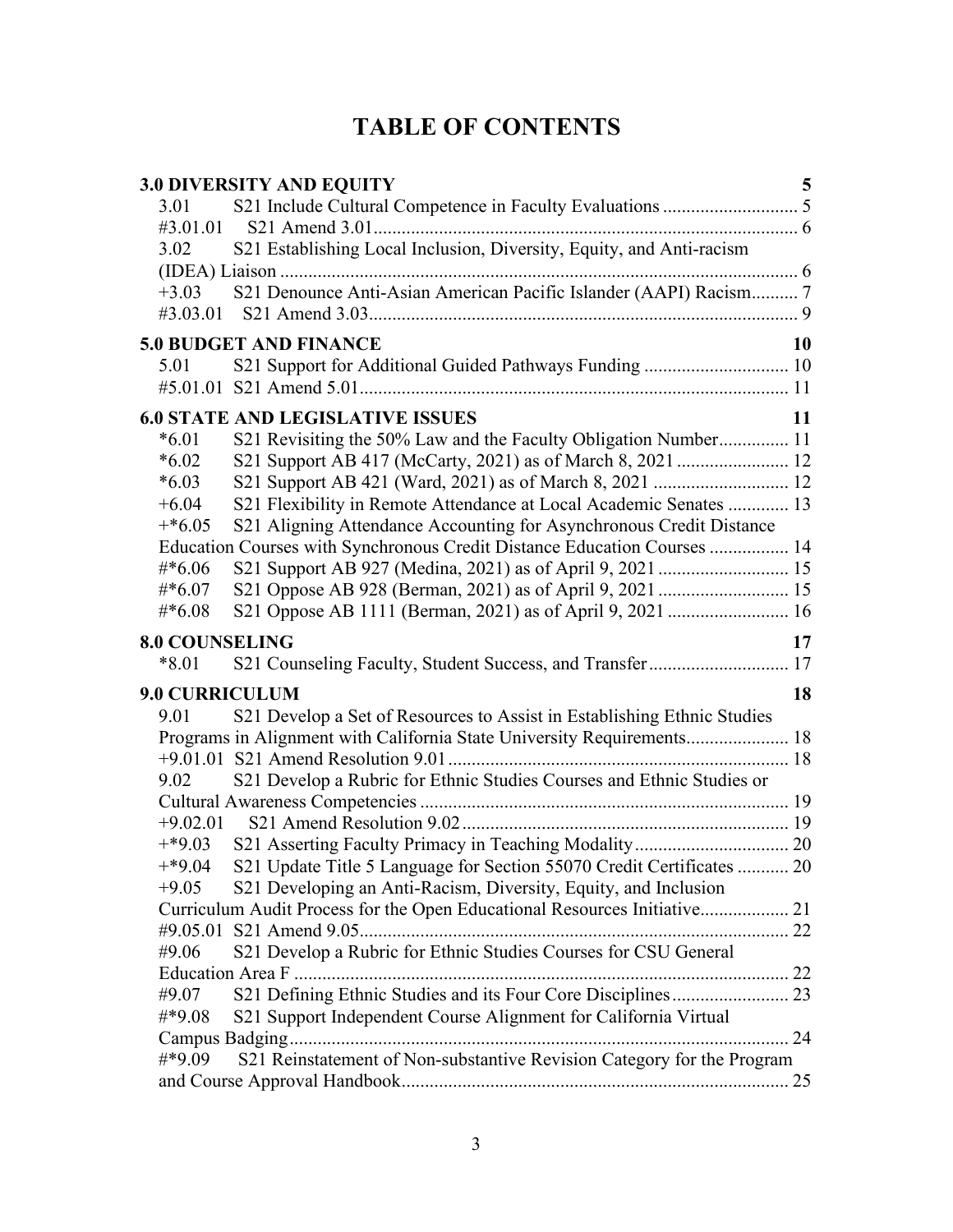| $*10.01$                                                                                                     |
|--------------------------------------------------------------------------------------------------------------|
|                                                                                                              |
| $*10.02$                                                                                                     |
| <b>11.0 TECHNOLOGY</b><br>28                                                                                 |
| S21 Urge the Release of Distance Education Guidelines and Related<br>$*11.01$                                |
|                                                                                                              |
| $+11.02$                                                                                                     |
| #*11.03 S21 Advocate for On-Going Funding for the ASCCC Open Educational                                     |
|                                                                                                              |
| #*11.04 S21 Title: Ensure Compliance with Required Instructional Materials                                   |
|                                                                                                              |
| <b>12.0 FACULTY DEVELOPMENT</b><br>32                                                                        |
| S21 Approve the Paper Going Beyond Development: Faculty Professional<br>12.01                                |
| Learning—An Academic Senate Obligation to Promote Equity-Minded Practices that                               |
|                                                                                                              |
| <b>13.0 GENERAL CONCERNS</b><br>32                                                                           |
| $+13.01$                                                                                                     |
| #*13.02 S21 Enabling Display and Use of Faculty Chosen Name and Pronoun Across                               |
|                                                                                                              |
| <b>18.0 MATRICULATION</b><br>33                                                                              |
| S21 Ensuring Transparency and Input in Improvements to CCC Apply 33<br>$*18.01$                              |
| <b>19.0 PROFESSIONAL STANDARDS</b><br>34                                                                     |
| #*19.01                                                                                                      |
|                                                                                                              |
| 35<br><b>20.0 STUDENTS</b><br>S21 Enabling Preferred Name and Pronoun across Campus and all Digital<br>20.01 |
|                                                                                                              |
|                                                                                                              |
| $+20.02$                                                                                                     |
| S21 Support for Students Affected by the Military Coup in Myanmar 36<br>$+20.03$                             |
| <b>21.0 CAREER TECHNICAL EDUCATION</b><br>37                                                                 |
| $*21.01$                                                                                                     |
| S21 Prioritizing System Support for the ECE/EDU Education and Human<br>$+*21.02$                             |
|                                                                                                              |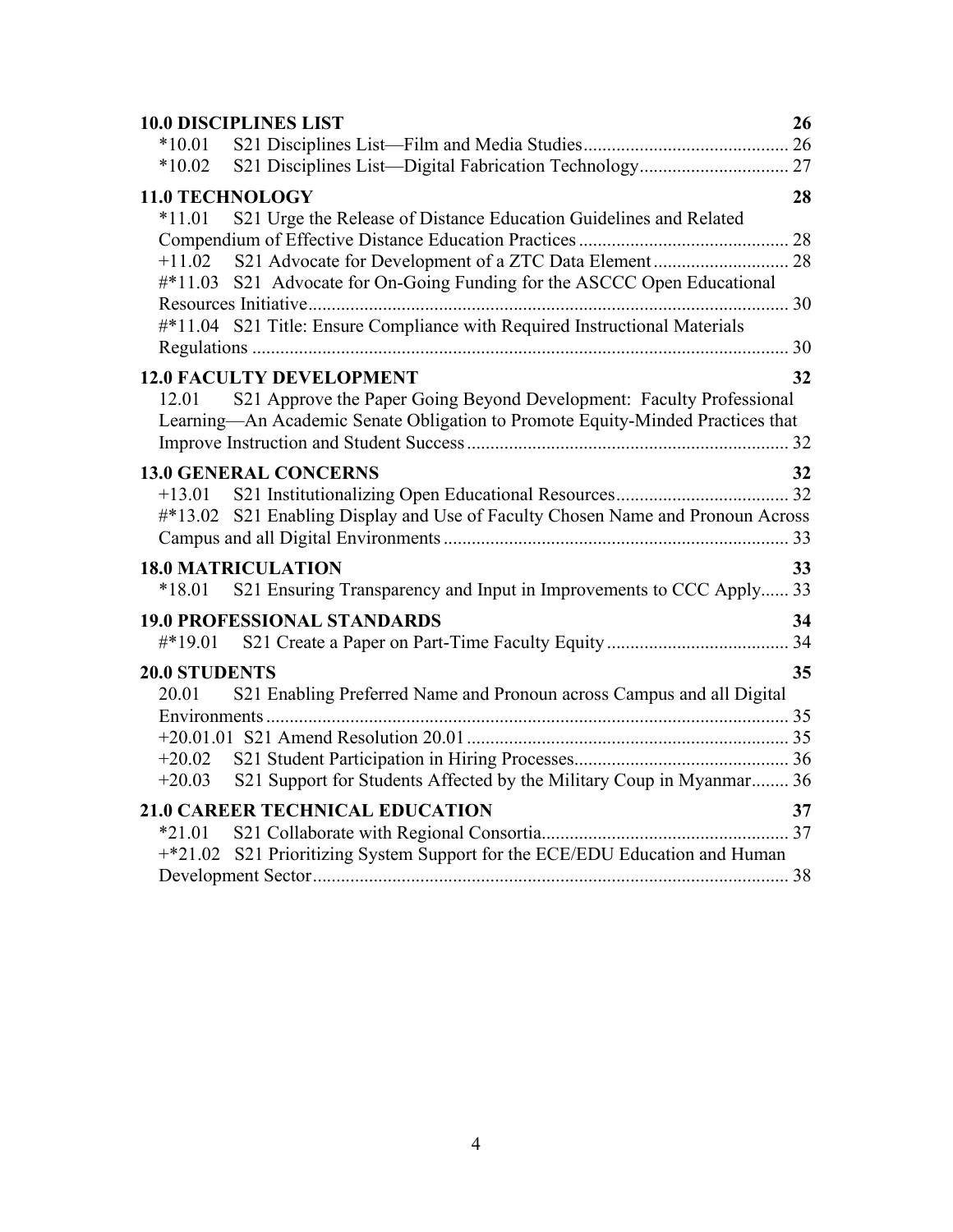#### <span id="page-5-0"></span>**3.0 DIVERSITY AND EQUITY**

#### <span id="page-5-1"></span>**3.01 S21 Include Cultural Competence in Faculty Evaluations**

Whereas, The California Community Colleges Chancellor's Office *EEO & Diversity Best Practices Handbook* calls for the incorporation of diversity considerations in the criteria for employee evaluation and tenure review, and other voices, such as the 2020 Student Senate for California Community Colleges' *DEI/Anti-Racism Plan* and the California Community Colleges *[Vision for Success Diversity, Equity, and Inclusion Integration](https://www.cccco.edu/-/media/CCCCO-Website/Files/Communications/vision-for-success/5-dei-integration-plan.pdf?la=en&hash=2402789D82435E8C3E70D3E9E3A8F30F5AB13F1D)  [Plan](https://www.cccco.edu/-/media/CCCCO-Website/Files/Communications/vision-for-success/5-dei-integration-plan.pdf?la=en&hash=2402789D82435E8C3E70D3E9E3A8F30F5AB13F1D)*, echo this call by proposing the inclusion of cultural competency and diversityfocused criteria in faculty evaluations;

Whereas, While processes and criteria for faculty evaluations are normally included in local bargaining agreements and thus fall directly under the purview of faculty unions, evaluations are also connected to professional development policies and therefore fall under the purview of academic senates under Title 5 §53200, and this connection is further established by Education Code §§87610.1(a) and 87663 (f), which require that faculty bargaining agents consult with their academic senates regarding the negotiation of evaluation processes;

Whereas, Because of the diverse nature of communities, student populations, and local needs throughout the California Community Colleges system, any guidance or requirement regarding the inclusion of cultural competence and diversity-focused criteria in faculty evaluations should be broad enough to allow for local implementation and respect for local processes while still remaining meaningful and effective; and

Whereas, Because faculty evaluations are an aspect of academic senate purview, and because the Academic Senate for California Community Colleges has expressed its commitment to cultivating and promoting cultural competence in all aspects of faculty work, faculty should be leaders in any discussion and development of guidance or potential regulatory or statutory requirements regarding the inclusion of cultural competence and diversity-focused criteria in faculty evaluations;

Resolved, That the Academic Senate for California Community Colleges encourage local academic senates to collaborate with their union partners to explore the negotiation of cultural competence and diversity-focused criteria into faculty evaluation processes; and

Resolved, That the Academic Senate for California Community Colleges work with the California Community Colleges Chancellor's Office, state-level faculty union leaders, and other system partners to explore the development of Title 5 regulatory language that would address the inclusion of cultural competence and diversity-focused criteria in faculty evaluation processes in ways that are meaningful yet respectful of local governance and negotiation processes.

Contact: [Sharon Sampson,](mailto:sharon.sampson@gcccd.edu) Standards and Practices Committee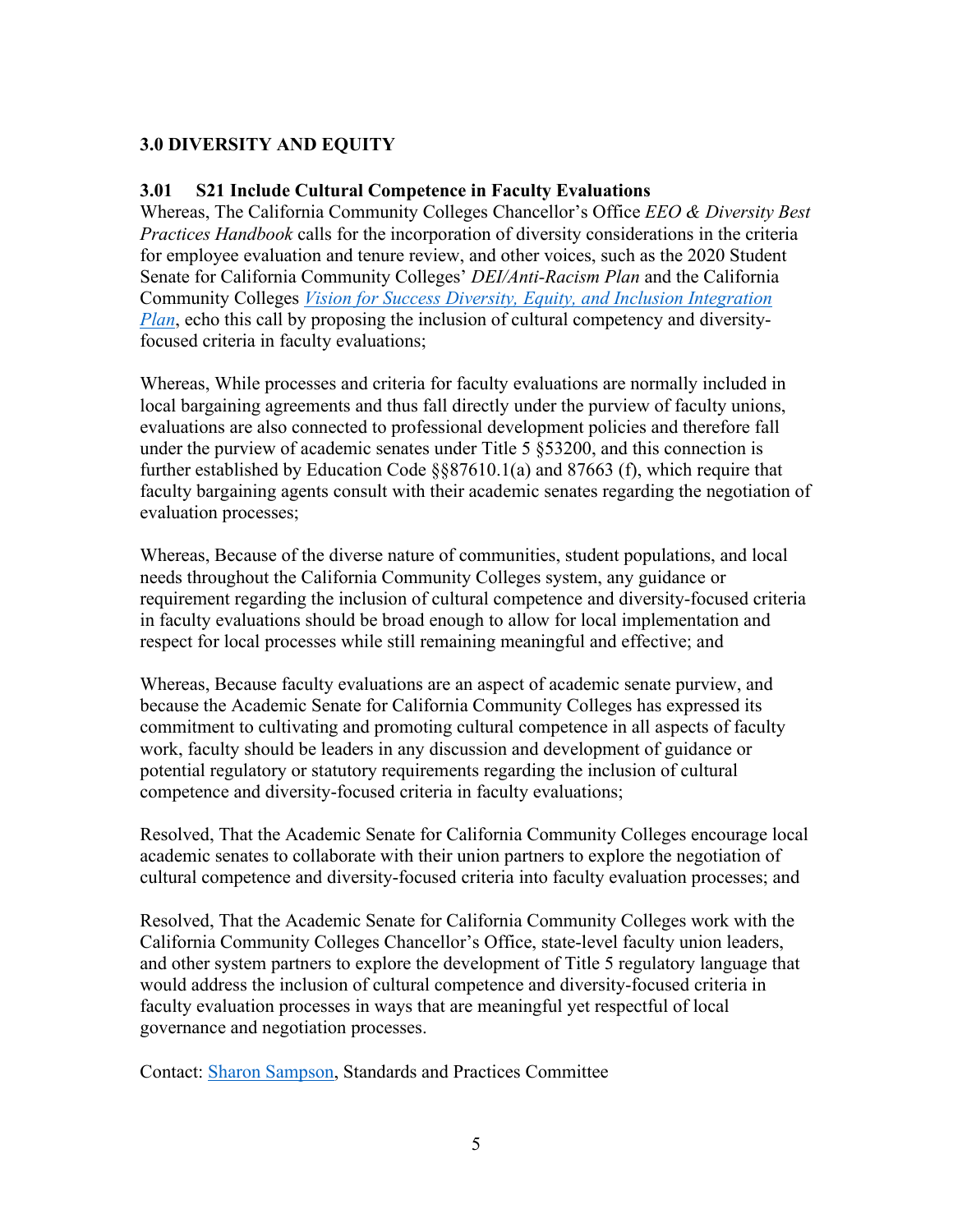#### <span id="page-6-0"></span>**#3.01.01 S21 Amend 3.01**

Amend the Title

3.01 S21 Include Cultural Competence Humility in Faculty Evaluations

Amend the 3rd Whereas

Whereas, Because of the diverse nature of communities, student populations, and local needs throughout the California Community Colleges system, any guidance or requirement regarding the inclusion of cultural humility eompetence, bias awareness, and diversity-focused criteria in faculty evaluations should be broad enough to allow for local implementation and respect for local processes while still remaining meaningful and effective; and

Amend the 4<sup>th</sup> Whereas

Whereas, Because faculty evaluations are an aspect of academic senate purview, and because the Academic Senate for California Community Colleges has expressed its commitment to cultivating and promoting cultural humility eompetence in all aspects of faculty work, faculty should be leaders in any discussion and development of guidance or potential regulatory or statutory requirements regarding the inclusion of cultural humility competence, bias awareness, and diversity-focused criteria in faculty evaluations;

Amend the 1st Resolved

Resolved, That the Academic Senate for California Community Colleges encourage local academic senates to collaborate with their union partners to explore the negotiation of cultural humility competence, bias awareness, and diversity-focused criteria into faculty evaluation processes; and

Amend the 2nd Resolved

Resolved, That the Academic Senate for California Community Colleges work with the California Community Colleges Chancellor's Office, state-level faculty union leaders, and other system partners to explore the development of Title 5 regulatory language that would address the inclusion of cultural humility competence, bias awareness, and diversity-focused criteria in faculty evaluation processes in ways that are meaningful yet respectful of local governance and negotiation processes.

Contact: [Deborah Henry,](mailto:dhenry@coastline.edu) Coastline College

#### <span id="page-6-1"></span>**3.02 S21 Establishing Local Inclusion, Diversity, Equity, and Anti-racism (IDEA) Liaison**

Whereas, The California Community Colleges system has prioritized inclusion, diversity, equity and anti-racism (IDEA) work—including through the CCCCO Call to Action, the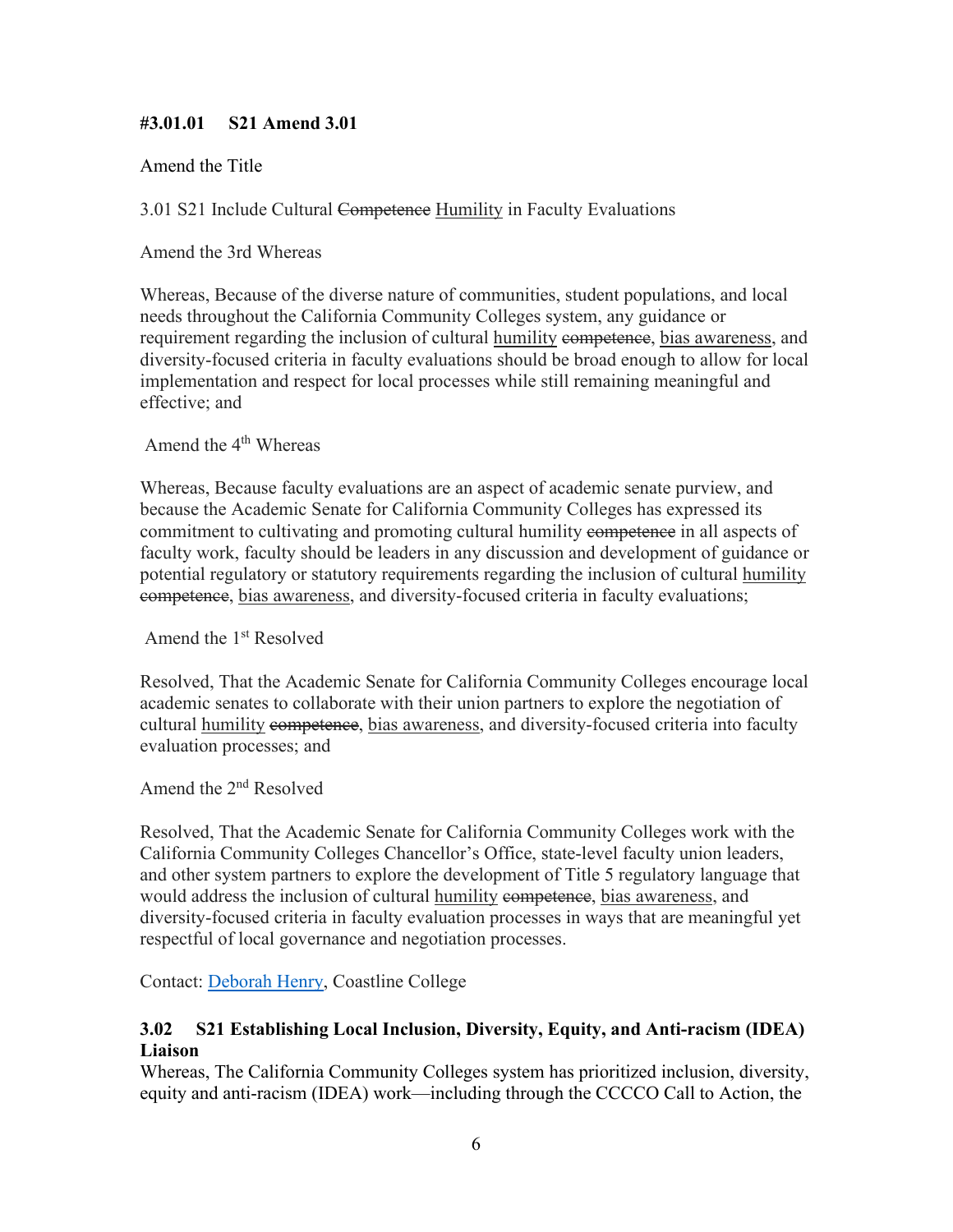DEI Task Force Recommendations, and the Vision for Success goals—to eliminate equity gaps;

Whereas, Local academic senates have an integral role in advancing inclusion, diversity, equity, and anti-racism through academic and professional matters; and

Whereas, Information related to inclusion, diversity, equity, and anti-racism may not always be disseminated to all faculty at local colleges and districts and therefore all faculty would benefit from the creation of a local inclusion, diversity, equity, and antiracism liaison to act as a conduit between the Academic Senate for Community Colleges and local faculty;

Resolved, That the Academic Senate for California Community Colleges urge local academic senates to identify a faculty member to act as an inclusion, diversity, equity, and anti-racism (IDEA) liaison to facilitate communication among local faculty, the local senate, and the Academic Senate for California Community Colleges.

Contact: [Howard Eskew,](mailto:heskew@sdccd.edu) Relations with Local Senates Committee

<span id="page-7-0"></span>**+3.03 S21 Denounce Anti-Asian American Pacific Islander (AAPI) Racism**

Whereas, The Academic Senate for California Community Colleges' Inclusivity Statement

*recognizes the benefits to students, faculty, and the community college system gained from the variety of personal experiences, values, and views of a diverse group of individuals with different backgrounds. This diversity includes but is not limited to race, ethnicity, sex, gender identity, sexual orientation, disability status, age, cultural background, veteran status, discipline or field, and experience. We also understand that the California Community College System itself is diverse in terms of the size, location, and student population of its colleges and districts, and we seek participation from faculty across the system. The Academic Senate respects and is committed to promoting equal opportunity and inclusion of diverse voices and opinions. We endeavor to have a diversity of talented faculty participate in Academic Senate activities and support local senates in recruiting and encouraging faculty with different backgrounds to serve on Academic Senate standing committees and task forces. In particular, the Academic Senate acknowledges the need to remove barriers to the recruitment and participation of talented faculty from historically excluded populations in society*; [1](#page-7-1)

Whereas, The Academic Senate for California Community Colleges has previously affirmed its commitment to systemic equity in numerous resolutions, including Resolution 03.01 "Adopt the "Student Equity: From Dialog and Access to Action" Paper" (2010), Resolution 03.04 "Adopt the Paper Equity-Driven Systems: Student Equity and Achievement in the California Community Colleges" (2019), Resolution 3.01

<span id="page-7-1"></span><sup>1</sup> https://asccc.org/resources/resolutions?field\_resolution\_number\_value=&title=Equity&field\_year\_tid=All&field\_stat us\_code\_tid=All&title\_1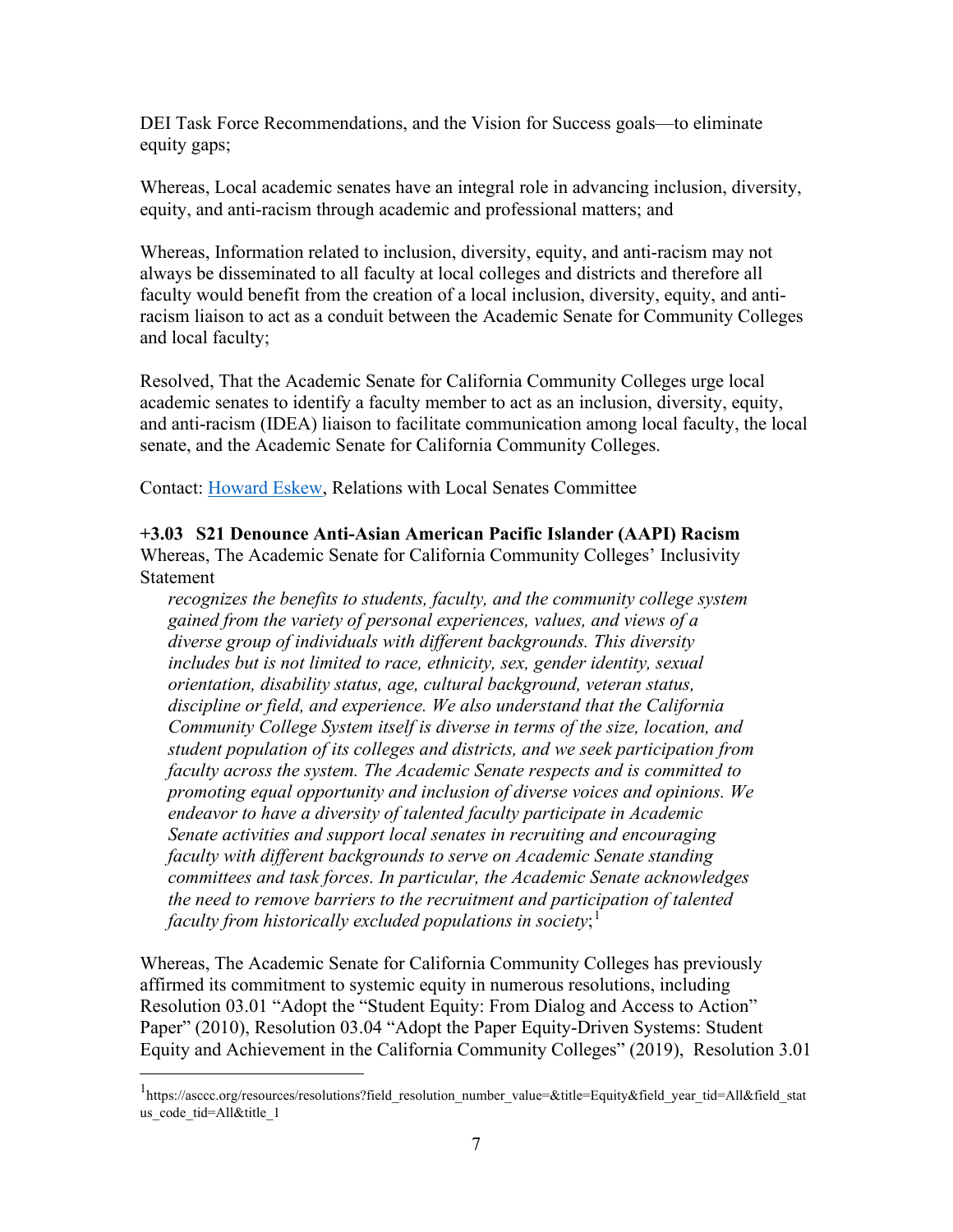"Support the Antiracism Pledge" (2020), and Resolution 3.03 "Adopt Antiracism Education Paper" (2020);

Whereas, Several community colleges in the state of California have identified the following core goals:

- To integrate an accurate portrayal of the roles and contributions of all groups throughout history across curricula, particularly groups that have been underrepresented historically;
- To identify how bias, stereotyping, and discrimination have limited the roles and contributions of individuals and groups and how these limitations have challenged and continue to challenge society;
- To encourage all members of the educational community to examine assumptions and prejudices, including but not limited to racism, sexism, and homophobia, that might limit the opportunities and growth of students and employees;
- To offer positive and diverse role models in society, including the recruitment, hiring, and promotion of diverse employees in community colleges;
- To coordinate with organizations and concerned agencies that promote the contributions, heritage, culture, history, and health and care needs of diverse population groups;
- To promote a safe and inclusive environment for all;<sup>[2](#page-8-0)</sup> and

Whereas, Institutions of higher education within California should be places where all faculty and staff members, administrators, and students have the right to study and work in a safe environment free of racism, discrimination, intolerance, and violence, but the outbreak of COVID-19 has been referred to as "Wuhan Virus," "Kung Flu," and "Chinese Virus" in public discourse, and this inflammatory rhetoric has stigmatized members of the AAPI communities, exacerbating the racism and violence toward persons of AAPI ancestry and increasing the number of hate crimes and incidents against AAPI individuals<sup>[3](#page-8-1)</sup>, and the widespread denial of anti-AAPI racism is a real threat to students and employees at all California community colleges;

Resolved, That the Academic Senate for California Community Colleges condemn the oppressive forces of anti-AAPI racism, denounce xenophobia and anti-AAPI sentiment, and urge the documentation and investigation of all reported incidents in order to promote respect and protection of the AAPI community;

Resolved, That the Academic Senate for California Community Colleges create opportunities for faculty to engage in ongoing critical reflections, conversations, and intentional efforts – such as educating from culturally appropriate curriculum – in addressing racial, social, and economic injustices and inequities, especially within AAPI

<span id="page-8-0"></span><sup>2</sup> Grossmont College Academic Senate's "A RESOLUTION of the Grossmont College Academic Senate to denounce Anti-Asian American Pacific Islander (AAPI) racism" (attached PDF), approved on March 1, 2021 And De Anza College's "A RESOLUTION of the De Anza College Academic Senate to Denounce Anti-Asian American Pacific Islander (AAPI) Racism," approved on March 15, 2021

<span id="page-8-1"></span><sup>3</sup> <https://stopaapihate.org/reportsreleases/>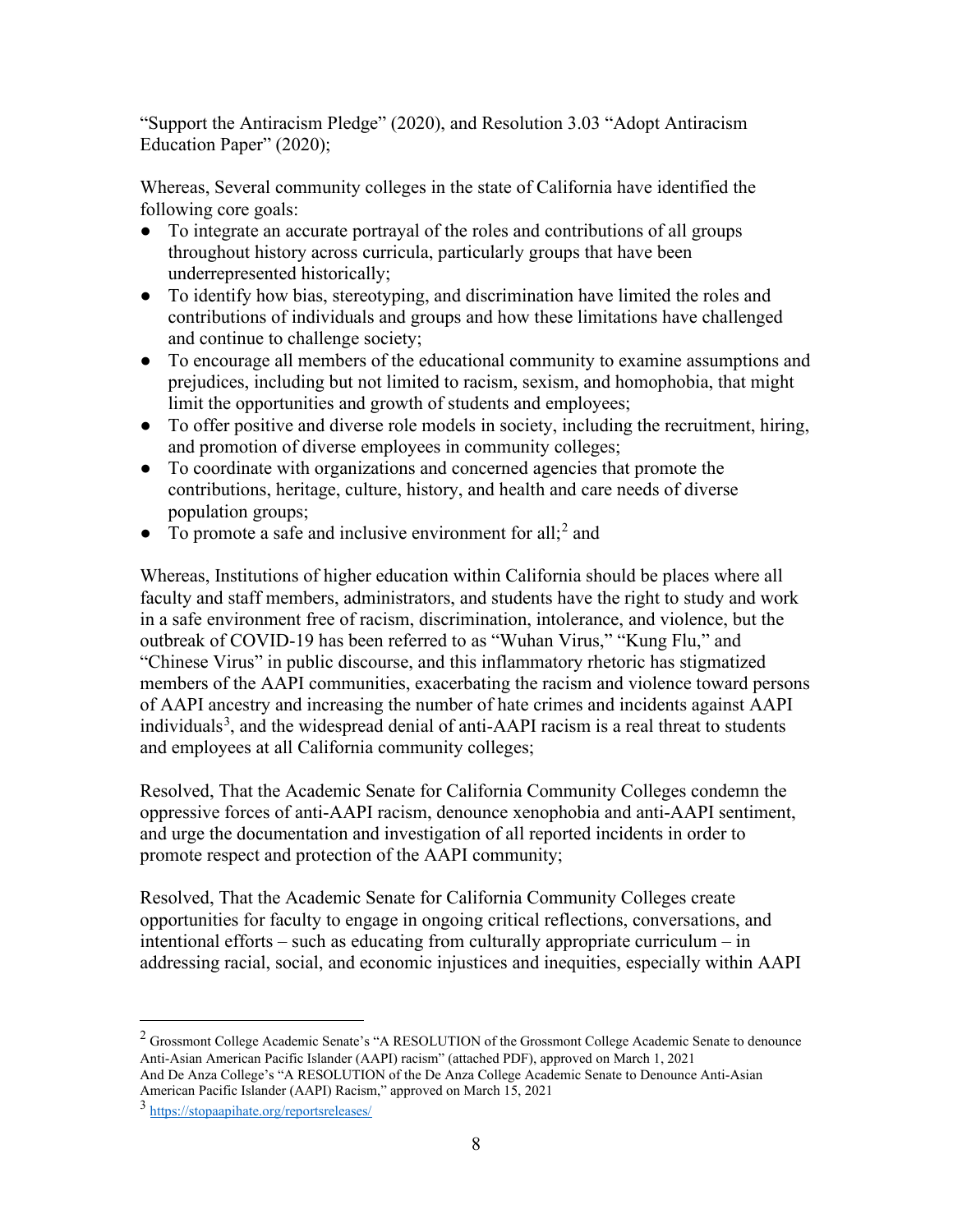communities, thereby further humanizing AAPI students, faculty, staff members, and administrative colleagues; and

Resolved, That the Academic Senate for California Community Colleges engage in advocacy and collaborative efforts to protect AAPI students, employees, communities, and victims of discrimination and to curb hateful acts related to COVID-19 for other groups, including but not limited to black, latinx, indigenous, muslim, jewish, and LGBTQIA communities and people with accessibility needs and commit to working with campus groups, administration, students, and classified professional colleagues across the system to organize and present local campus and district anti-racism advocacy and education events and efforts.

Contact: [Denise Schulmeyer,](mailto:Denise.Schulmeyer@gcccd.edu) Grossmont College, Area D

#### <span id="page-9-0"></span>**#3.03.01 S21 Amend 3.03**

Amend the 4<sup>th</sup> Whereas

Whereas**,** Institutions of Higher education at colleges within California should establish places where all faculty and staff members, administrators, and students have the right to study and work in a safe environment free of racism, discrimination, intolerance, and violence, but the outbreak of COVID-19 has been referred to as "Wuhan Virus," "Kung Flu," and "Chinese Virus" in public discourse, and this given rise to racist and inflammatory rhetoric in public discourse has meant to stigmatized members of the AAPI communities, exacerbating the racism microaggressions and violence toward persons of AAPI ancestry and increasing the number of hate crimes and incidents – physical assault, vandalism, coughing and spitting, verbal harassment, shunning or avoidance, and refusal of service – against AAPI individuals persons nationwide<sup>[4](#page-9-1)</sup>, and the widespread denial of anti-AAPI racism is a real threat to students and employees at all California community colleges and the model minority myth by which AAPI persons are deemed self-sufficient and as such requiring neither assistance nor attention, along with the resultant widespread gaslighting of anti-AAPI racism ranging from incidents to violent hate crimes that is occurring nationally is a real threat to students and employees at all California community colleges;

Amend the 2nd Resolved

Resolved, That the Academic Senate for California Community Colleges create opportunities for faculty to engage in ongoing critical reflections, conversations, and intentional efforts – such as educating from culturally appropriate curriculum – in addressing racial, social, and economic injustices and inequities, especially within the AAPI communities, thereby further humanizing our AAPI students, faculty, staff members, and administrative colleagues, and;

<span id="page-9-1"></span><sup>4</sup> <https://stopaapihate.org/reportsreleases/>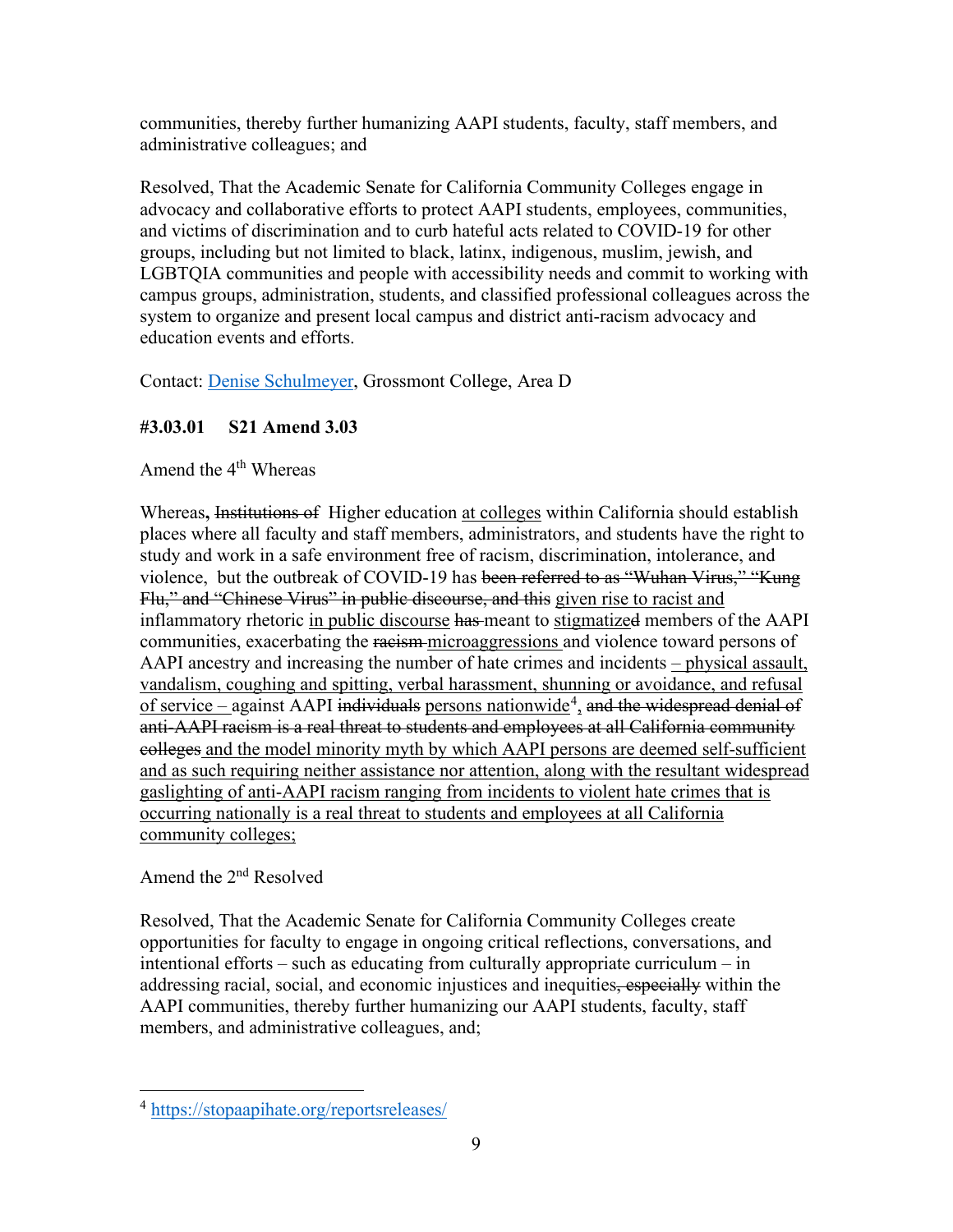Amend the 3rd Resolved

Resolved**,** That the Academic Senate for California Community Colleges engage in advocacy and collaborative efforts to protect AAPI students, employees, communities and victims of discrimination and to curb hateful acts related to COVID-19 for other groups, including but not limited to black, latinx, indigenous, muslim, jewish, and LGBTQIA communities and people with accessibility needs and commit to working with campus groups, administration, students, and classified professional colleagues across the system to organize and present local campus and district anti-racism advocacy and education events and efforts.

Contact: [Michael Takeda,](mailto:michael.takeda@fresnocitycollege.edu) Fresno City College

#### <span id="page-10-0"></span>**5.0 BUDGET AND FINANCE**

#### <span id="page-10-1"></span>**5.01 S21 Support for Additional Guided Pathways Funding**

Whereas, The California Community Colleges system in 2018 took a systemic approach to institutional redesign through the implementation of a guided pathways framework that was supported by a \$150 Million California Community Colleges Guided Pathways Grant Program;

Whereas, California community colleges have locally implemented guided pathways elements such as success teams, program maps, curricular redesign, and holistic student support that require structural and policy augmentation to make available the resources and personnel needed to focus on the whole student, meeting the students "where they are";

Whereas, The Academic Senate for California Community Colleges has been integral in supporting guided pathways efforts around the areas of academic and professional matters, including curriculum, professional development, educational programs, program review, and student preparation and success; and

Whereas, The development and implementation of a guided pathways framework necessitates systemic change that requires at least ten years for full sustainability, which allows for inquiry, implementation, assessment, and evaluation;

Resolved, That the Academic Senate for California Community Colleges work with the California Community Colleges Chancellor's Office to advocate for continuing funding for colleges to support the guided pathways framework for an additional five years in order to allow colleges to continue to implement the framework and time to plan for long term sustainability; and

Resolved, That the Academic Senate for California Community Colleges continue to take a strong role in supporting local colleges and academic senates in the design, implementation, and evaluation of guided pathways frameworks and advocate for identified funding to continue its leadership role.

Contact: [Jeffrey Hernandez,](https://www.asccc.org/directory/jeffrey-hernandez) Guided Pathways Task Force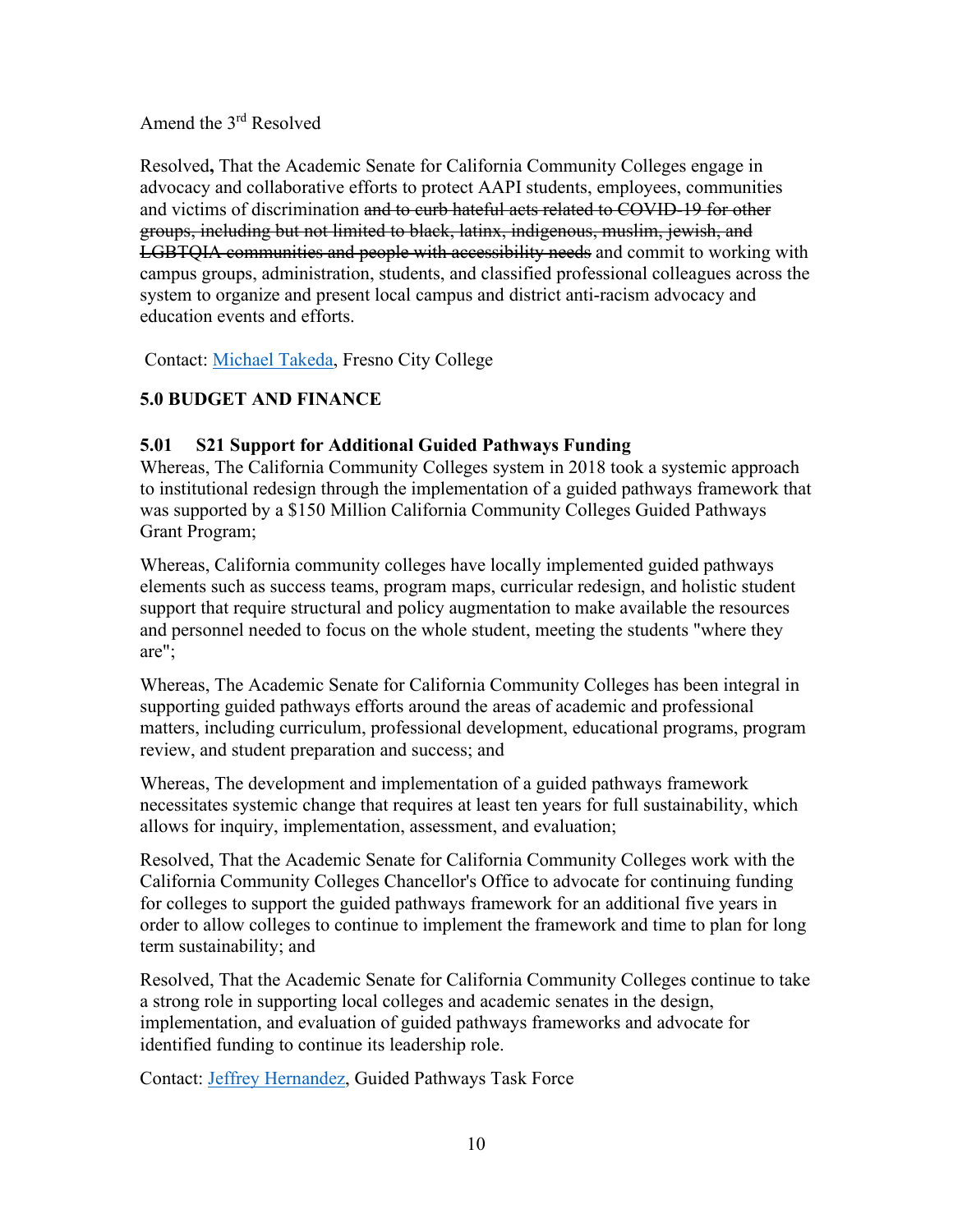#### <span id="page-11-0"></span>**#5.01.01 S21 Amend 5.01**

Amend the  $4<sup>th</sup>$  Whereas

Whereas, The development and implementation of a guided pathways framework was interrupted by COVID 19 campus closures and necessitates systemic change that requires at least ten years for full sustainability, which allows for inquiry, implementation, assessment, and evaluation;

#### Add a 3rd Resolved

Resolved, That the Academic Senate for California Community Colleges work with the California Community Colleges Chancellor's Office to advocate for a one-year extension due to COVID-19 disruptions to spend Guided Pathways funding in order to allow colleges to continue to implement the framework and time to plan for long-term sustainability.

Contact: [Kelly Rivera,](mailto:krivera32@mtsac.edu) Mt San Antonio College

#### <span id="page-11-1"></span>**6.0 STATE AND LEGISLATIVE ISSUES**

#### <span id="page-11-2"></span>**\*6.01 S21 Revisiting the 50% Law and the Faculty Obligation Number**

Whereas, California Education Code §84362, also known as the 50% Law, designates a minimum of 50% of a college's general fund budget for direct instruction, but the current definition of instruction under the 50% law does not include support faculty such as counselors, librarians, tutorial coordinators, and any other faculty not actively in a classroom, and thus the 50% law becomes a fiscal and structural barrier to student support;

Whereas, The faculty obligation number, colloquially called the FON, sets a minimum number of full-time faculty to be employed by each college, but the FON is based on an antiquated formula and does not recognize some essential faculty groups such as noncredit faculty;

Whereas, In 2016 a workgroup of stakeholders<sup>[5](#page-11-3)</sup>, consisting of both faculty and administrators, commissioned by the California Community Colleges Chancellor's Office came together to explore issues with the 50% Law and the FON and presented recommendations for revisions titled "The 50% Law and the Faculty Obligation Number: A Proposal," finding that instructional practices have changed and have become a shared activity between instruction and support with an increasing focus on services that actively support student success, and that proposal was updated in 2019 with "The 50% Law and the Faculty Obligation Number: An Updated Proposal"<sup>[6](#page-11-4)</sup>; and

Whereas, The workgroup affirmed the essential role of the 50% Law but called for a redefinition of the expenses considered to be instructional in nature to include costs that directly impact "instruction and learning," including the following:

<span id="page-11-3"></span><sup>5</sup> <https://www.asccc.org/content/50-law-and-faculty-obligation-number-proposal>

<span id="page-11-4"></span><sup>6</sup> [The 50% law and the Faculty Obligation Number: An Updated Proposal](https://ccccio.org/ccccio/wp-content/uploads/2019/04/1a.-50-Law-and-FON-Updated-Proposal-Final-03-26-19.pdf#:%7E:text=AN%20UPDATED%20PROPOSAL%20The%20Workgroup%20on%20CCC%20Regulations,a%20collection%20of%20both%20specific%20and%20general%20recommendations.)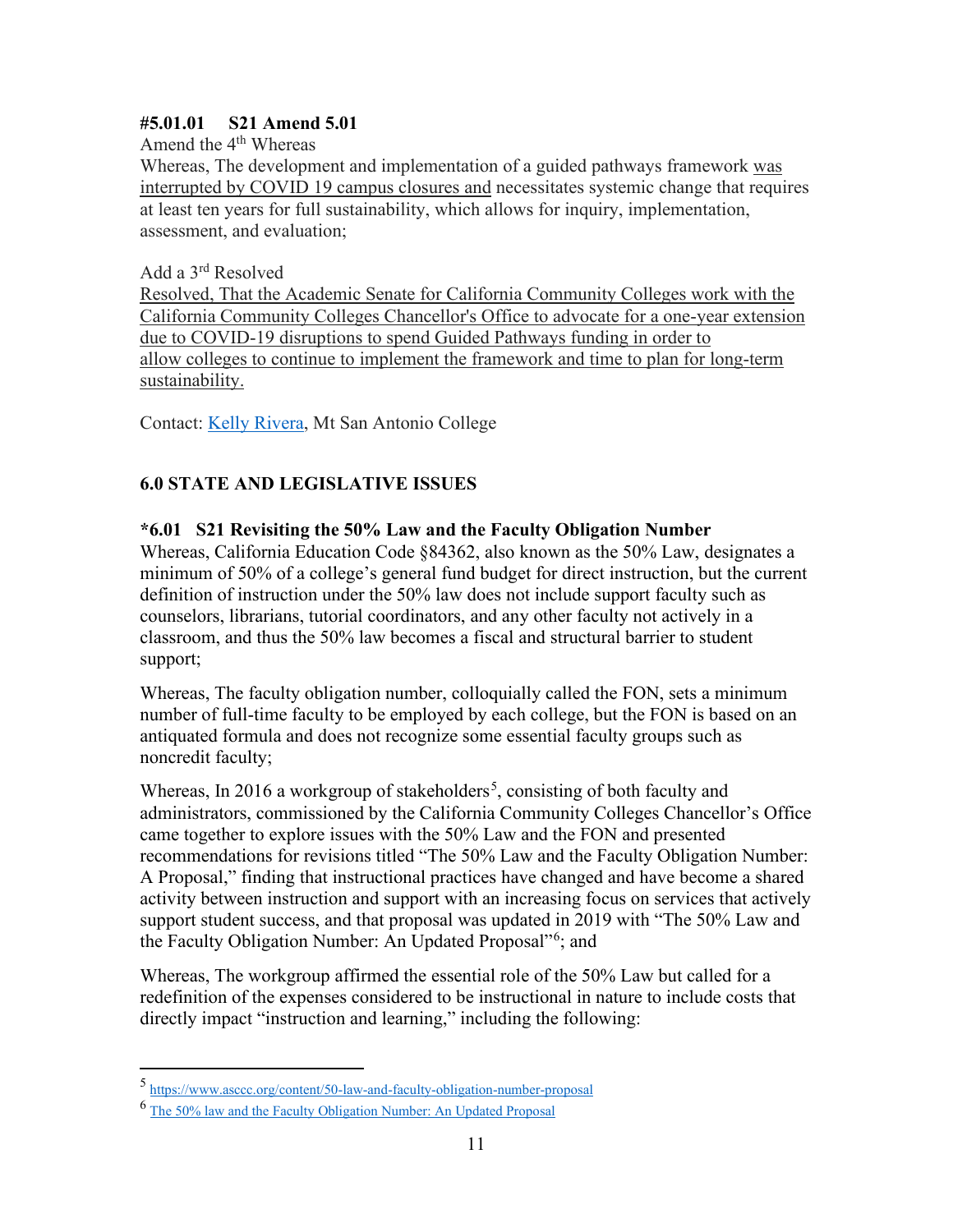- faculty working outside of the classroom but playing a directive role in the education of students;
- faculty who provide educational services directly to students;
- governance activities that directly impact the education of students; and
- professional activities that pertain to curriculum;

Resolved, That the Academic Senate for California Community Colleges work with the California Community Colleges Chancellor's Office to revisit the recommendations from the 2016 "The 50% Law and the Faculty Obligation Number: A Proposal" and the 2019 update and advocate for revisions of Education Code §84362, also called the 50% Law, and the faculty obligation number while ensuring that all relevant faculty voices are included in the revision efforts.

Contact: [David Morse,](mailto:dmorse@barstow.edu) Resolutions Committee

#### <span id="page-12-0"></span>**\*6.02 S21 Support AB 417 (McCarty, 2021) as of March 8, 2021**

Whereas, Current and formerly incarcerated students face significant barriers in pursuing their educational goals, especially in higher education, due to restricted access to educational opportunities, instruction, materials, and services stemming from legal policies and financial limitations; and

Whereas, The Academic Senate for California Community Colleges has numerous positions supporting the provision of equitable educational opportunities and support services for current and formerly incarcerated students<sup>[7](#page-12-2)</sup>; and

Whereas, The Academic Senate for California Community Colleges has long supported providing educational opportunities and services to current and formerly incarcerated students, as demonstrated by Resolutions  $F19$  3.06,  $S17$  5.01,  $S17$  7.02,  $S17$  17.02 as well as numerous *Rostrum* articles and presentations at ASCCC events;

Resolved, That the Academic Senate for California Community Colleges support AB 417 (McCarty, 2021) – *Rising Scholars Network: justice-involved students[8](#page-12-3)* as of March 8, 2021.

Contact: [Adrienne C. Brown,](mailto:BROWNAC2@LAHC.EDU) Legislative and Advocacy Committee

#### <span id="page-12-1"></span>**\*6.03 S21 Support AB 421 (Ward, 2021) as of March 8, 2021**

Whereas, The Academic Senate for California Community Colleges recommends in the position paper *Noncredit Instruction: Opportunity and Challenge[9](#page-12-4)* that the ASCCC should work with the California Community Colleges Chancellor's Office to revise

<span id="page-12-2"></span><sup>7</sup> Resolutions [F19 3.06,](https://www.asccc.org/resolutions/include-currently-and-formerly-incarcerated-youth-equity-plans) [S17 5.01,](https://www.asccc.org/resolutions/sustainable-funding-inmate-education-programs-0) [S17 7.02,](https://www.asccc.org/resolutions/online-training-college-staff-support-formerly-incarcerated-students-0) [S17 17.02](https://www.asccc.org/resolutions/adequate-support-and-designated-point-person-formerly-incarcerated-students-0)

<span id="page-12-3"></span><sup>8</sup> AB 417 (McCarty, 2021): [https://leginfo.legislature.ca.gov/faces/billNavClient.xhtml?bill\\_id=202120220AB417](https://leginfo.legislature.ca.gov/faces/billNavClient.xhtml?bill_id=202120220AB417)

<span id="page-12-4"></span> $9$  See Recommendations to the Board of Governors: [https://www.asccc.org/papers/noncredit-instruction-opportunity](https://www.asccc.org/papers/noncredit-instruction-opportunity-and-challenge-0)[and-challenge-0](https://www.asccc.org/papers/noncredit-instruction-opportunity-and-challenge-0)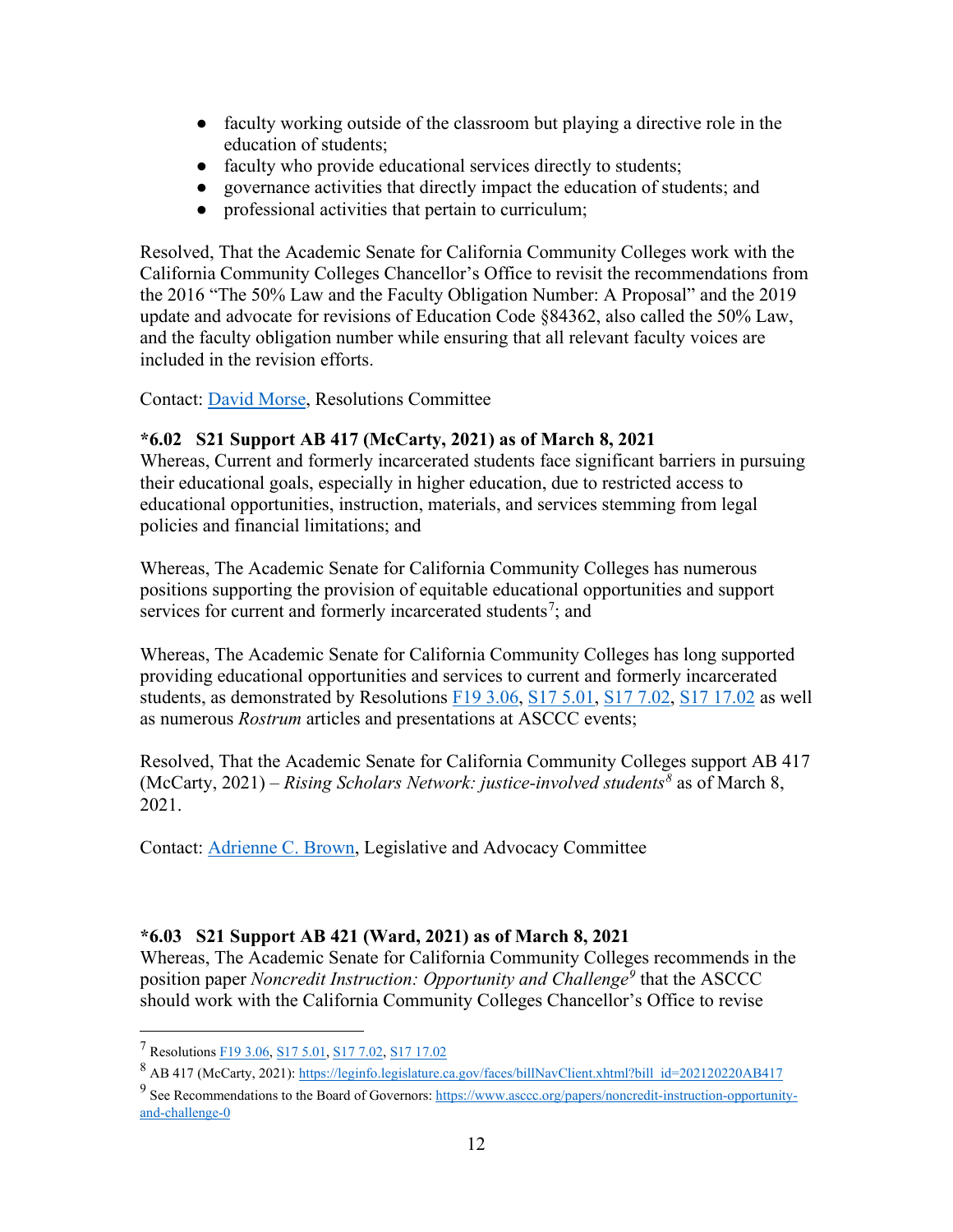regulations and *the Student Attendance Accounting Manual* to provide noncredit attendance accounting options in addition to positive attendance in a manner similar to those available for credit courses;

Whereas, AB 1727 (Weber, 2019), which was vetoed on October 19, 2019 due to funding concerns and reintroduced as AB 421 (Ward, 2021) on March 8, 2021, would create parity between the funding methods for credit and noncredit courses that already have parity in enrollment and scheduling*[10](#page-13-1)*; and

Whereas, The ASCCC has numerous positions supporting the equalization of noncredit funding and curriculum with that of credit curriculum<sup>[11](#page-13-2)</sup>;

Resolved, That the Academic Senate for California Community Colleges support AB 421 Career Development and College Preparation Courses (Ward, 2021)*[12](#page-13-3)* as of February 16, 2021.

Contact: [Christopher Howerton,](mailto:chowerto@yccd.edu) Legislative and Advocacy Committee

# <span id="page-13-0"></span>**+6.04 S21 Flexibility in Remote Attendance at Local Academic Senates**

Whereas, Meetings of local academic senates and their associated committees are subject to the requirements of the Ralph M. Brown Act (Government Code sections 54950- 54963);

Whereas, The governor's Executive Order N-29-20 (17 March 2020) states that "All requirements in the Brown Act expressly or impliedly requiring the physical presence of members, the clerk or other personnel of the body, or of the public as a condition of participation in or quorum for a public meeting are hereby waived"; and

Whereas, Attendance at and participation in meetings of many local academic senates and their associated committees has increased thanks to the waiver of the requirement for physical presence of members or of the pubic, allowing senates to continue asserting their purview over academic and professional matters despite the ongoing covid-19 pandemic;

Resolved, That the Academic Senate for California Community Colleges work with the California Community Colleges Chancellor's Office to advocate for continued flexibility in allowing remote attendance and participation at meetings of local academic senates and their associated committees by members and the public.

Contact: [Gregory Beyrer,](mailto:BeyrerG@crc.losrios.edu) Cosumnes River College, Area A

<span id="page-13-1"></span><sup>10</sup> See the April 2019 ASCCC *Rostrum* article "Changes Ahead for Noncredit?" by Craig Rutan

<span id="page-13-2"></span><sup>11</sup> Resolution[s F20 13.02,](https://www.asccc.org/resolutions/noncredit-distance-education-attendance-collection-procedures-open-entryexit-courses) [S19 9.02,](https://www.asccc.org/resolutions/adopt-paper-noncredit-instruction-opportunity-and-challenge) [F18 9.02](https://www.asccc.org/resolutions/equalize-noncredit-curriculum-processes-align-local-approval-credit-curriculum-processes)

<span id="page-13-3"></span><sup>12</sup> AB 421 (Ward, 2021)[: https://leginfo.legislature.ca.gov/faces/billNavClient.xhtml?bill\\_id=202120220AB421](https://leginfo.legislature.ca.gov/faces/billNavClient.xhtml?bill_id=202120220AB421)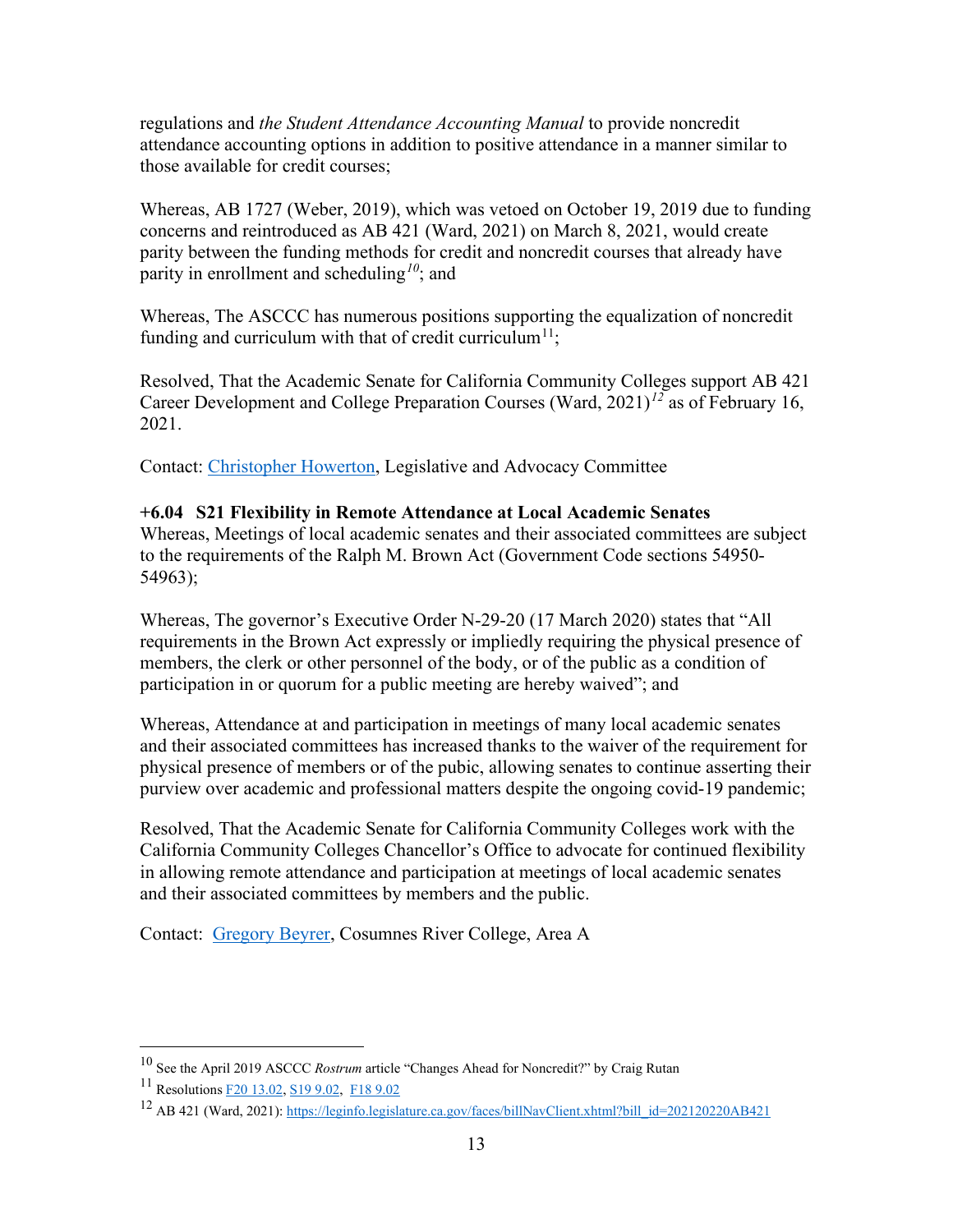#### <span id="page-14-0"></span>**+\*6.05 S21 Aligning Attendance Accounting for Asynchronous Credit Distance Education Courses with Synchronous Credit Distance Education Courses**

Whereas, During the last decade the legislature has provided significant support for online and distance education to improve access to California community colleges, and during the COVID-19 pandemic online course offerings at California community colleges have increased exponentially in both asynchronous and synchronous modalities to support remote student learning while the global public health crisis excludes or limits face-to-face teaching;

Whereas, Title 5 § 58003.1(f)(1) attendance accounting requires that the weekly student contact hours for asynchronous credit distance education courses be determined by the credit units awarded for the course, not the actual student contact hours used for attendance accounting for the equivalent synchronous or on-site credit courses;

Whereas, The Academic Senate for California Community Colleges' Resolution 13.03 SP13 "Aligning Attendance Accounting for Credit Distance Education Courses with Credit Onsite Courses" resolved that the ASCCC "support regulatory changes that allow attendance accounting for all credit distance education courses to be based on the student contact hours stipulated in the course outline of record rather than on the credit units, in alignment with the attendance accounting methods for the equivalent onsite credit courses," but no revisions in Title 5 have yet addressed the inequity identified in 2013; and

Whereas, The funding model in Title 5  $\S 58003.1(f)(1)$  fiscally privileges synchronous distance education courses over asynchronous distance education courses despite the following:

- 1. No evidence to support inequitable funding levels;
- 2. Guidance from experts in distance education, such as the faculty of the California Virtual Campus – Online Education Initiative (CVC-OEI), who have focused their standards and training around asynchronous course design and teaching methods; and
- 3. The fact that student enrollment fees and faculty compensation obligations remain the same regardless of a given course's modality;

Resolved, That the Academic Senate for California Community Colleges support regulatory changes to equate attendance accounting models for synchronous and asynchronous credit distance education courses to fully fund all hours of instruction equally by working with the California Community Colleges Chancellor's Office and other system partners to identify and eliminate regulatory and fiscal barriers that unfairly privilege synchronous credit distance education over asynchronous credit distance education.

Contact: [Kelly Rivera,](mailto:krivera32@mtsac.edu) Mt. San Antonio College, Area C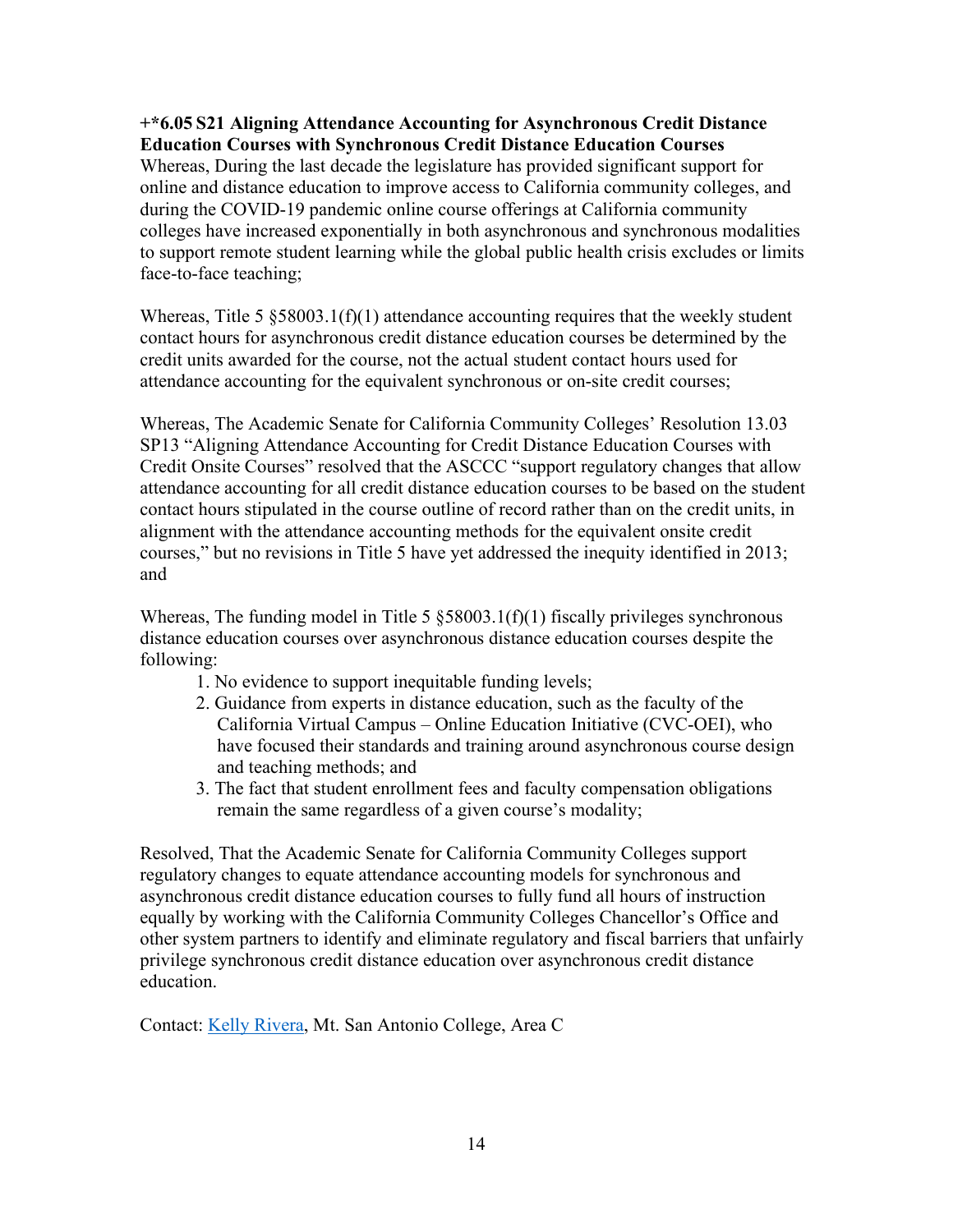#### <span id="page-15-0"></span>**#\*6.06 S21 Support AB 927 (Medina, 2021) as of April 9, 2021**

Whereas, The Academic Senate for California Community Colleges passed Resolution [6.01](https://www.asccc.org/resolutions/reversal-position-regarding-baccalaureate-degrees-and-removal-pilot-designation) F19 Reversal of Position Regarding Baccalaureate Degrees and Removal of Pilot Designation to remove its opposition to the creation of baccalaureate degrees in the California Community Colleges system and to urge the removal of the designation of "pilot" from the baccalaureate degree programs; and

Whereas, The Academic Senate for California Community Colleges passed resolution [6.02](https://www.asccc.org/resolutions/expansion-baccalaureate-degree-programs-allied-health) F19 Expansion of the Baccalaureate Degree Programs in Allied Health to expand the baccalaureate program in disciplines and communities that best serve students and prioritize expansion of baccalaureate programs in allied health fields;

Resolved, That the Academic Senate for California Community Colleges support AB 927 (Medina, 2021) Public postsecondary education: community colleges: statewide baccalaureate degree pilot program as of April 9, 2021.

Contact: [Geoffrey Dyer,](mailto:GDyer@taftcollege.edu) Taft College

#### <span id="page-15-1"></span>**#\*6.07 S21 Oppose AB 928 (Berman, 2021) as of April 9, 2021**

Whereas, AB 928 (Berman, 2021) proposes an Associate Degree for Transfer Intersegmental Implementation Committee, a body of 16 to 24 members including only one faculty representative from the California Community Colleges system, to serve as the primary entity charged with the oversight of the associate degrees for transfer (ADTs):

Whereas, Existing faculty-led intersegmental oversight bodies and workgroups such as the Intersegmental Committee of Academic Senates, the Intersegmental Curriculum Workgroup, and the C-ID Advisory Committee already exist and continue to develop, align, modify, and improve transfer pathways and processes for ADTs and other transfer opportunities;

Whereas, Automatically placing a student on an associate degree for transfer pathway with the clause that "a student may opt out for a terminal local associate degree or a University of California equivalent transfer pathway" (AB 928, Berman, 2021) inhibits and obscures other viable and valuable options for students, especially place-bound or first-generation students, such as local transfer degrees, baccalaureate degrees, and, moreover, the self-agency that is afforded to students entering as freshmen in the California State University, University of California, and other four-year institutions, essentially setting up a tracking system for students that enter the community college pathway; and

Whereas, Although AB 928's consideration of a change regarding unit limits for associate degrees for transfer in STEM pathways is welcomed and needed, elements of the bill such as a single general education pathway for both the California State University and University of California will reduce valuable course options for CSU-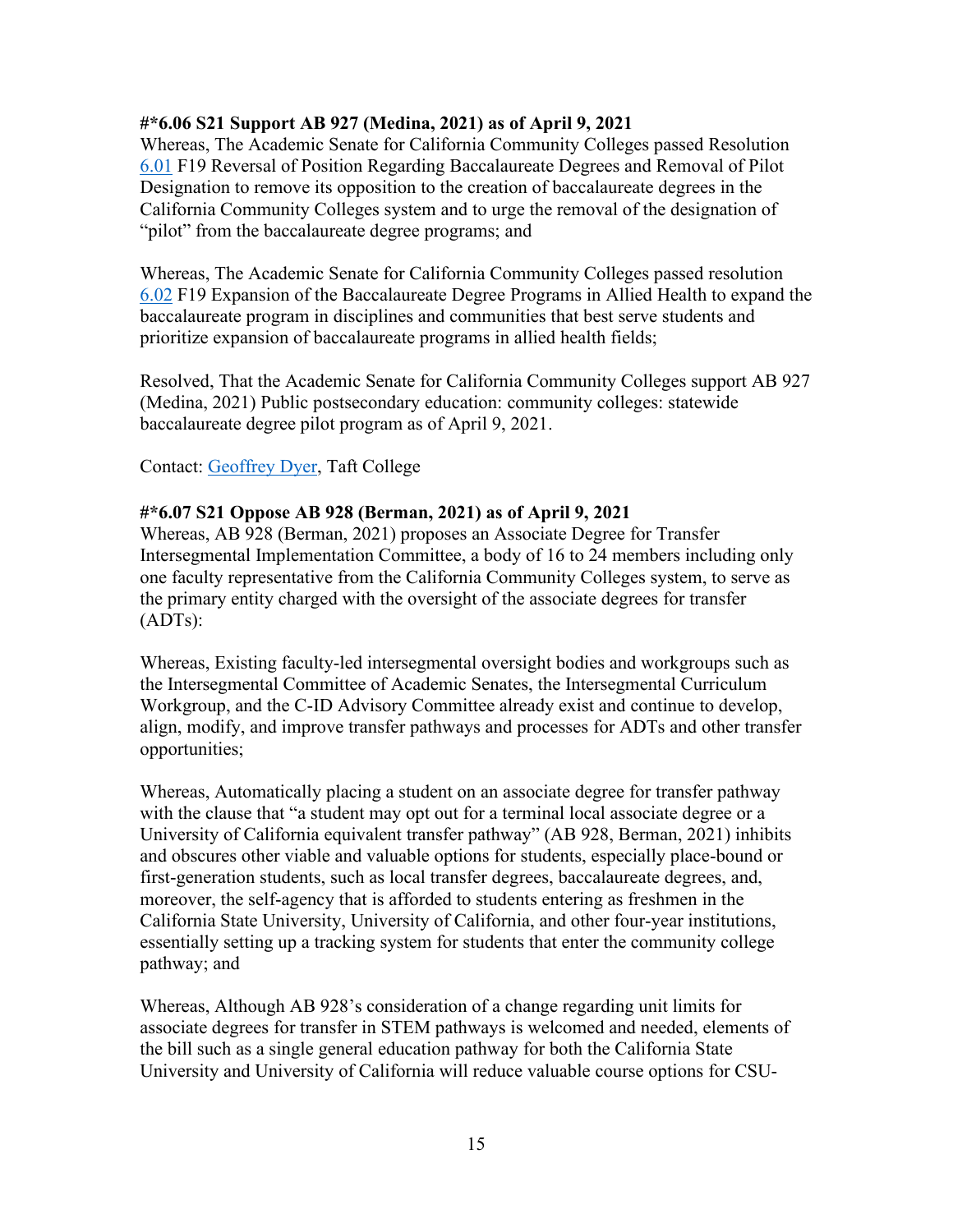bound students and ultimately eliminate community college faculty purview in regard to academic and curricular requirements;

Resolved, That the Academic Senate for California Community Colleges oppose AB 928 (Berman, 2021) Student Transfer Achievement Reform Act of 2021: Associate Degree for Transfer Intersegmental Implementation Committee as of April 9, 2021.

Contact: [Eric Wada,](mailto:Eric.Wada@flc.losrios.edu) Folsom Lake College

#### <span id="page-16-0"></span>**#\*6.08 S21 Oppose AB 1111 (Berman, 2021) as of April 9, 2021**

Whereas, AB 1111 (Berman,  $2021$ )<sup>[13](#page-16-1)</sup> would require that all California community colleges incorporate common course numbers in their catalogs even though the Academic Senate for California Community Colleges has previously endorsed, through resolution 9.02 F19, that local colleges include the C-ID alphanumeric code in college catalogs and transcripts and on local course outlines of record, and AB 1111 would further require that for every general education and transfer pathway course for which an intersegmental developed and approved C-ID descriptor does not exist, a new C-ID descriptor, subject code, and course number be developed through the C-ID process and subsequently adopted at all CCCs even though C-ID supports major preparation articulation, which is separate from the general education approval process;

Whereas, The provisions in AB 1111 proposing changes to §66725.5 of the California Education Code are in direct conflict with the existing and unaltered authority of local governing boards and academic senates as set forth in Education Code §70902, which authorizes local governing boards to establish policies for and approve courses of instruction, including individual courses, and ensures the rights of local academic senates to assume primary responsibility for making recommendations in the areas of curriculum and academic standards;

Whereas, C-ID descriptors, including subject codes and numbering, were developed to describe minimum conditions for local course alignment but do not limit local colleges from developing courses that go beyond those minimum standards and adapting their curriculum to meet local student needs and do not require local colleges to change course subject codes or numbering systems to be deemed comparable to the C-ID descriptor and other courses aligned with the same descriptor; and

Whereas, The mandates of AB 1111 would create undue and unnecessary difficulties for colleges regarding educational planning, student information systems, curriculum management systems, institutional data analysis and reporting, program review, college publications, articulation databases, student transcripts, and other areas and would potentially increase confusion for disproportionately impacted students who may have gaps in their education when courses are renumbered or when deleted courses are replaced with renumbered active courses in college catalogs;

<span id="page-16-1"></span><sup>&</sup>lt;sup>13</sup> AB 1111 (Berman, 2021): [https://leginfo.legislature.ca.gov/faces/billNavClient.xhtml?bill\\_id=202120220AB1111](https://leginfo.legislature.ca.gov/faces/billNavClient.xhtml?bill_id=202120220AB1111)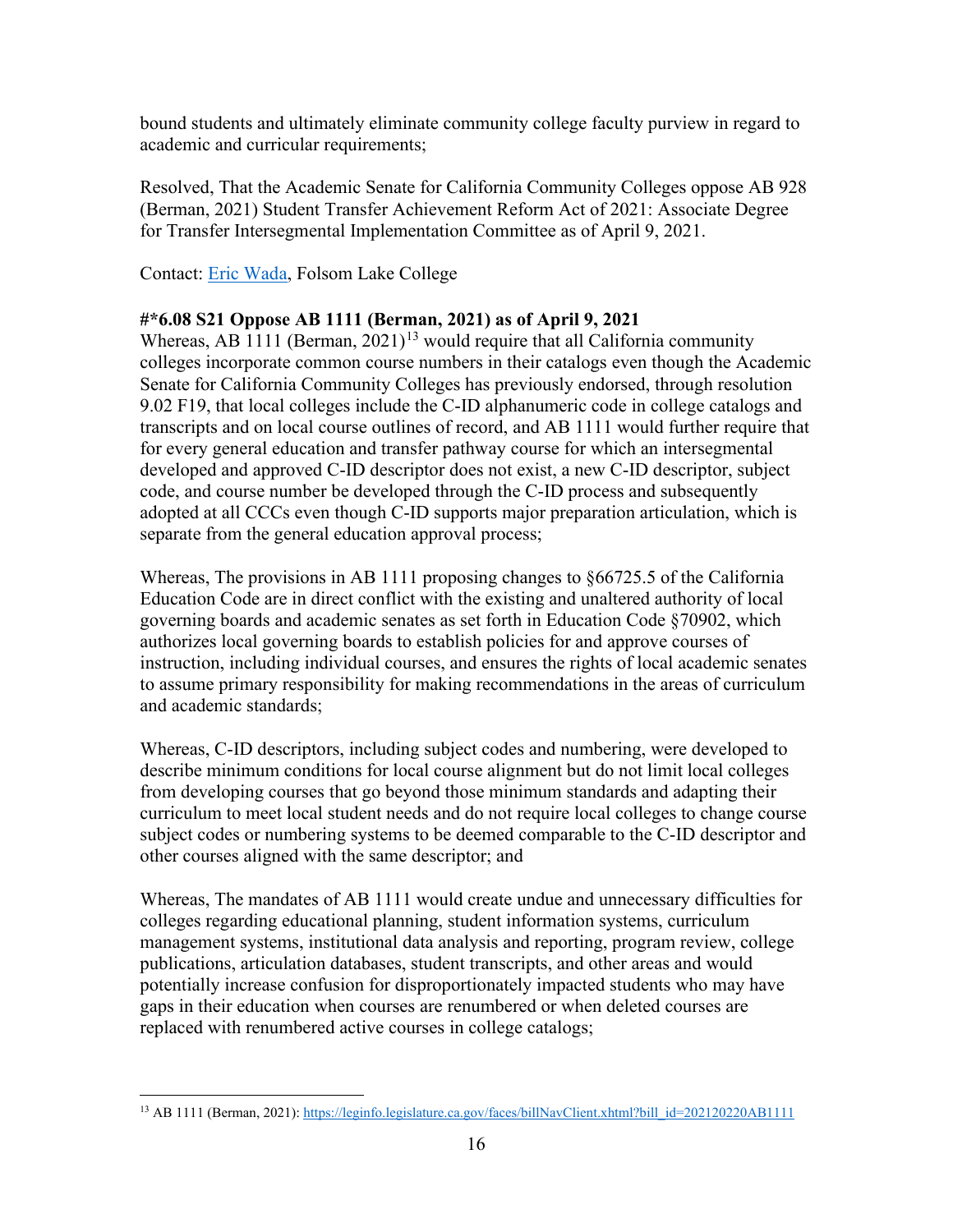Resolved, That the Academic Senate for California Community Colleges oppose AB 1111 (Berman, 2021) Postsecondary Education: Common Course Numbering System as of April 9, 2021.

<span id="page-17-0"></span>Contact: [Eric Wada,](mailto:Eric.Wada@flc.losrios.edu) Folsom Lake College

#### **8.0 COUNSELING**

#### <span id="page-17-1"></span>**\*8.01 S21 Counseling Faculty, Student Success, and Transfer**

Whereas, Counseling faculty play an integral role in facilitating student preparation and success by providing appropriate and necessary support programs and services that not only help students find their educational pathways but also stay on their educational pathways, helping to fulfill two of the four pillars of the guided pathways frameworks as referenced in the California Community Colleges Chancellor's Office *Vision for Success<sup>14</sup>*, which is vital to ensuring that students are able to meet their goals;

Whereas, Librarians, faculty coordinators, and other faculty who work outside of classroom instruction likewise play essential roles in promoting student success and helping students to achieve their goals;

Whereas, During times of economic recession, programs such as counseling and support services often experience heavy decreases in funding because they are not considered instructional programs under California Education Code §84362, also known as the 50% Law: and

Whereas, Goal 2 in the California Community Colleges Chancellor's Office *Vision for Success<sup>[15](#page-17-3)</sup>* is to "Over 5 years, increase by 35 percent the number of CCC student's system-wide transferring annually to a UC or CSU," and counselors and other nonclassroom faculty are fundamental to supporting student transfer;

Resolved, That the Academic Senate for California Community Colleges work with the California Community Colleges Chancellor's Office to advocate for necessary funding to support the hiring of full-time counselors and other student support faculty to meet recommended educational standards for student to counselor ratios<sup>16</sup>; and

Resolved, That the Academic Senate for California Community Colleges advocate and provide support for local academic senates to sustain and increase faculty counseling positions to meet student needs.

Contact: [David Morse,](mailto:dmorse@barstow.edu) Resolutions Committee

<span id="page-17-2"></span><sup>14</sup> [https://foundationccc.org/Portals/0/Documents/Vision/VisionForSuccess\\_web\\_2019.pdf](https://foundationccc.org/Portals/0/Documents/Vision/VisionForSuccess_web_2019.pdf)

<span id="page-17-3"></span><sup>15</sup> [https://foundationccc.org/Portals/0/Documents/Vision/VisionForSuccess\\_web\\_2019.pdf](https://foundationccc.org/Portals/0/Documents/Vision/VisionForSuccess_web_2019.pdf)

<span id="page-17-4"></span><sup>1</sup>[6https://www.google.com/url?q=https://asccc.org/sites/default/files/publications/ConsultationCouncil\\_0.pdf&sa=D&s](https://www.google.com/url?q=https://asccc.org/sites/default/files/publications/ConsultationCouncil_0.pdf&sa=D&source=editors&ust=1616883612361000&usg=AOvVaw1A_31LDXK8VorfcBUOE02X) [ource=editors&ust=1616883612361000&usg=AOvVaw1A\\_31LDXK8VorfcBUOE02X](https://www.google.com/url?q=https://asccc.org/sites/default/files/publications/ConsultationCouncil_0.pdf&sa=D&source=editors&ust=1616883612361000&usg=AOvVaw1A_31LDXK8VorfcBUOE02X)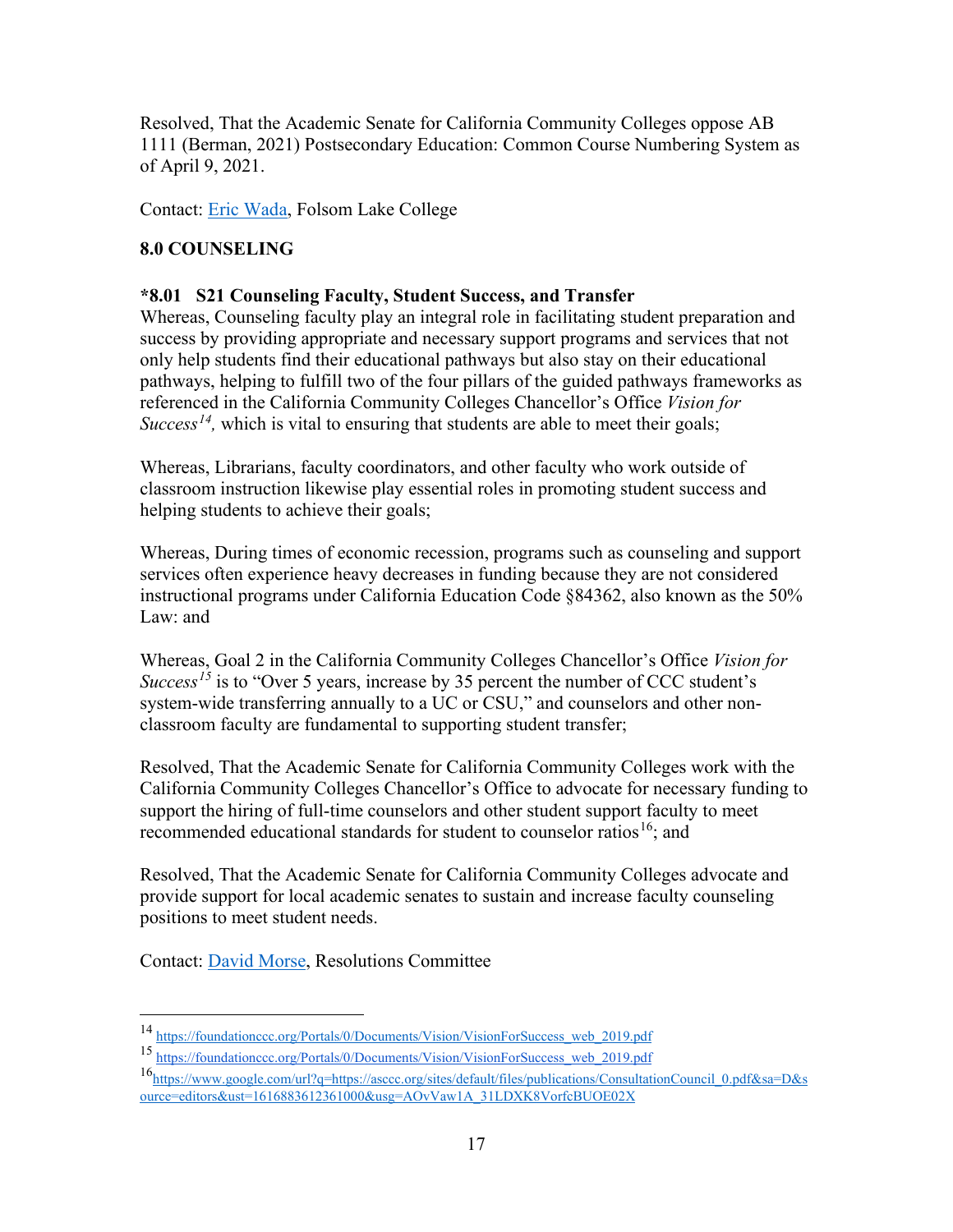#### <span id="page-18-0"></span>**9.0 CURRICULUM**

#### <span id="page-18-1"></span>**9.01 S21 Develop a Set of Resources to Assist in Establishing Ethnic Studies Programs in Alignment with California State University Requirements**

Whereas, The passage of AB1460 (Weber 2019), which has driven the California State University to create an Area F in ethnic studies that can be fulfilled with the completion of a lower-level course, will have a significant impact on all 116 California community colleges in that students may fulfill this requirement through transferable courses from ethnic studies disciplines;

Whereas, The California State University has made clear that courses used to fulfill this requirement must align with the core competencies for ethnic studies as delineated by the CSU system, and for the California community colleges this alignment is best achieved by offering courses through established ethnic studies programs with ethnic studies prefixes;

Whereas, Less than half of the 116 colleges in the California Community Colleges system currently have ethnic studies programs or offer courses with ethnic studies prefixes, leading to an overall sense of unpreparedness and confusion over which and how courses from the CCCs will serve to fulfill this new requirement; and

Whereas, Because of the Academic Senate for California Community Colleges' leadership position as a statewide voice for faculty and academic senates and its focus on representing the faculty voice and making recommendations on statewide matters, the ASCCC can help to provide direction as colleges prepare for this new requirement;

Resolved, That the Academic Senate for California Community Colleges work with stakeholder groups to develop and make available a set of resources for local academic senates to assist in establishing ethnic studies-based programs—including African-American, Latinx/Chicanx, Asian-American, Pacific Islander, and Native American studies—and prefixes at their respective colleges in order to facilitate the transfer and articulation process between the California community colleges and California State University in regard to the new ethnic studies requirements.

Contact: [Ted Blake,](mailto:tblake@msjc.edu) Transfer, Articulation, and Student Services Committee

#### <span id="page-18-2"></span>**+9.01.01 S21 Amend Resolution 9.01**

#### Add a 2nd resolved

Resolved, That the Academic Senate for California Community Colleges work with the California Community Colleges Chancellor's Office and other stakeholders to plan for creation, implementation, expansion, and long-term sustainability of ethnic studies programs by advocating for additional funding for colleges and districts.

Contact: [Sharyn Eveland,](mailto:seveland@taftcollege.edu) Taft College, Area A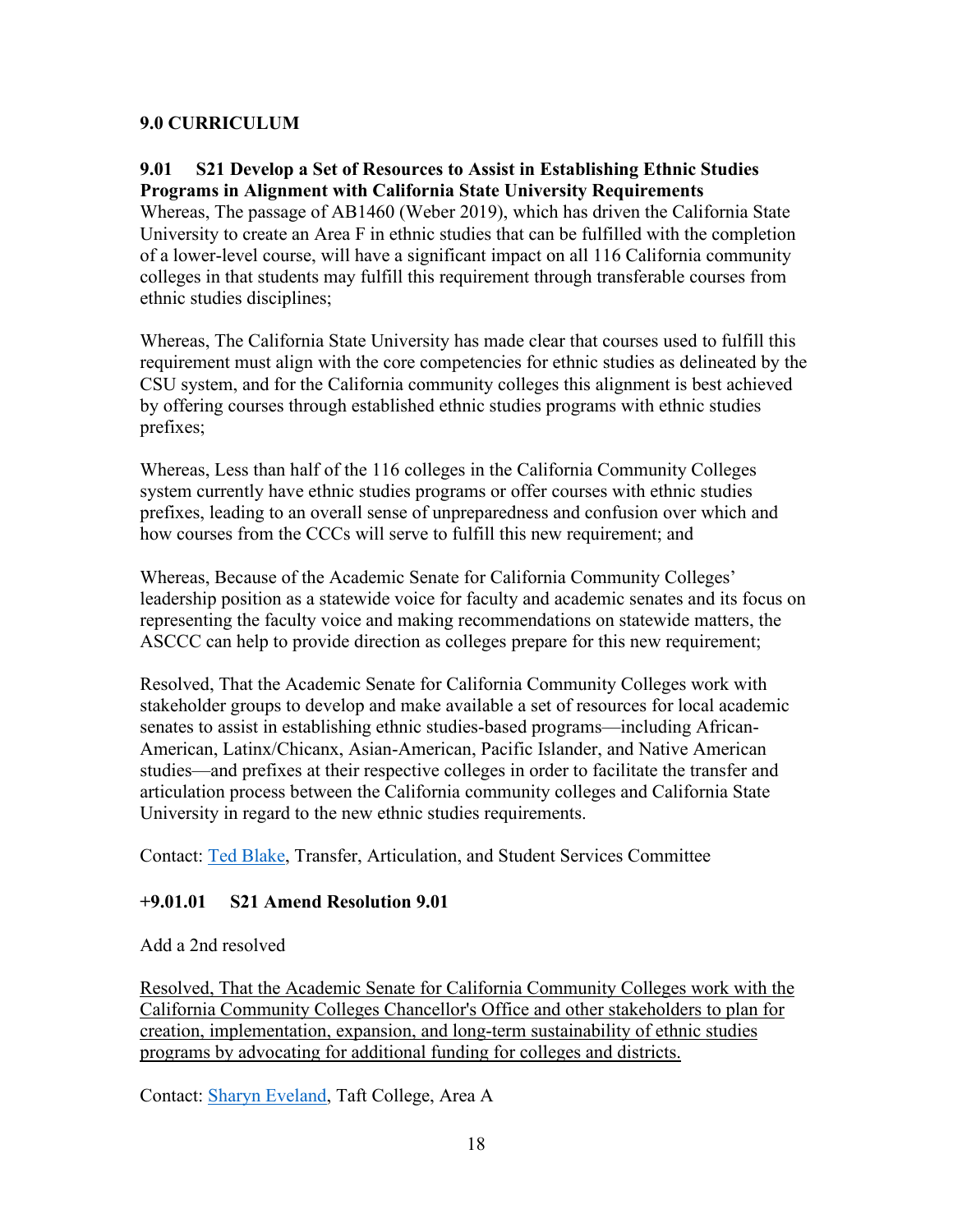#### <span id="page-19-0"></span>**9.02 S21 Develop a Rubric for Ethnic Studies Courses and Ethnic Studies or Cultural Awareness Competencies**

Whereas, California community colleges are modifying and developing curriculum to address AB 1460 (Weber 2019) in accordance with the California State University definition of ethnic studies and to maximize and frame curriculum for student success through an equity-minded lens in support of the Chancellor's *Vision for Success* and Call to Action;

Whereas, California community colleges have developed different local approaches to ethnic studies and cultural awareness curriculum that include elements found in the CSU definition of ethnic studies as well as elements intended to keep the fidelity and integrity of the well-established ethnic studies discipline in community colleges; and

Whereas, California community colleges need further guidance to develop local ethnic studies courses in such a way as to support students to meet both transfer and local degree requirements and to matriculate students who demonstrate awareness of and appreciation for the diversity of cultural works, practices, and beliefs leading to ethical, responsible, and equity-minded participation in society;

Resolved, That the Academic Senate for California Community Colleges work with ethnic studies faculty and faculty from related disciplines to develop a rubric and other professional development materials that help colleges ensure proper course requirements and alignment for California community college courses proposed to meet the CSU General Education Breadth Area F Ethnic Studies; and

Resolved, That the Academic Senate for California Community Colleges work with ethnic studies faculty and faculty from related disciplines to develop a rubric and other professional development materials to provide guidance regarding curriculum elements, such as core competencies and learning outcomes, for community colleges that wish to establish a local ethnic studies or cultural awareness competency for their local associate degree that aligns student educational outcomes with legislation and regulation.

Contact: [Randy Beach,](mailto:rbeach@swccd.edu) Curriculum Committee

#### <span id="page-19-1"></span>**+9.02.01 S21 Amend Resolution 9.02**

Amend the Title

9.02 S21 Develop a Rubric for Ethnic Studies Courses and Ethnic Studies or Cultural Awareness Competencies

Amend the 1st Resolved

Resolved, That the Academic Senate for California Community Colleges work with ethnic studies faculty and faculty from related disciplines to develop a rubric and other professional development materials that help colleges ensure proper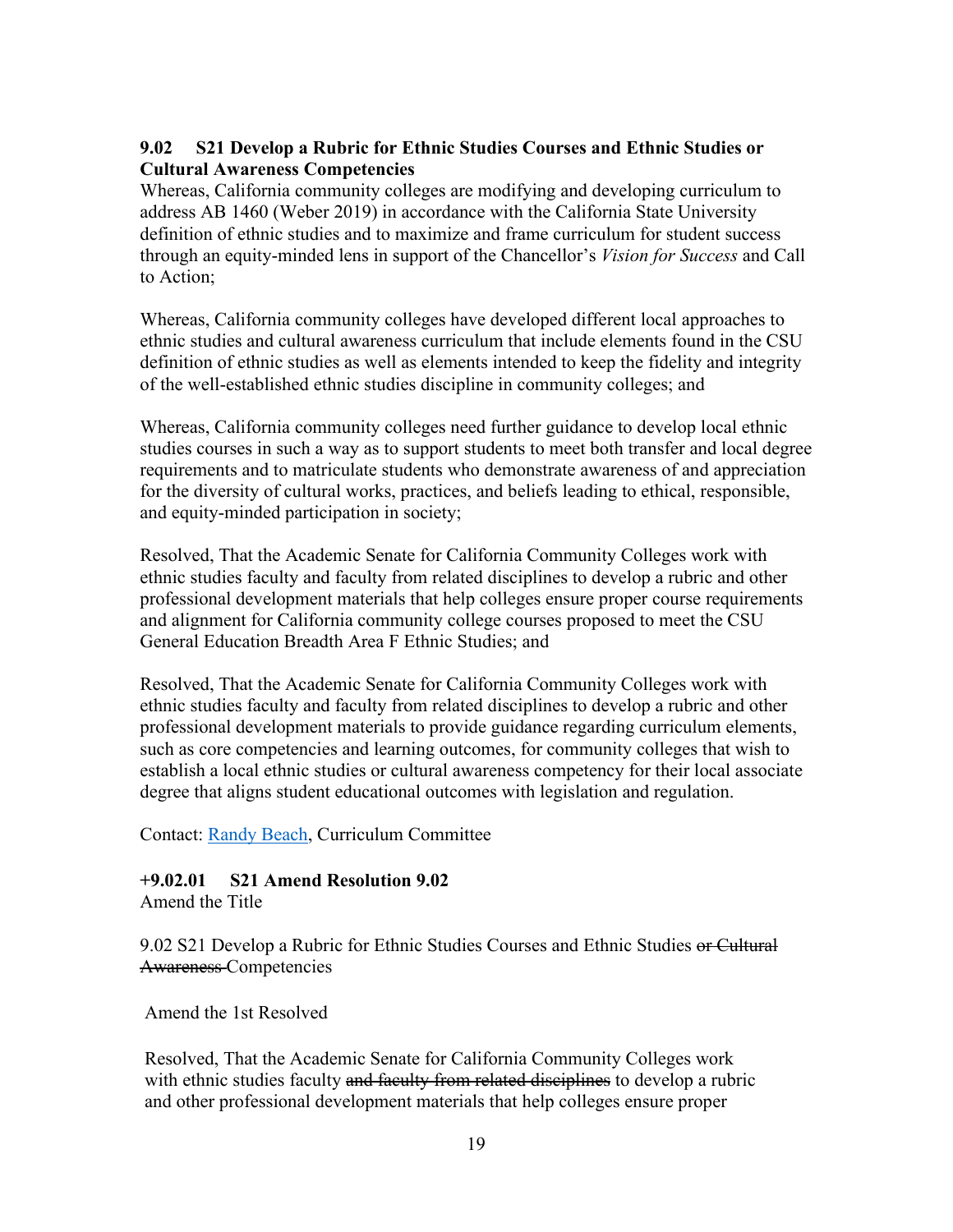course requirements and alignment for California community college courses proposed to meet the CSU General Education Breadth Area F Ethnic Studies; and

Amend the 2nd Resolved

Resolved, That the Academic Senate for California Community Colleges work with ethnic studies faculty and faculty from related disciplines to develop a rubric and other professional development materials to provide guidance regarding curriculum elements, such as core competencies and learning outcomes, for community colleges that wish to establish a local ethnic studies or cultural awareness competency for their local associate degree that aligns student educational outcomes with legislation and regulation.

Contact: [Carlos Guerrero,](mailto:guerrecr@lacitycollege.edu) Los Angeles City College, Area C

#### <span id="page-20-0"></span>**+\*9.03 S21 Asserting Faculty Primacy in Teaching Modality**

Whereas, The Academic Senate for California Community Colleges is empowered by Title 5 §53206 with regard to representing local academic senates from California community colleges statewide in the formation of state policies on academic and professional matters;

Whereas, Local academic senates at California community colleges are organizations whose primary function is to make recommendations with respect to academic and professional matters (Title 5, §53200);

Whereas, Historically, faculty at California community colleges have determined when development of online versions of curriculum meets the pedagogical standards of course content and is supportive of student success; and,

Whereas, Modality of content delivery, whether face-to-face, partially online, synchronous online, or asynchronous online, is directly connected to the faculty purview established under Title 5 §53200, particularly curriculum and instruction development, pedagogical and andragogical preparation, and student success;

Resolved, The Academic Senate for California Community Colleges assert that, under Title 5 §53200, the modality in which a course is offered is firmly within faculty purview.

Contact: [Kelly Rivera,](mailto:krivera32@mtsac.edu) Mt. San Antonio College, Area C

#### <span id="page-20-1"></span>**+\*9.04 S21 Update Title 5 Language for Section 55070 Credit Certificates**

Whereas, AB 705 (Irwin, 2017) and Title 5 §55522.5 recognize that "Instruction in English as a second language (ESL) is distinct from remediation in English";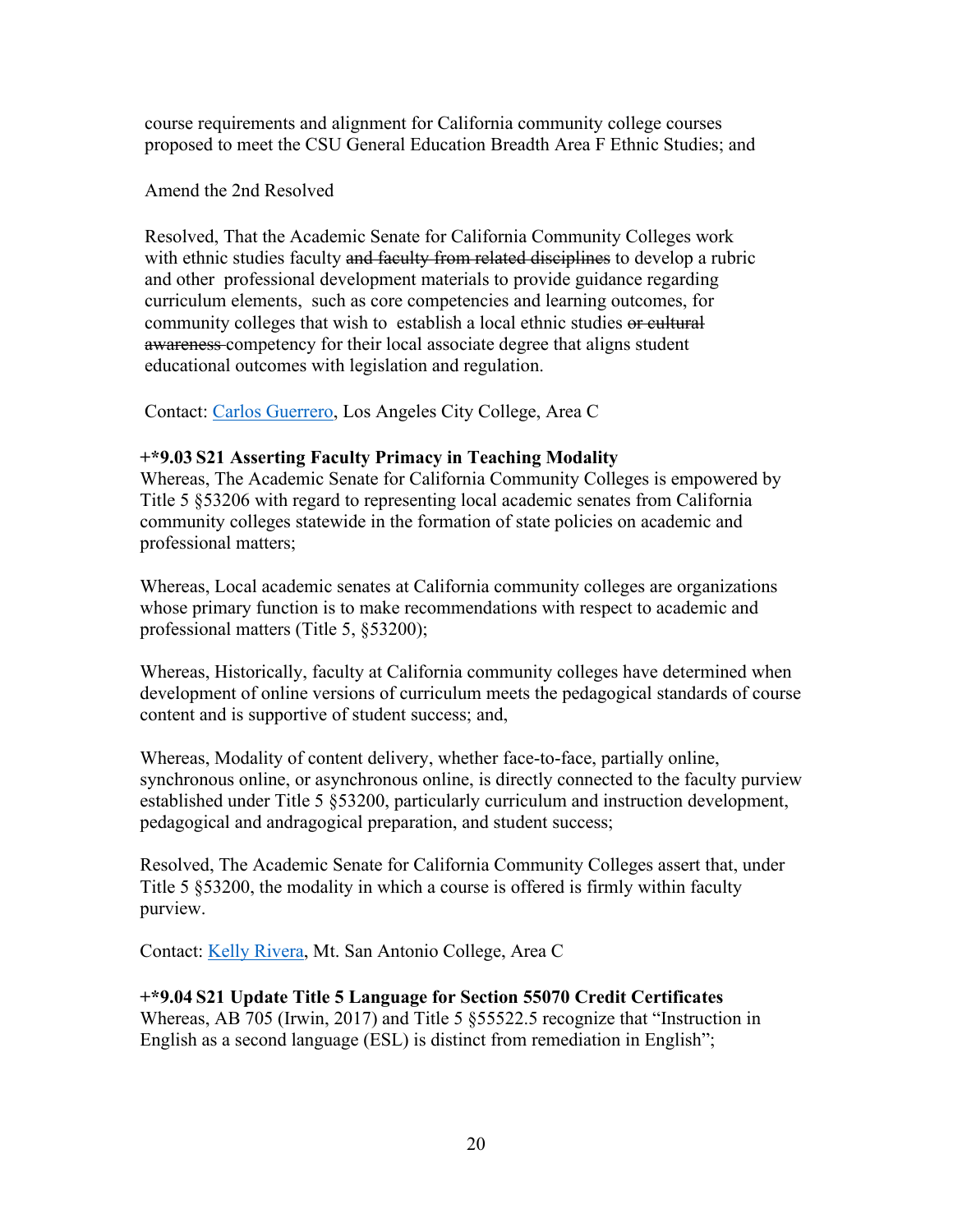Whereas, Numerous advanced ESL courses satisfy transfer patterns established by the University of California and California State University for elective units or direct fulfillment of general education areas;

Whereas, Title 5 §55070 allows for colleges to develop and propose a certificate of achievement that includes coursework taken to satisfy transfer patterns established by the UC, CSU, or accredited public postsecondary institutions in adjacent states; and

Whereas, Title 5 §55070(a) states that "no sequence or grouping of courses may be approved as a certificate of achievement pursuant to this section if it consists solely of basic skills and/or ESL courses";

Resolved, That the Academic Senate for California Community Colleges work with the California Community Colleges Chancellor's Office to recommend changes that eliminate language conflating ESL coursework with remedial instruction; and

Resolved, That the Academic Senate for California Community Colleges work with the California Community Colleges Chancellor's Office through the consultation process to amend Title 5 §55070(a) by deleting "and/or ESL courses" such that the amended excerpt will read as follows:

… provided however, that no sequence or grouping of courses may be approved as a certificate of achievement pursuant to this section if it consists solely of basic skills and/or ESL courses.

Contact: [Kathryn Wada,](mailto:kwada@cypresscollege.edu) Cypress College, Area D

#### <span id="page-21-0"></span>**+9.05 S21 Developing an Anti-Racism, Diversity, Equity, and Inclusion Curriculum Audit Process for the Open Educational Resources Initiative**

Whereas, The Academic Senate for California Community Colleges paper *Anti-Racism Education in California Community Colleges: Acknowledging Historical Context and Assessing and Addressing Effective Anti-Racism Practices for Faculty Professional Development* recommends that local academic senates "enact culturally responsive curricular redesign within disciplines, courses, and programs and with curriculum committees";

Whereas, Resolution 03.02 F19 calls for the ASCCC, in order "to eliminate institutional discrimination, take steps to not only strive for a greater knowledge about and the celebration of diversity but also to support deeper training that reveals the inherent racism embedded in societal institutions in the United States, including the educational system, and asks individuals to examine their personal role in the support of racist structures and the commitment to work to dismantle structural racism";

Whereas, Open educational resources (OER) should be created as an integral part of culturally responsive and anti-racist curriculum, and existing OER should be revised to be more to be more equitable, diverse, and inclusive to represent all groups, such as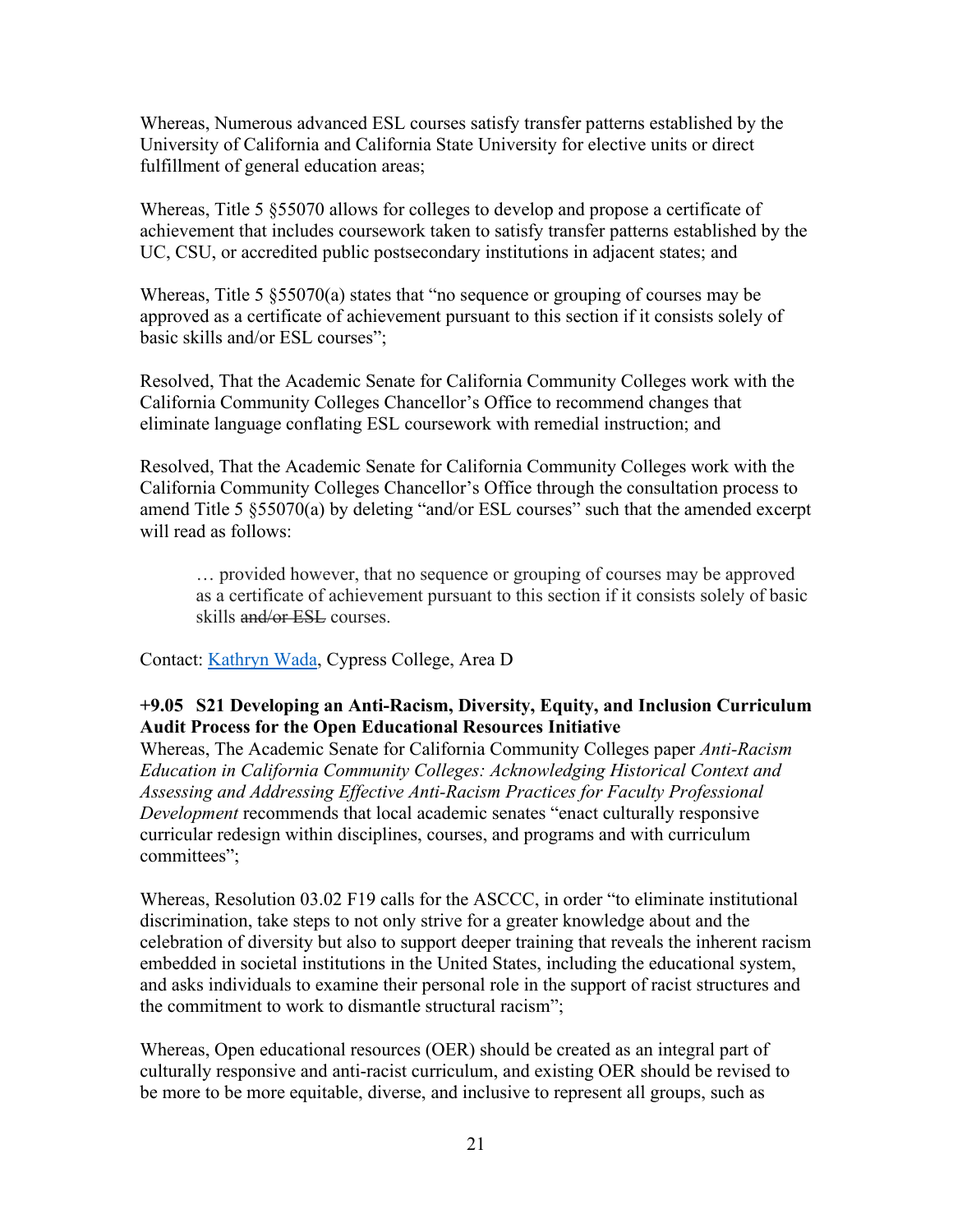people from various races and ethnicities, LGBTQIA, people with disabilities, students from low-income backgrounds, and any other historically underrepresented group; and

Whereas, Audit processes can be used to identify practices, policies, and curriculum that are inconsistent with established anti-racism, diversity, equity, and inclusion goals;

Resolved, That the Academic Senate for California Community Colleges, through the Open Educational Resource Initiative (OERI), develop an audit process and review framework to review and revise as necessary existing open educational resources to ensure that ASCCC OERI-supported open educational resources are equitable, inclusive, diverse, and anti-racist.

Contact: [Michelle Pilati,](mailto:Michelle%20Pilati%20%3cmpilati@asccc.org%3e) ASCCC OERI, Area C

#### <span id="page-22-0"></span>**#9.05.01 S21 Amend 9.05**

Amend the Title

Developing an Anti-Racism, Diversity, Equity, and Inclusion Curriculum Audit Process for the Open Educational Resources Initiative

Add a 2nd Resolved

Resolved, That the Academic Senate for California Community Colleges, through the Open Educational Resource Initiative, develop a curriculum audit process and review framework to assess instructional materials for equity, inclusiveness, diversity, and antiracism and make the process and framework available for local consideration, modification, and implementation; and

Add a Third Resolved

Resolved, That the Academic Senate for California Community Colleges encourage local senates to provide guidance to faculty in developing and selecting equitable, inclusive, diverse and anti-racist instructional materials.

Contact: [Michelle Pilati,](mailto:mpilati@asccc.org) Rio Hondo College

#### <span id="page-22-1"></span>**#9.06 S21 Develop a Rubric for Ethnic Studies Courses for CSU General Education Area F**

Whereas, California community colleges are modifying and developing curriculum to address AB 1460 (Weber 2019) in accordance with the California State University definition of ethnic studies and to maximize and frame curriculum for student success through an equity-minded lens in support of the Chancellor's Vision for Success and Call to Action;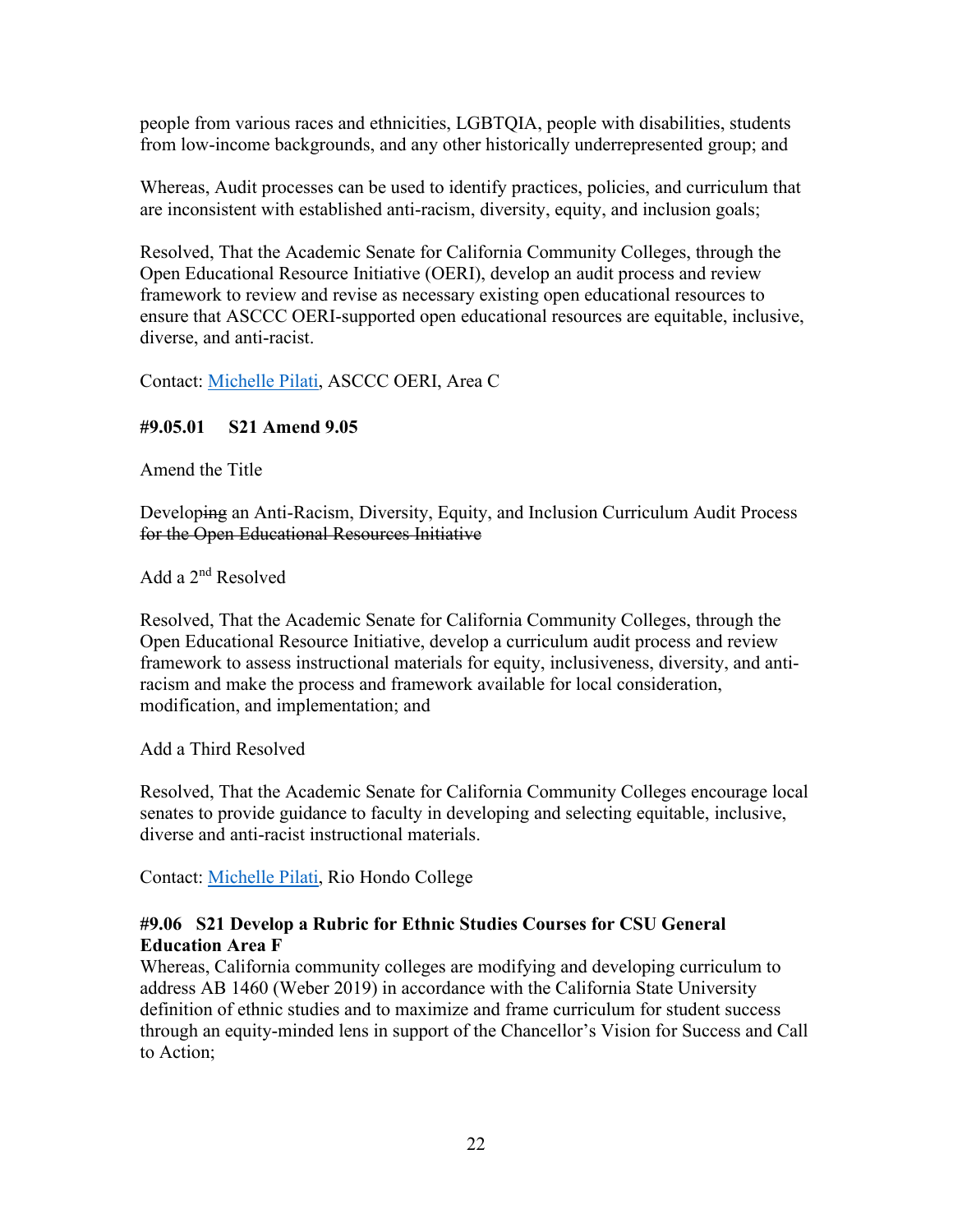Whereas, California community colleges have developed different local approaches to ethnic studies curriculum that includes elements found in the CSU definition of ethnic studies as well as elements intended to keep the fidelity and integrity of the wellestablished ethnic studies discipline in community colleges; and

Whereas, California community colleges need further guidance to develop local ethnic studies courses in such a way as to support students to demonstrate awareness of and appreciation for the diversity of cultural works, practices, and beliefs leading to ethical, responsible, and equity-minded participation in society;

Resolved, That the Academic Senate for California Community Colleges develop a rubric and other professional development materials to help colleges ensure proper course requirements and alignment for community college courses proposed to meet the CSU General Education Area F Ethnic Studies.

Contact: [Randy Beach,](mailto:Randy%20Beach%20%3crbeach@swccd.edu%3e) Southwestern College

#### <span id="page-23-0"></span>**#9.07 S21 Defining Ethnic Studies and its Four Core Disciplines**

Whereas, The completion of an ethnic studies course—i.e., African American Studies, Asian American Studies, Latina/o American Studies, or Native American Studies becomes a graduation requirement for all California State University baccalaureate degrees starting in Fall 2021 due to the passage of AB1460 (Weber 2019);

Whereas, Ethnic studies departments were autonomously established in 1968, becoming part of the curriculum of the University of California, California State University, and California Community Colleges systems, as evidenced by the establishment of departments, programs, and curriculum in course catalogs, schedules, and offerings, with faculty requirements officially listed in the California Community Colleges Chancellor's Office *Minimum Qualifications for Faculty and Administrators in California Community Colleges* handbook;

Whereas, With the recent passage of AB 1460, misunderstanding and infringement by non-ethnic studies faculty have arisen in the California Community Colleges system about the definition of ethnic studies, attempting to reduce it to a concept and confusing it with a social justice concept, and such confusion has allowed for attempts at encroachment upon ethnic studies by disciplines whose theoretical foundations and competencies lie in other disciplines with different foundational histories, frameworks, and epistemologies; and

Whereas, The recognition of ethnic studies as clearly defined and valid disciplines allows for the growth of ethnic studies disciplines within the California Community Colleges system in ways that align with current graduation requirements being established by the CSUs that recognize the autonomy of ethnic studies departments, programs, or combined administrative units with multiple departments as distinct disciplines and departments or programs conceived and referred to as a shared initiative;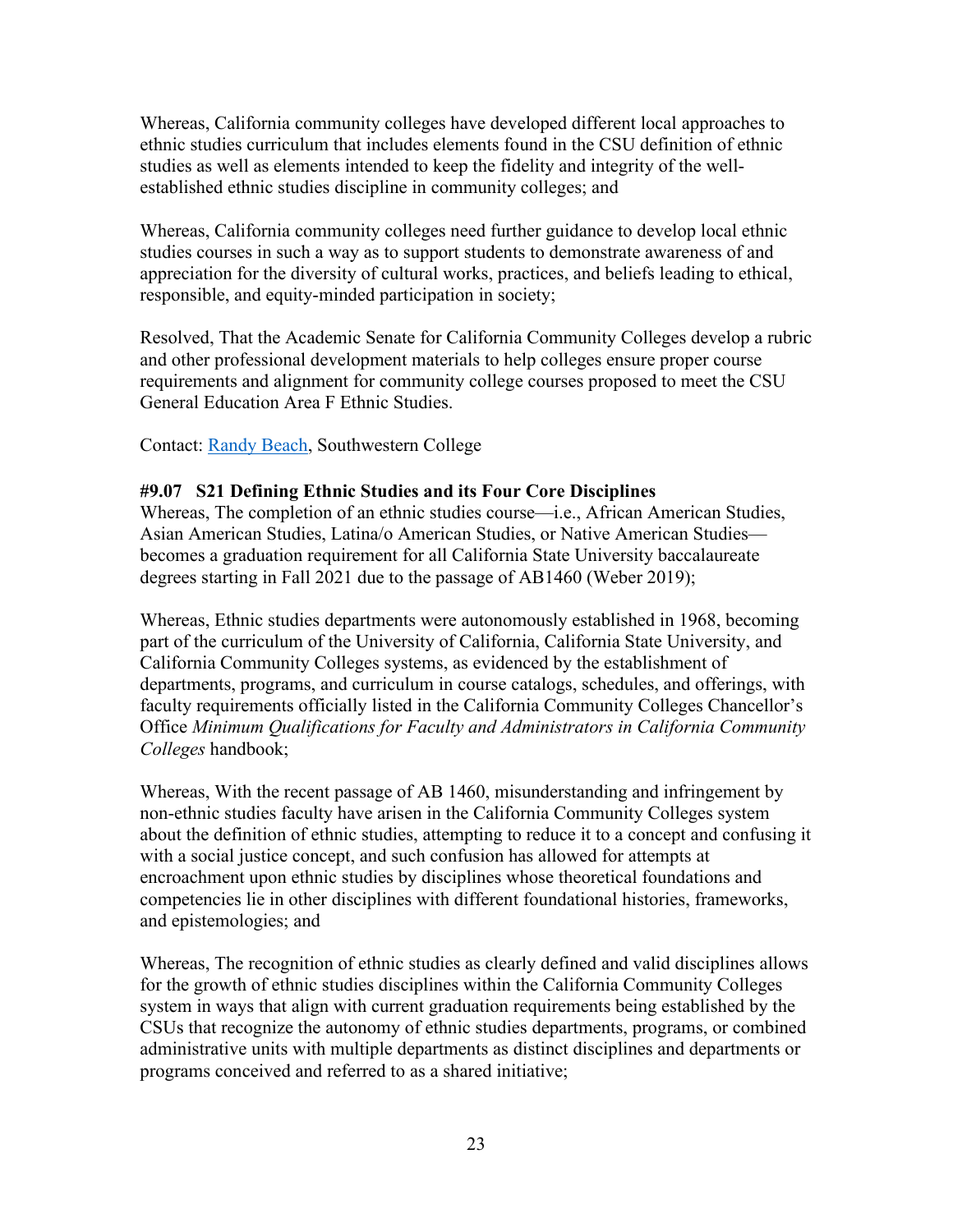Resolved, That the Academic Senate for California Community Colleges recognize, for the purposes of graduation and general education requirements, that ethnic studies is defined as an interdisciplinary and comparative study of race, ethnicity, and culture in the United States, with specific emphasis on four historically defined racialized core groups—Native Americans, African Americans, Asian Americans and Pacific Islanders, and Latina and Latino Americans—and that ethnic studies is offered through ethnic studies departments and programs, with disciplines focusing on the four autonomous core groups—including Chicana/o Studies, Latina/o Studies, La Raza Studies, African American Studies, Black Studies, Africana Studies, Native American Studies, American Indian Studies, Asian American Studies, Pacific Islander Studies, Filipino American Studies, and Central American Studies<sup>[17](#page-24-1)</sup>—each having distinct epistemologies, theories, and methodologies that center a critical ethnic studies lens and present this definition through a position paper by the Spring 2023 Plenary Session; and

Resolved, That the Academic Senate for California Community Colleges advocate that the definition of ethnic studies be written into the Program and Course Approval Handbook to support ASCCC Resolution 9.03 F20.

Contact: [Thekima Mayasa,](mailto:tmayasa@sdccd.edu) San Diego Mesa College

#### <span id="page-24-0"></span>**#\*9.08 S21 Support Independent Course Alignment for California Virtual Campus Badging**

Whereas, The process of aligning individual courses with the California Virtual Campus Course Design Rubric through the  $@$ One Course Design Academy<sup>[18](#page-24-2)</sup> or a certified local peer online course review<sup>[19](#page-24-3)</sup> requires time and resources and is duplicative in instances in which faculty use the same Canvas shell and have already undergone the extensive professional development required to align at least one of their courses with the rubric and attain a quality-reviewed badge on CVC.edu;

Whereas, In response to requests from California Community Colleges Chief Instructional Officers and with input from the broad constituencies represented on the California Virtual Campus – Online Education Initiative Advisory Committee<sup>[20](#page-24-4)</sup>, the California Virtual Campus (CVC) has developed a proposal for independent course alignment<sup>21</sup>, which would allow faculty who have attained a quality reviewed badge on CVC Course Design Rubric-aligned courses to elect a creative-commons attribution-noncommercial license if desired and which would allow faculty who have already earned a separate quality-reviewed badge for another course through the  $@$ One Course Design Academy or a certified local peer online course review process as well as faculty who

<span id="page-24-1"></span><sup>&</sup>lt;sup>17</sup> Central American Studies in the context Ethnic Studies focuses on the experience of Central Americans in the United States. Students can earn a BA in Central American Studies that grew out of Chicana/o Studies at California State University, Northridge. East Los Angeles College houses Central American Studies in the Chicana and Chicano Studies. The Cesar Chavez Chicana/o and Central American Studies Department is housed at UCLA. Be it clear, that in this context, Central American Studies is not Latin American Studies

<span id="page-24-2"></span><sup>18</sup> <https://onlinenetworkofeducators.org/course-design-academy/>

<span id="page-24-3"></span><sup>19</sup> <https://onlinenetworkofeducators.org/course-design-academy/pocr-resources/>

<span id="page-24-4"></span><sup>20</sup> <https://cvc.edu/about-the-oei/governance/advisory-committee/>

<span id="page-24-5"></span><sup>21</sup> [https://asccc.org/sites/default/files/Download%20Agenda\\_49.pdf](https://asccc.org/sites/default/files/Download%20Agenda_49.pdf) (see pp 58-59, 65)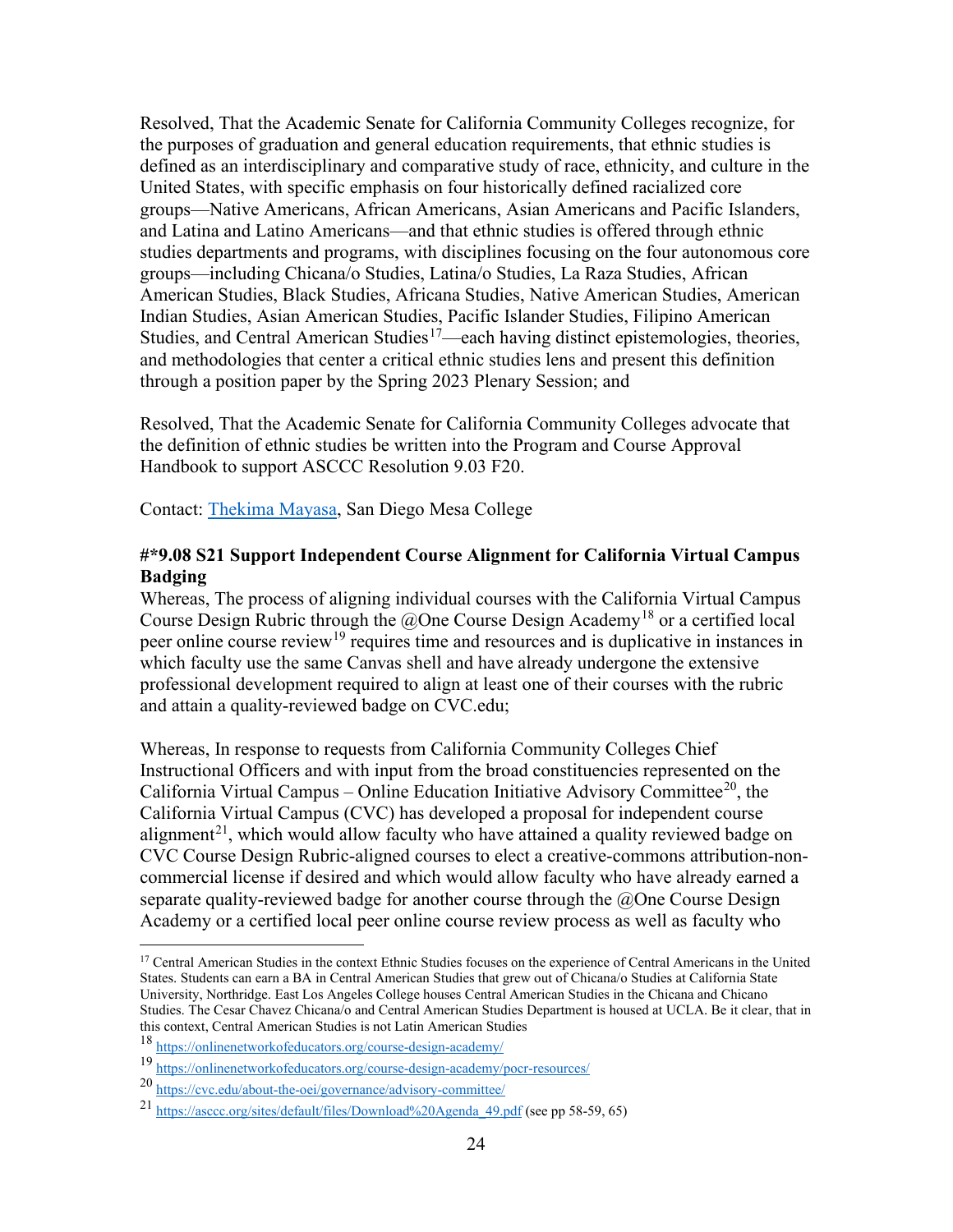have completed the  $\omega$ One Teaching and Design Certificate to adopt the course, making minor changes, with the result of the adopted course being badged as quality reviewed on CVC.edu without needing to undergo an additional review;

Whereas, At the January 8, 2021 Academic Senate for California Community Colleges Executive Committee meeting, members of the Executive Committee expressed concern about the potential that the proposal might create pressure for faculty to adopt the independently aligned courses, thereby threatening academic freedom, but took action to "to support the principles within the CVC-OEI Independent Course Alignment proposal and request that CVC-OEI bring forward a revised proposal that addresses the Executive Committee's feedback to a future meeting"<sup>[22](#page-25-1)</sup>; and

Whereas, At the February, 2021 CVC-OEIAC meeting<sup>23</sup>, ASCCC concerns were shared, leading to the creation of a workgroup including past and present members of the ASCCC Executive Committee who have revised the proposal<sup>[24](#page-25-3)</sup> to clarify that designating a course for independent course alignment is solely at the discretion of the authoring faculty, that multiple courses aligned with the same C-ID descriptor authored by different faculty could be independently aligned and shared, and that the proposed independent course alignment process should not be used to limit academic freedom;

Resolved, That the Academic Senate for California Community Colleges support the concept of independent course alignment;

Resolved, That the Academic Senate for California Community Colleges reiterate to the California Virtual Campus and the California Community Colleges Chief Instructional Officers that independent course alignment should not be used to limit academic freedom; and

Resolved; That the Academic Senate for California Community Colleges convey to the California Virtual Campus and the California Community Colleges Chief Instructional Officers that the ASCCC's ongoing support of independent course alignment is contingent on individual faculty being able to elect whether they want to share or adopt such courses.

Contact: [Geoffrey Dyer,](mailto:GDyer@taftcollege.edu) Taft College

#### <span id="page-25-0"></span>**#\*9.09 S21 Reinstatement of Non-substantive Revision Category for the Program and Course Approval Handbook**

Whereas, The 7th Edition of the Program and Course Approval Handbook eliminated the category of non-substantive revisions to programs, thus treating any revision, no matter how minor, as a substantive revision;

<span id="page-25-1"></span><sup>22</sup> [https://asccc.org/sites/default/files/Final%20January%208-](https://asccc.org/sites/default/files/Final%20January%208-9%2C%202021%20Executive%20Committee%20Minutes.pdf)

[<sup>9%2</sup>C%202021%20Executive%20Committee%20Minutes.pdf](https://asccc.org/sites/default/files/Final%20January%208-9%2C%202021%20Executive%20Committee%20Minutes.pdf) (p. 6)

<span id="page-25-2"></span><sup>23</sup> <https://cvc.edu/wp-content/uploads/2021/03/February-2021-Advisory-Key-Messages.pdf>

<span id="page-25-3"></span><sup>24</sup> [https://docs.google.com/document/d/1r-32LlAiR1vBOvOsZbwy7833lmpicGgO/edit#](https://docs.google.com/document/d/1r-32LlAiR1vBOvOsZbwy7833lmpicGgO/edit) (working document)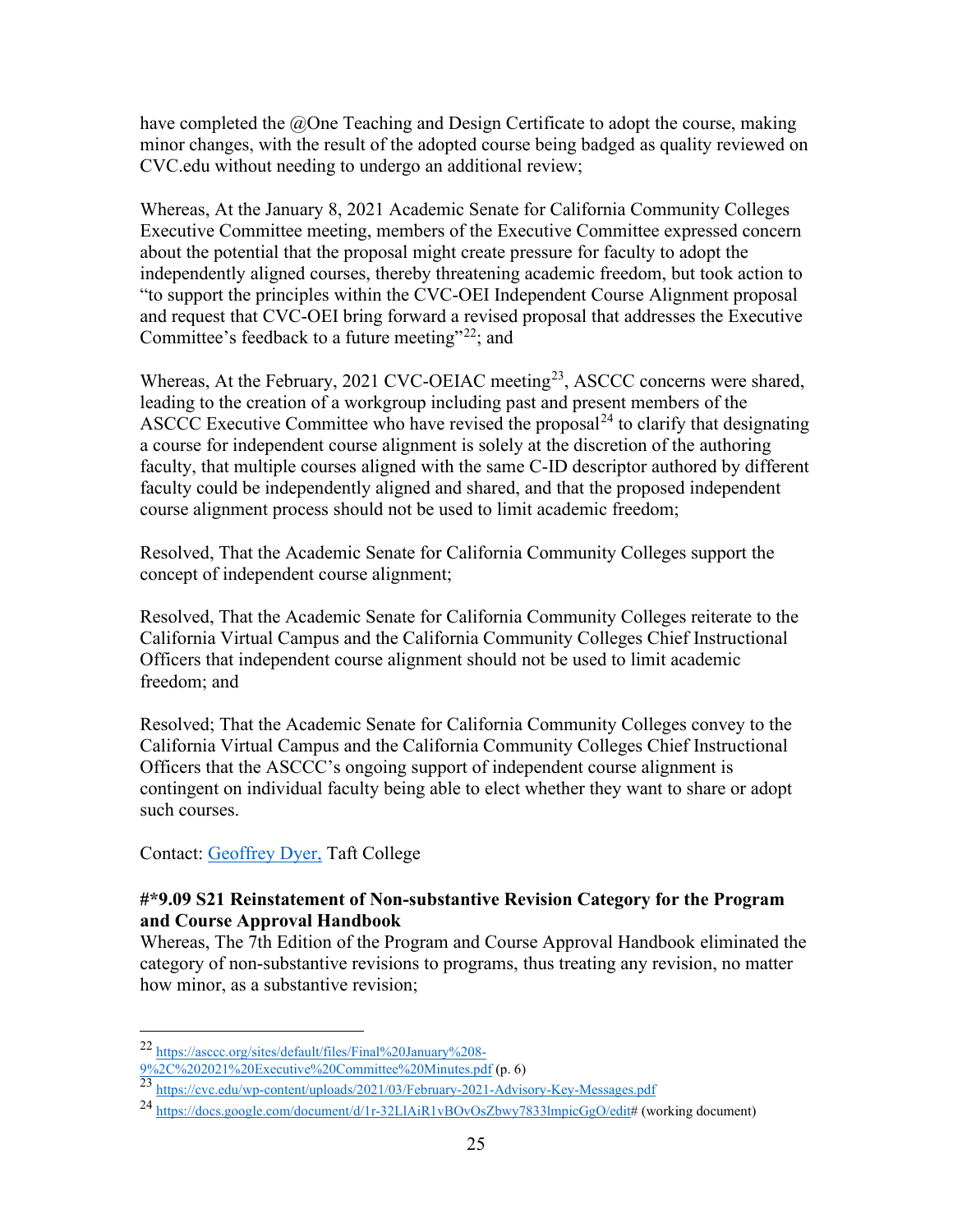Whereas, Minor changes to a single course—e.g., title change or unit count—or program may trigger changes to dozens of programs, each program's re-application consisting of three to five documents, including the following:

- The proposed revision itself, previously the only required document for nonsubstantive revisions
- Program application narrative
- Articulation documentation for transfer programs
- Minutes of approval from industry advisory committees for CTE programs
- Labor market data studies for CTE programs
- Regional Consortium recommendations for CTE programs;

Whereas, Minor changes to a single course may result in required documents to be produced and vetted by organizations external to a college, thus often adding several months to the approval process; and,

Whereas, The extended time and administrative burden associated with generating these documents effectively prevents or strongly dissuades faculty from updating curriculum to assist equity efforts and meet the needs of students, industry, and transfer institutions;

Resolved, That the Academic Senate for California Community Colleges work through existing processes to reinstate the non-substantive revisions category and incorporate that change into the Program and Course Approval Handbook.

Contact: [Masahiro Omae,](mailto:momae@sdccd.edu) San Diego City College

#### <span id="page-26-0"></span>**10.0 DISCIPLINES LIST**

#### <span id="page-26-1"></span>**\*10.01 S21 Disciplines List—Film and Media Studies**

Whereas, Oral and written testimony given through the consultation process used for the review of Minimum Qualifications for Faculty and Administrators in California Community Colleges, also known as the Disciplines List, supported the following revision of the film and media studies discipline:

> Master's degree in Film/Cinema and Media Studies, Film, Television, and Media Studies, Drama/Theater, Mass Communication

OR

Bachelor's degree in any of the above

AND

Master's degree in Visual Studies, Media Studies, English, or Communication

OR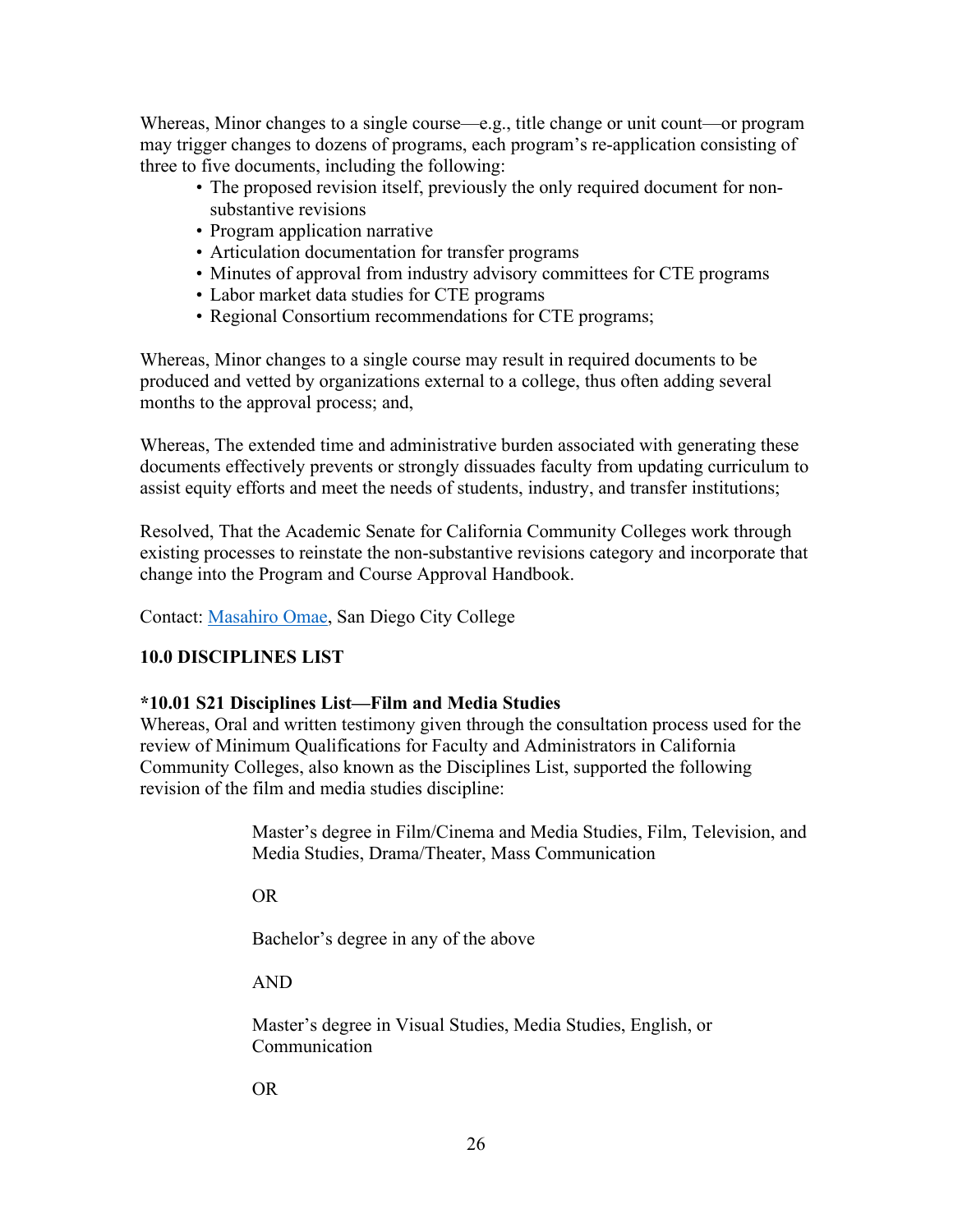#### the equivalent; and

Whereas, The Executive Committee of the Academic Senate for California Community Colleges has reviewed the proposal and deemed that the process outlined in the Disciplines List Revision Handbook was followed;

Resolved, That the Academic Senate for California Community Colleges recommend that the California Community Colleges Board of Governors adopt the proposed addition to the Disciplines List for film and media studies.

Contact: [Sharon Sampson,](mailto:sharon.sampson@gcccd.edu) Standards & Practices Committee

#### <span id="page-27-0"></span>**\*10.02 S21 Disciplines List—Digital Fabrication Technology**

Whereas, Oral and written testimony given through the consultation process used for the review of Minimum Qualifications for Faculty and Administrators in California Community Colleges, also known as the Disciplines List, supported the following addition of the digital fabrication technology discipline:

2 years professional experience

AND

Any bachelor's degree or higher

OR

6 years of professional experience

AND

Any associate's degree*;* and

Whereas, The Executive Committee of the Academic Senate for California Community Colleges has reviewed the proposal and deemed that the process outlined in the Disciplines List Revision Handbook was followed;

Resolved, That the Academic Senate for California Community Colleges recommend that the California Community Colleges Board of Governors adopt the proposed addition to the Disciplines List for digital fabrication technology.

Contact: [Angela Echeverri,](mailto:ECHEVEAC@email.laccd.edu) Standards & Practices Committee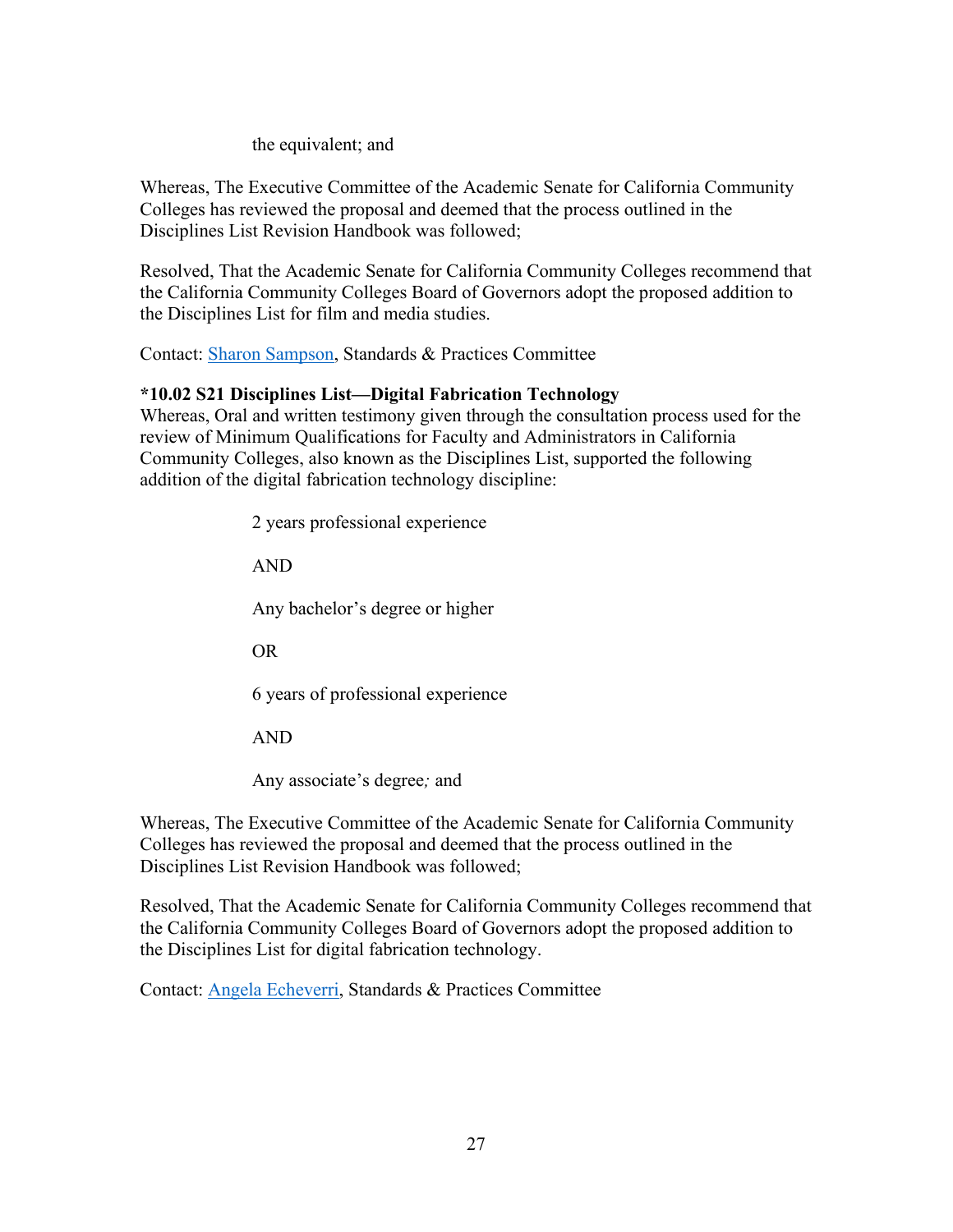#### <span id="page-28-0"></span>**11.0 TECHNOLOGY**

#### <span id="page-28-1"></span>**\*11.01 S21 Urge the Release of Distance Education Guidelines and Related Compendium of Effective Distance Education Practices**

Whereas, The version of the Distance Education Guidelines currently in use was approved in 2008, and for at least the last four years the Chancellor's Office Distance Education and Educational Technology Advisory Committee (DEETAC), composed of stakeholders including representatives of the Academic Senate for California Community Colleges, California Community Colleges Distance Education Coordinators, Chief Instructional Officers, and Chief Executive Officers, has updated the guidelines with the intent of releasing these updates to the field, and, as evidenced by Resolution 9.06 S19 calling on the ASCCC to endorse draft distance education definitions in the Distance Education Guidelines and partner with the California Community Colleges Chancellor's Office and partner organizations to disseminate the definitions, expected a timely release of the guidelines;

Whereas, In fall of 2019 DEETAC was charged by the Chancellor's Office with updating the Distance Education Guidelines by removing any effective practices that were not mandated in Title 5, and this update, along with the creation of a compendium of effective practices, was completed by a DEETAC workgroup composed of multiple constituencies in September 2020;

Whereas, The Accrediting Commission for Community and Junior Colleges (ACCJC) relies only on the federal definitions of distance education for their standards and policies, and while California community colleges may be in compliance with the Title 5 requirements, they may not be in compliance with the federal regulations and ACCJC requirements, necessitating that the Distance Education Guidelines be a document providing guidance on state- and federal-related distance education statutes; and

Whereas, The Academic Senate for California Community Colleges provides assistance to local academic senates and curriculum committees to support colleges in maintaining compliance with all state, accreditation, and federal distance education requirements;

Resolved, That Academic Senate for California Community Colleges urge the California Community Colleges Chancellor's Office to release the Distance Education Guidelines and related Compendium of Effective Distance Education Practices and, if necessary, pursue other opportunities to release the compendium to colleges if a timely release will not happen in any other way.

Contact: ASCCC Executive Committee

#### <span id="page-28-2"></span>**+11.02 S21 Advocate for Development of a ZTC Data Element**

Whereas, California Education Code §66406.9 requires that each of the California community colleges "(1) (A) Clearly highlight, by means that may include a symbol or logo in a conspicuous place on the online campus course schedule, the courses that exclusively use digital course materials that are free of charge to students and may have a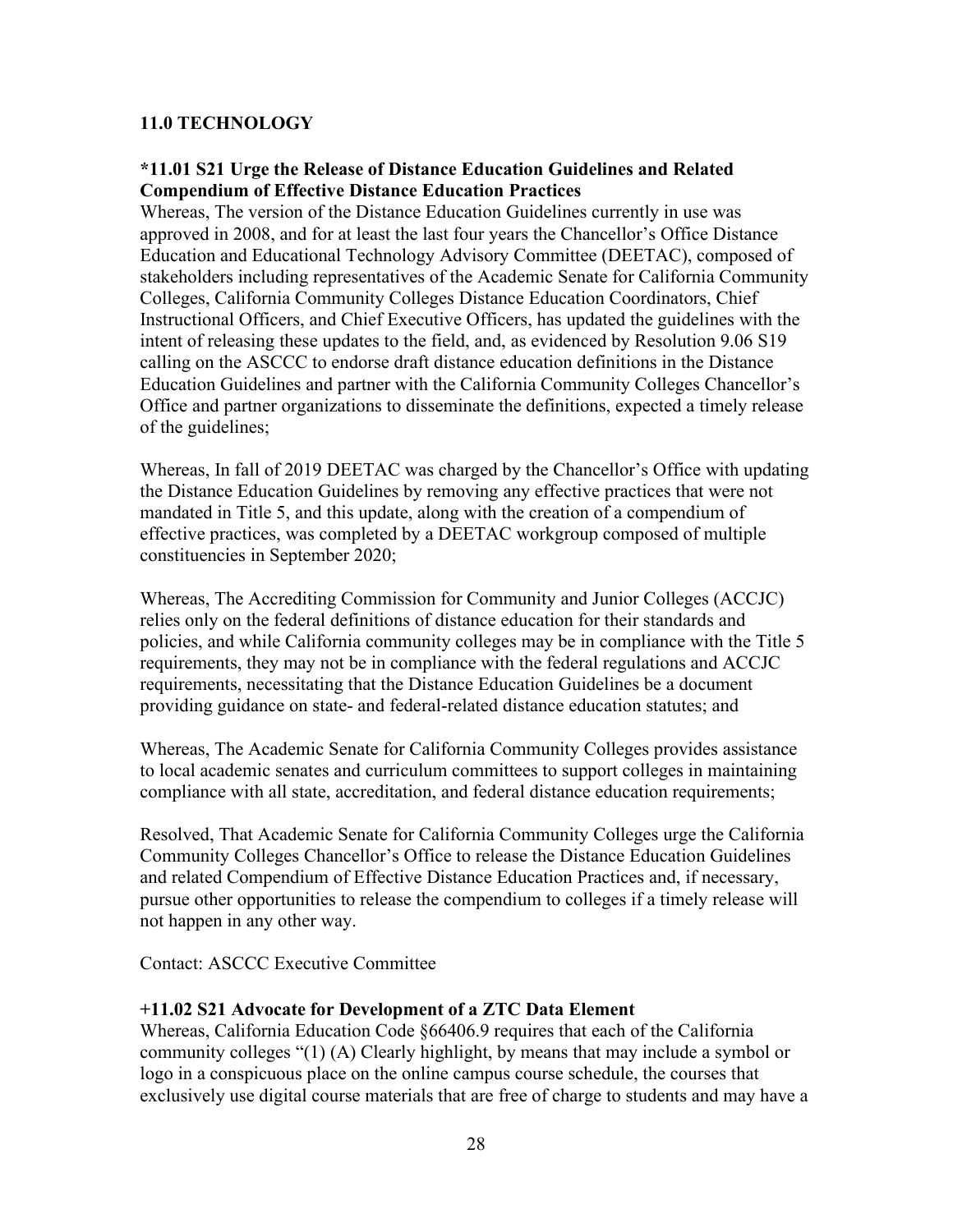low-cost option for print versions," a legislated mandate for which little guidance has been provided;

Whereas, Resolution 9.01 F20 established that the Academic Senate for California Community Colleges recommends that the no-cost designation required by Education Code §66406.9 be used to recognize sections that use digital resources and sections that require a text yet are no-cost due to something other than a digital alternative, effectively aligning the requirements of the legislation and with those established by the California Community Colleges Chancellor's Office for courses that are zero textbook cost;

Whereas, California Code of Regulations Title 5 §59404 mandates that districts that require students to "provide instructional materials for a course shall adopt policies or regulations" that "shall direct instructors to take reasonable steps to minimize the cost and ensure the necessity of instructional materials"; and

Whereas, No mechanisms presently exist for gathering data regarding local efforts to reduce the cost of instructional materials, confirming or encouraging compliance with Education Code 66406.9, or assessing compliance with Title 5 §59404;

Resolved, That the Academic Senate for California Community Colleges collaborate with appropriate constituent groups and the California Community Colleges Chancellor's Office to implement a management information system course section data element that, at a minimum, is used to identify course sections that have no associated instructional materials costs;

Resolved, That the Academic Senate for California Community Colleges support the establishment of a course section data element that, at a minimum, differentiates between sections requiring purchase of a textbook or other instructional materials including those requiring purchase of an access code and all instances when a printed resource is required and not provided, those sections that are zero textbook cost (ZTC) due to the use of nocost open educational resources, those that are ZTC but the resources have a cost that is not passed on to students, those that use no textbook, and those that are low-cost as defined locally;

Resolved, That the Academic Senate for California Community Colleges encourage the California Community Colleges Chancellor's Office to make a proposed course section data element field regarding zero textbook cost materials available as soon as possible and include an appropriate timeline for its required use; and

Resolved, That the Academic Senate for California Community Colleges support actions by the California Community Colleges Chancellor's Office to encourage early adoption of a proposed data element regarding zero textbook cost materials, such as requiring its use in order to access zero textbook cost funding.

Contact: [Michelle Pilati,](mailto:Michelle%20Pilati%20%3cmpilati@asccc.org%3e) ASCCC OERI, Area C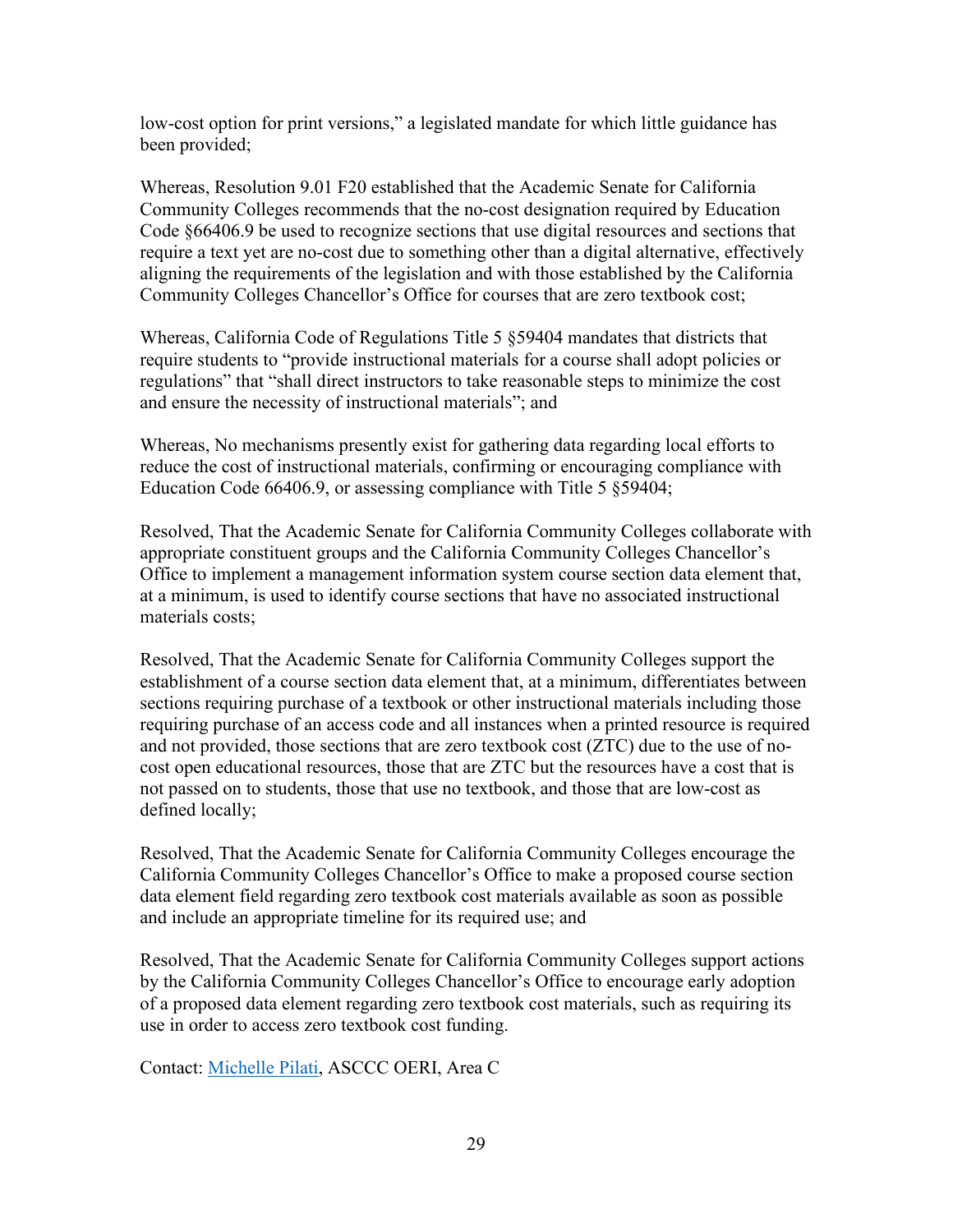#### <span id="page-30-0"></span>**#\*11.03 S21 Advocate for On-Going Funding for the ASCCC Open Educational Resources Initiative**

Whereas, The Academic Senate for California Community Colleges Open Educational Resources Initiative (OERI) was formally launched in early 2019 with funds allocated to the ASCCC in Assembly Bill 1809 (Higher Education Trailer Bill, 2017-2018) "to support the development of, and the expansion of the use of, open educational resources for the California Community Colleges" and has established a faculty-led infrastructure to support local open educational resources (OER) implementation efforts;

Whereas, The OERI has provided professional development regarding OER to over 1400 faculty and funded the development or revision of over twenty-five OER texts that require maintenance and updates, but the funding for the ASCCC OERI will end in 2023, thereby dramatically curtailing or ending the ASCCC's statewide development, curation, and implementation efforts as well as coordinated maintenance and updating of resources developed under the OERI; and

Whereas, The Academic Senate for California Community Colleges encourages local academic senates to develop mechanisms to encourage faculty to consider open educational resources when developing or revising courses and to document the use of OER on the course outline of record (Resolution 09.05 SP 19) and recommends that faculty consider OER adoption, including customizable teaching materials, as a measure toward achieving equity and facilitating student success (Resolution 09.05 SP 19), linking the OERI's work directly and effectively to the ASCCC and system goals regarding equity, diversity, inclusivity, and antiracism;

Resolved, That the Academic Senate for California Community Colleges collaborate with system partners, including the Community College League of California, Student Senate for California Community Colleges, the California Community Colleges Chancellor's Office, and other appropriate entities, to safeguard the work of the Open Educational Resources Initiative by assisting the ASCCC in securing future funding for the OERI; and

Resolved, That the Academic Senate for California Community Colleges advocate for sustainable funding for the Open Educational Resources Initiative from the legislature and Governor's Office to ensure that the OERI has the funds necessary to continue its work in support of the development, expansion, and use of open educational resources for the California community colleges.

Contact: [Julie Bruno,](mailto:jbruno@sierracollege.edu) Sierra College

#### <span id="page-30-1"></span>**#\*11.04 S21 Title: Ensure Compliance with Required Instructional Materials Regulations**

Whereas, The Academic Senate for California Community Colleges has urged local academic senates to recommend to faculty that they consider the cost of books as one of the criteria in book selection (Resolution 09.07 SP 93), and California Code of Regulations Title 5 §59404 mandates that districts that require students to "provide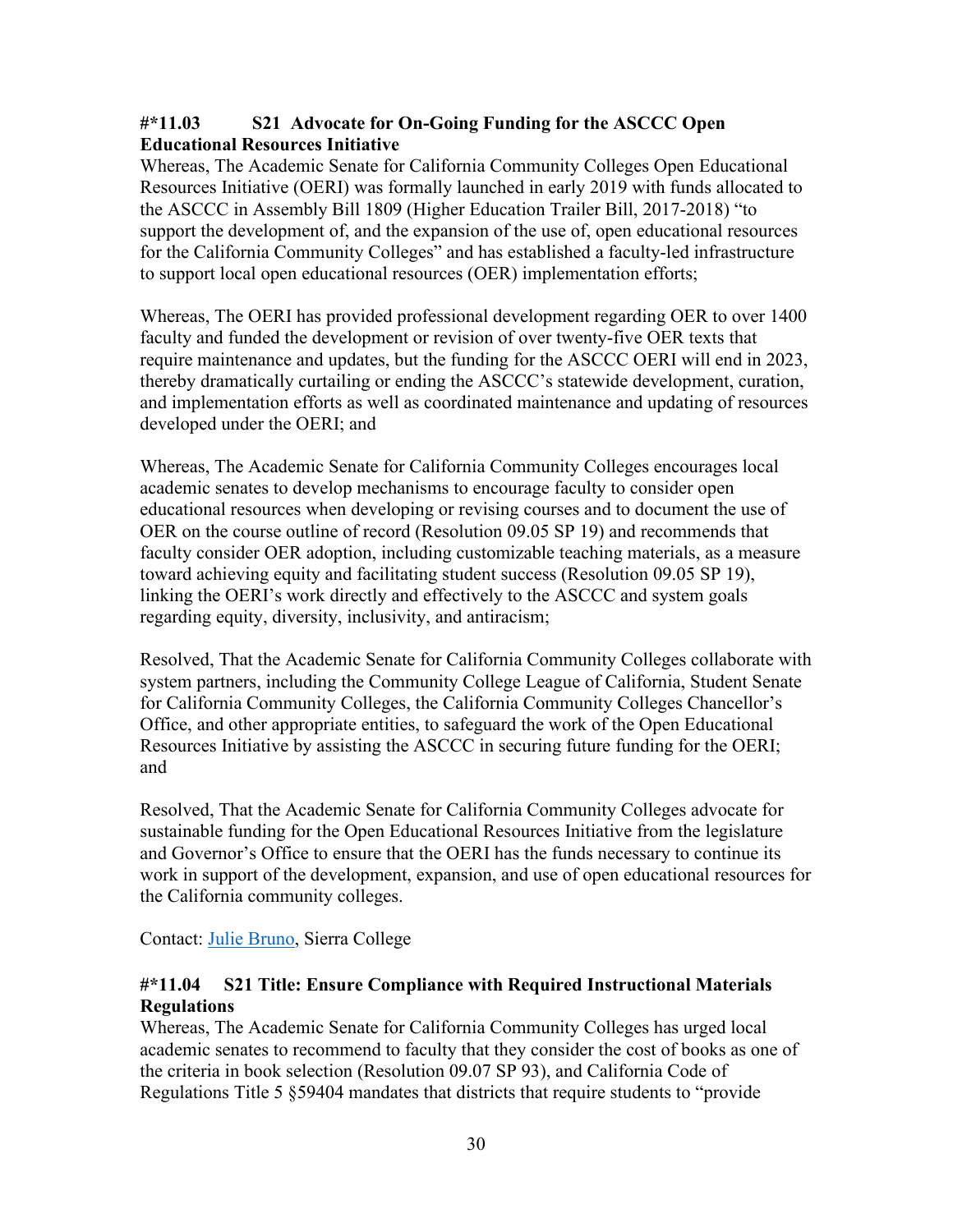instructional materials for a course shall adopt policies or regulations" that "shall direct instructors to take reasonable steps to minimize the cost and ensure the necessity of instructional materials";

Whereas, The Academic Senate for California Community Colleges has urged local academic senates to review any existing policies regarding the use of e-instructional materials or develop policies regarding e-instructional materials as necessary to encourage instructors to carefully consider their responsibilities in assessing, communicating about, and grading student work effectively before adopting electronic systems that claim to easily replace or replicate this crucial work of faculty (Resolution 19.02 F 11);

Whereas, Modifications in 2012 to Title 5 §59404 District Policies and Regulations for Instructional Materials were intended to permit faculty to require students to purchase instructional materials that were not "tangible" under specified circumstances; and

Whereas, Efforts to reduce the costs of instructional materials have increased the availability of electronic alternatives to texts, including automatic billing options, that may not comply with existing regulations and have other negative consequences for students;

Resolved, That the Academic Senate for California Community Colleges encourage local academic senates to review, revise, and implement their district policies or practices that "shall direct instructors to take reasonable steps to minimize the cost and ensure the necessity of instructional materials" to ensure that they are effective and take steps to ensure that all faculty are informed of the requirements<sup>[25](#page-31-0)</sup> established in California Code of Regulations Title 5 §59400; and

Resolved, That the Academic Senate for California Community Colleges collaborate with system partners to provide local academic senates and colleges with guidance for ensuring that they are compliant with the following element of California Code of Regulations Title 5 §59400:

(c)Where instructional materials are available to a student temporarily through a license or access fee, the student shall be provided options at the time of purchase to maintain full access to the instructional materials for varying periods of time ranging from the length of the class up to at least two years. The terms of the license or access fee shall be provided to the student in a clear and understandable manner prior to purchase.

Contact: [Suzanne Wakim,](mailto:wakimsu@butte.edu) Butte College

<span id="page-31-0"></span><sup>&</sup>lt;sup>25</sup> [Guidelines for Required Instructional Materials in the California Community Colleges](https://asccc-oeri.org/wp-content/uploads/2021/04/InstructionalMaterialsGuidelines12813pdf.pdf) [January 2013](https://asccc-oeri.org/wp-content/uploads/2021/04/InstructionalMaterialsGuidelines12813pdf.pdf)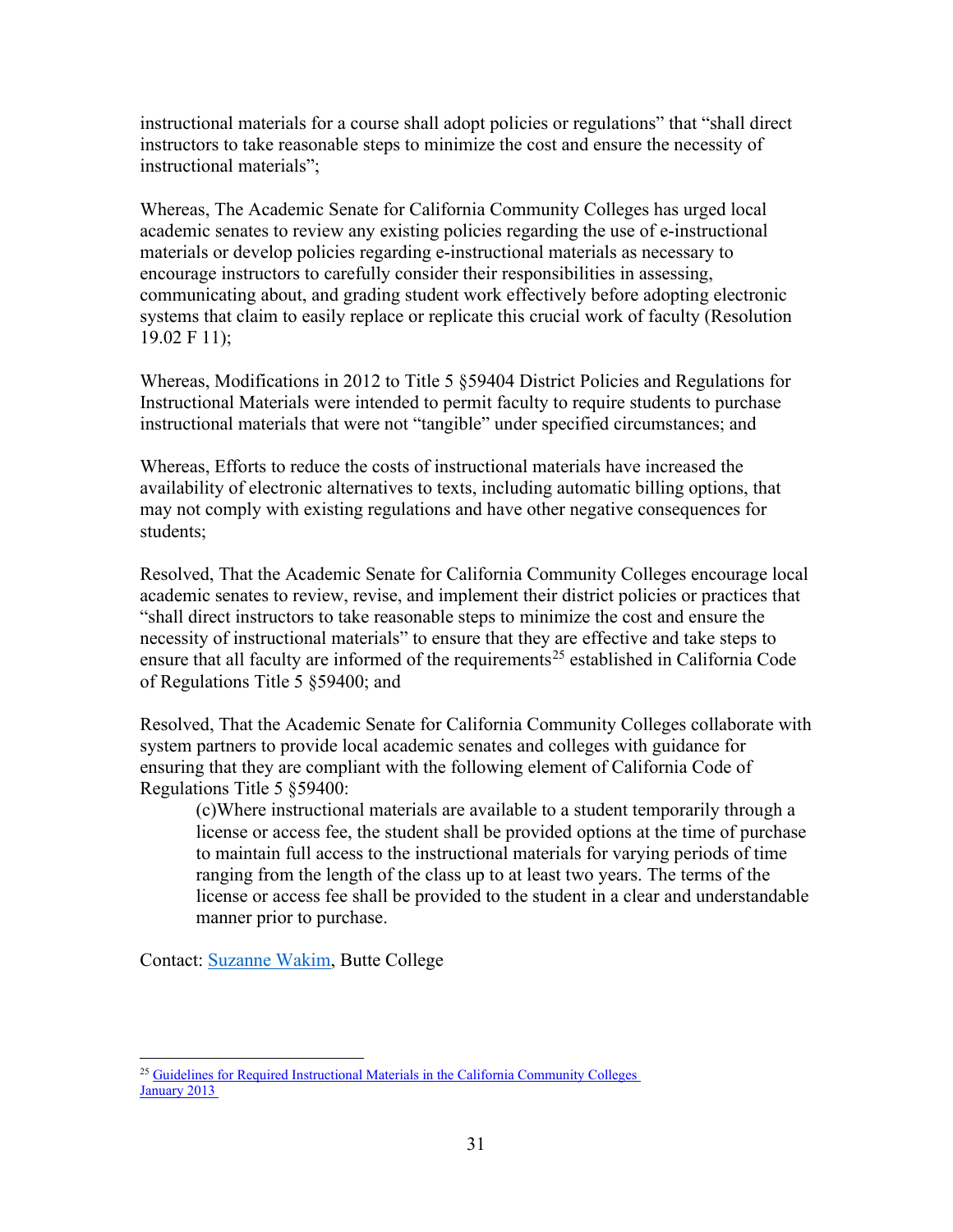#### <span id="page-32-0"></span>**12.0 FACULTY DEVELOPMENT**

#### <span id="page-32-1"></span>**12.01 S21 Approve the Paper Going Beyond Development: Faculty Professional Learning—An Academic Senate Obligation to Promote Equity-Minded Practices that Improve Instruction and Student Success[26](#page-32-4)**

Whereas, Resolution 19.02 F12 directed the Academic Senate for California Community Colleges to update the 2000 paper *Faculty Development: A Senate Issue* in order to support local senates and help faculty respond to an ever-changing educational and economic climate;

Resolved, That the Academic Senate for California Community colleges adopt and disseminate broadly the paper *Going Beyond Development: Faculty Professional Learning—An Academic Senate Obligation to Promote Equity-Minded Practices that Improve Instruction and Student Success*.

Contact: [Darcie McClelland,](mailto:dmcclelland@elcamino.edu) Educational Policies Committee

#### <span id="page-32-2"></span>**13.0 GENERAL CONCERNS**

#### <span id="page-32-3"></span>**+13.01 S21 Institutionalizing Open Educational Resources**

Whereas, The Academic Senate for California Community Colleges encourages local academic senates to develop mechanisms to encourage faculty to consider open educational resources (OER) when developing or revising courses and to document the use of OER on the course outline of record (Resolution 09.05 SP 19);

Whereas, The Academic Senate for California Community Colleges recommends that faculty consider OER adoption, including customizable teaching materials, as a measure toward achieving equity and facilitating student success (Resolution 09.05 SP 19);

Whereas, The Academic Senate for California Community Colleges encourages local senates and bargaining units to work with their administrations to allow the use of sabbaticals and other professional development opportunities for the development of accessible open educational resources (Resolution 12.02 SP 17); and

Whereas, The Academic Senate for California Community Colleges recommends that local senates work with their administrators to incorporate equity as a foundational value into college educational master plans and strategic plans (Resolution 19.03 SP 16);

Resolved, That the Academic Senate for California Community Colleges encourage local academic senates to collaborate with other constituencies to integrate open educational resources into their colleges' guiding resources, including institutional goals, educational master plan, equity plan, accreditation institutional self-evaluation report, board policies, and administrative procedures or regulations; and

<span id="page-32-4"></span><sup>2</sup>[6https://drive.google.com/file/d/1m2rKseUazTtx4sRn9QGzSyvtO4X5O9NG/view?usp=sharing](https://drive.google.com/file/d/1m2rKseUazTtx4sRn9QGzSyvtO4X5O9NG/view?usp=sharing)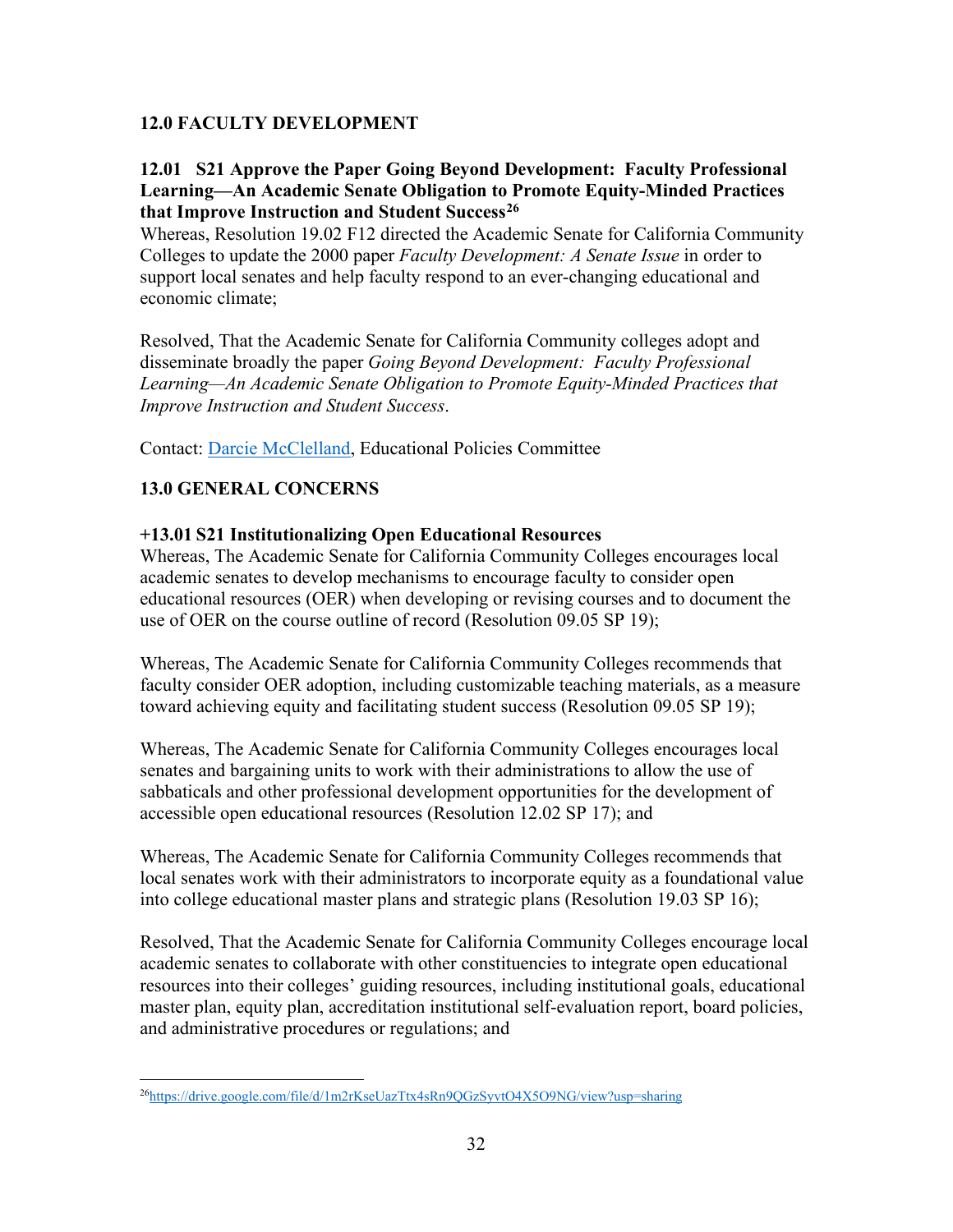Resolved, That the Academic Senate for California Community Colleges curate a collection of resources to assist local senates in pursuing the institutionalization of open educational resources at the local level no later than Spring 2022.

Contact: [Michelle Pilati,](mailto:Michelle%20Pilati%20%3cmpilati@asccc.org%3e) ASCCC OERI, Area C

#### <span id="page-33-0"></span>**#\*13.02 S21 Enabling Display and Use of Faculty Chosen Name and Pronoun Across Campus and all Digital Environments**

Whereas, The Academic Senate for California Community Colleges has advocated for inclusive college campuses through resolutions, rostrum articles, and presentations;

Whereas, The Academic Senate for California Community Colleges approved Resolution 3.07 S19, which urges "local academic senates to request that their colleges and districts enable the Canvas Name Preference Option and encourage their faculty to use the preferred name option with their students," but the resolution does not cover faculty chosen name and pronoun in Canvas or other digital environments;

Whereas, The ability for faculty to feel safe and comfortable communicating with students and coworkers electronically is essential to their job function; and

Whereas, The use or display of any name other than chosen name in electronic communication and interaction presents potential harm for faculty just as it does for students;

Resolved, That the Academic Senate for California Community Colleges urge local academic senates to work with their colleges and districts to enable faculty chosen first and last names and pronouns in all campus and digital environments, especially within Content Management System (CMS) and email systems.

Contact: [Brandi Bailes,](mailto:bbailes@craftonhills.edu) Crafton Hills College

#### <span id="page-33-1"></span>**18.0 MATRICULATION**

#### <span id="page-33-2"></span>**\*18.01 S21 Ensuring Transparency and Input in Improvements to CCC Apply**

Whereas, In 2011-2012, as a means of improving the application process for California's community colleges, the California Community Colleges Chancellor's Office, in conjunction with the CCC Tech Centers, launched CCC Apply in order to establish a common online application;

Whereas, Since its launch, CCC Apply has helped over ten million students apply for admission to one of California's 116 community colleges, showing that this software has a strong demand and can help prospective students overcome challenges in completing the application process;

Whereas, Various issues have arisen since the launch of CCC Apply that have led to changes as well as legislation in AB3101(Carrillo, 2018) to improve CCC Apply; and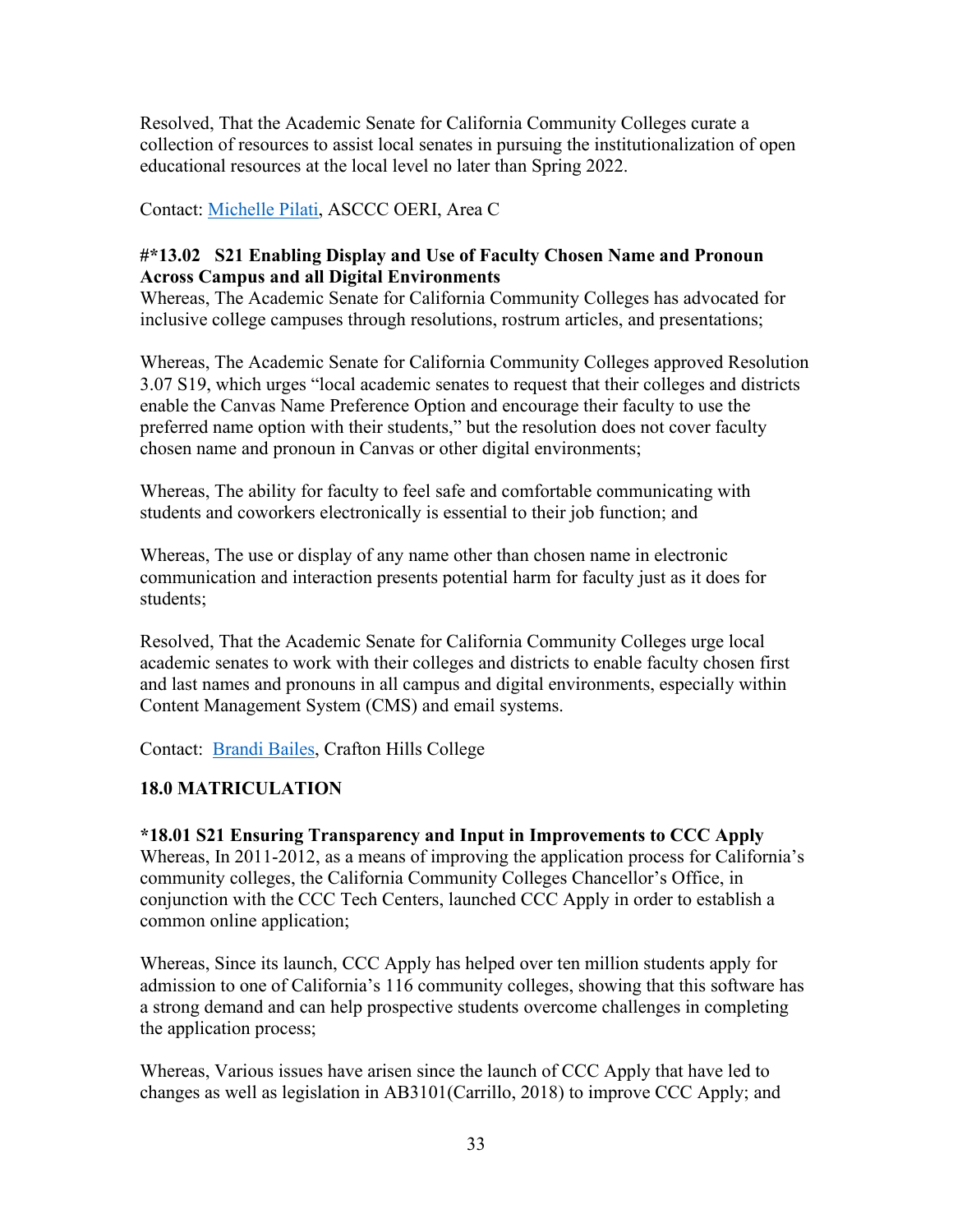Whereas, Faculty often work with students to help them complete their online applications through CCC Apply and thus have a wealth of experience that can be utilized to improve the system:

Resolved, That the Academic Senate for California Community Colleges request consistent updates from the California Community Colleges Chancellor's Office as technical changes are made to CCC Apply and communicate those updates during Area Meetings; and

Resolved, That the Academic Senate for California Community Colleges work with the California Community Colleges Chancellor's Office to collect and consider data and information from faculty regarding issues related to CCC Apply while the process of improvement is ongoing.

<span id="page-34-0"></span>Contact: [Ted Blake,](mailto:tblake@msjc.edu) Transfer, Articulation, and Student Services Committee

#### **19.0 PROFESSIONAL STANDARDS**

#### <span id="page-34-1"></span>**#\*19.01 S21 Create a Paper on Part-Time Faculty Equity**

Whereas, In Spring 2002 the Academic Senate for California Community Colleges adopted the paper *Part-Time Faculty: A Principled Perspective*, and in Spring 2013 Resolution 19.07 asked that the 2002 paper be updated;

Whereas, Due to an evolution of the ASCCC relationship with union colleagues and a desire to allow some parts of the 2002 paper to stand as written, the ASCCC Executive Committee made the decision, based on a recommendation by the ASCCC Part-time Task Force, to publish a series of *Rostrum* articles regarding part-time issues rather than complete a full revision of the 2002 paper;

Whereas, the ASCCC has a long history of supporting the rights of and equity for parttime faculty, including Resolution 19.01 SP01 Part-Time Faculty, Resolution 1.02 F20 Develop a Resource to Communicate and Encourage Part-time Faculty Leadership, Resolution 1.02 F12 Part-Time Faculty Award, Resolution 19.04 SP13 Part-Time Faculty Nomenclature, Resolution 1.02 F98 Part-time Faculty Participation on the Executive Committee, numerous additional resolutions, presentations of part-time faculty institutes, and many *Rostrum* articles as well as the 2002 paper; and

Whereas, Inequitable treatment is contrary to the mission of the California Community Colleges and undermines the equitable educational opportunities and experiences of students, yet part-time faculty experience profoundly inequitable treatment in the workplace across the full range of academic and professional matters, and the challenges faced by part-time faculty have continued, changed, and in some cases increased since the publication of the 2002 paper;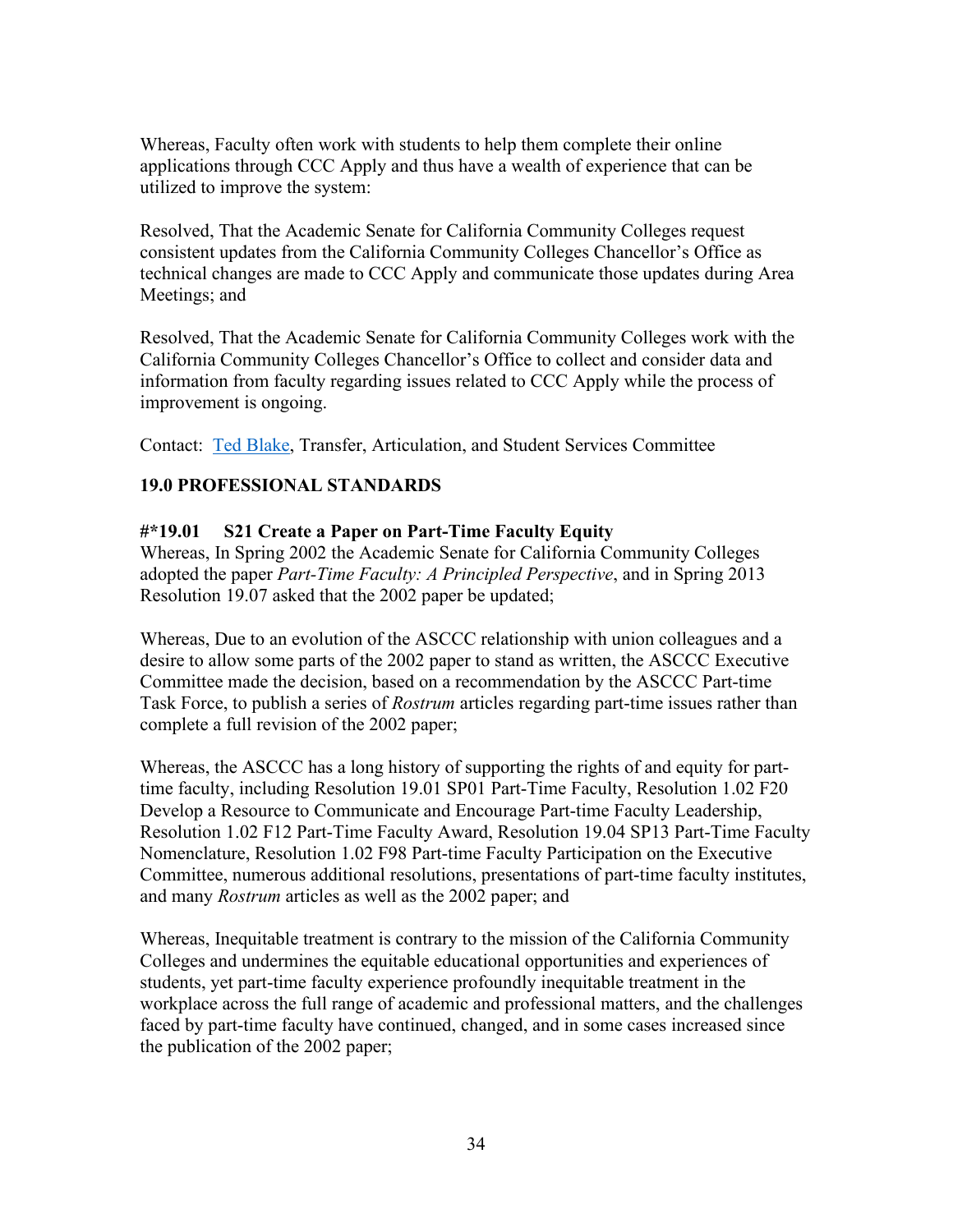Resolved, That the Academic Senate for California Community Colleges develop a new paper addressing part-time faculty equity, rights, and roles in governance and present it to the delegates no later than 2022 Fall Plenary Session.

<span id="page-35-0"></span>Contact: [Anastasia Zavodny,](mailto:azavodny@palomar.edu) Palomar College

#### **20.0 STUDENTS**

#### <span id="page-35-1"></span>**20.01 S21 Enabling Preferred Name and Pronoun across Campus and all Digital Environments**

Whereas, The Academic Senate for California Community Colleges has advocated for inclusive college campuses through resolutions, rostrum articles,  $27$  and presentations;

Whereas, A 2019 report by the Gay and Lesbian Straight Education Network (GLSEN), a nationally recognized resource for collecting data on school climate for LGBTQ+ students, revealed that 6 out of 10 LGBTQ+ students felt unsafe at school because of their sexual orientation and 4 out of 10 because of their gender expression<sup>28</sup>;

Whereas, The GLSEN survey further stated that students were less likely to experience anti-LGBTQ+ discrimination in their schools if they were allowed to use the name and pronoun of their choice<sup>29</sup>; and

Whereas, The Academic Senate for California Community Colleges approved Resolution 3.07 F19, urging local academic senates to request their colleges enable the Canvas name preferred option for students, but the resolution does not cover classroom rosters or other digital environments;

Resolved, That the Academic Senate for California Community Colleges urge local academic senates to work with their colleges and districts to enable preferred names and pronouns in all campus and digital environments; and

Resolved, That the Academic Senate for California Community Colleges support local academic senates with resources and professional development opportunities on creating inclusive and supportive campuses for all students.

Contact: ASCCC Executive Committee

#### <span id="page-35-2"></span>**+20.01.01 S21 Amend Resolution 20.01**

Amend the Title \*20.01 S21 Enabling Preferred Chosen Name and Pronoun across Campus and all Digital Environment

Amend the 1<sup>st</sup> Resolved

<span id="page-35-3"></span><sup>27</sup> https://www.asccc.org/content/lgbt-campus-climate-survey-%E2%80%93-eye-opening-experience

<span id="page-35-4"></span><sup>28</sup> https://www.glsen.org/sites/default/files/2020-11/NSCS19-111820.pdf

<span id="page-35-5"></span><sup>29</sup> https://www.glsen.org/sites/default/files/2020-11/NSCS19-111820.pdf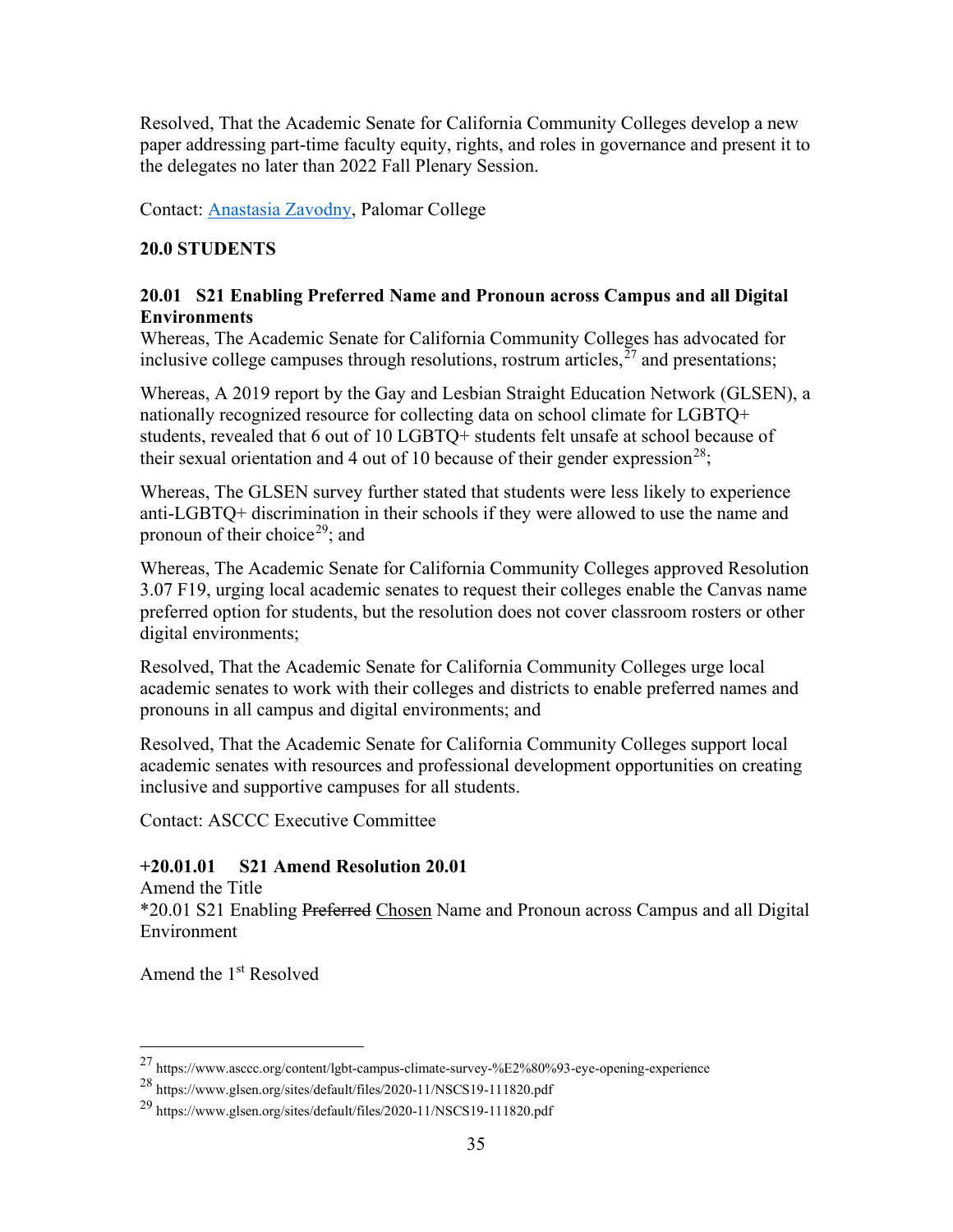Resolved, That the Academic Senate for California Community Colleges urge local academic senates to work with their colleges and districts to enable preferred chosen first and last names and pronouns in all campus and digital environments; and

Contact: Brandi Bailes, Crafton Hills College, Area D

#### <span id="page-36-0"></span>**+20.02 S21 Student Participation in Hiring Processes**

Whereas, Student voice is critical to the hiring process, and California Education Code's equal employment opportunity provision implies support for the participation of students to ensure the community college work force is "continually responsive to the needs of a diverse student population by ensuring that all persons receive an equal opportunity to compete for employment and promotion" (Ed. Code §87100 (a) (3));

Whereas, Chancellor's Office General Counsel's Legal Opinion 2020-08: Student Participation in Community College Recruitment (September 2020)<sup>30</sup>, states, "Nothing in state law prohibits students from participating in community college recruitment and selection processes";

Whereas, Legal Opinion 2020-08 further states that students are adults and therefore are "capable of understanding the sensitivity of employment-related information, being trained in the proper treatment of confidential information, and being expected to adhere to confidentiality requirements"; and

Whereas, The California Community Colleges Board of Governors Diversity, Equity, and Inclusion Implementation Plan calls for diversifying hiring committees and includes student representation on screening and hiring committees as a best practice<sup>[31](#page-36-3)</sup>;

Resolved, That the Academic Senate for California Community Colleges encourage local academic senates to review their hiring processes, discuss the role of students in hiring processes, and include local student governments and human resource offices in those discussions; and

Resolved, That the Academic Senate for California Community Colleges provide professional development opportunities and resources to support local academic senates in including students in hiring processes.

Contact: [Richell Swallow,](mailto:Richell.swallow@reedleycollege.edu) Reedley College, Area A

<span id="page-36-1"></span>**+20.03 S21 Support for Students Affected by the Military Coup in Myanmar** Whereas, The ongoing military coup in Myanmar has wreaked untold violence and devastation and has caused enormous psychological, emotional, and physical distress for

<span id="page-36-2"></span><sup>30</sup> [https://www.cccco.edu/-/media/CCCCO-Website/Office-of-General-Counsel/Legal-Opinion-2020-08-Student-](https://www.cccco.edu/-/media/CCCCO-Website/Office-of-General-Counsel/Legal-Opinion-2020-08-Student-Participation-in-Community-College-Recruitment.pdf?la=en&hash=539E87369FCA38C1F12B0201CB404774AA81477B)[Participation-in-Community-College-](https://www.cccco.edu/-/media/CCCCO-Website/Office-of-General-Counsel/Legal-Opinion-2020-08-Student-Participation-in-Community-College-Recruitment.pdf?la=en&hash=539E87369FCA38C1F12B0201CB404774AA81477B)

[Recruitment.pdf?la=en&hash=539E87369FCA38C1F12B0201CB404774AA81477B](https://www.cccco.edu/-/media/CCCCO-Website/Office-of-General-Counsel/Legal-Opinion-2020-08-Student-Participation-in-Community-College-Recruitment.pdf?la=en&hash=539E87369FCA38C1F12B0201CB404774AA81477B)

<span id="page-36-3"></span><sup>31</sup> [https://www.cccco.edu/-/media/CCCCO-Website/Files/Communications/vision-for-success/5-dei-integration](https://www.cccco.edu/-/media/CCCCO-Website/Files/Communications/vision-for-success/5-dei-integration-plan.pdf?la=en&hash=2402789D82435E8C3E70D3E9E3A8F30F5AB13F1D)[plan.pdf?la=en&hash=2402789D82435E8C3E70D3E9E3A8F30F5AB13F1D](https://www.cccco.edu/-/media/CCCCO-Website/Files/Communications/vision-for-success/5-dei-integration-plan.pdf?la=en&hash=2402789D82435E8C3E70D3E9E3A8F30F5AB13F1D)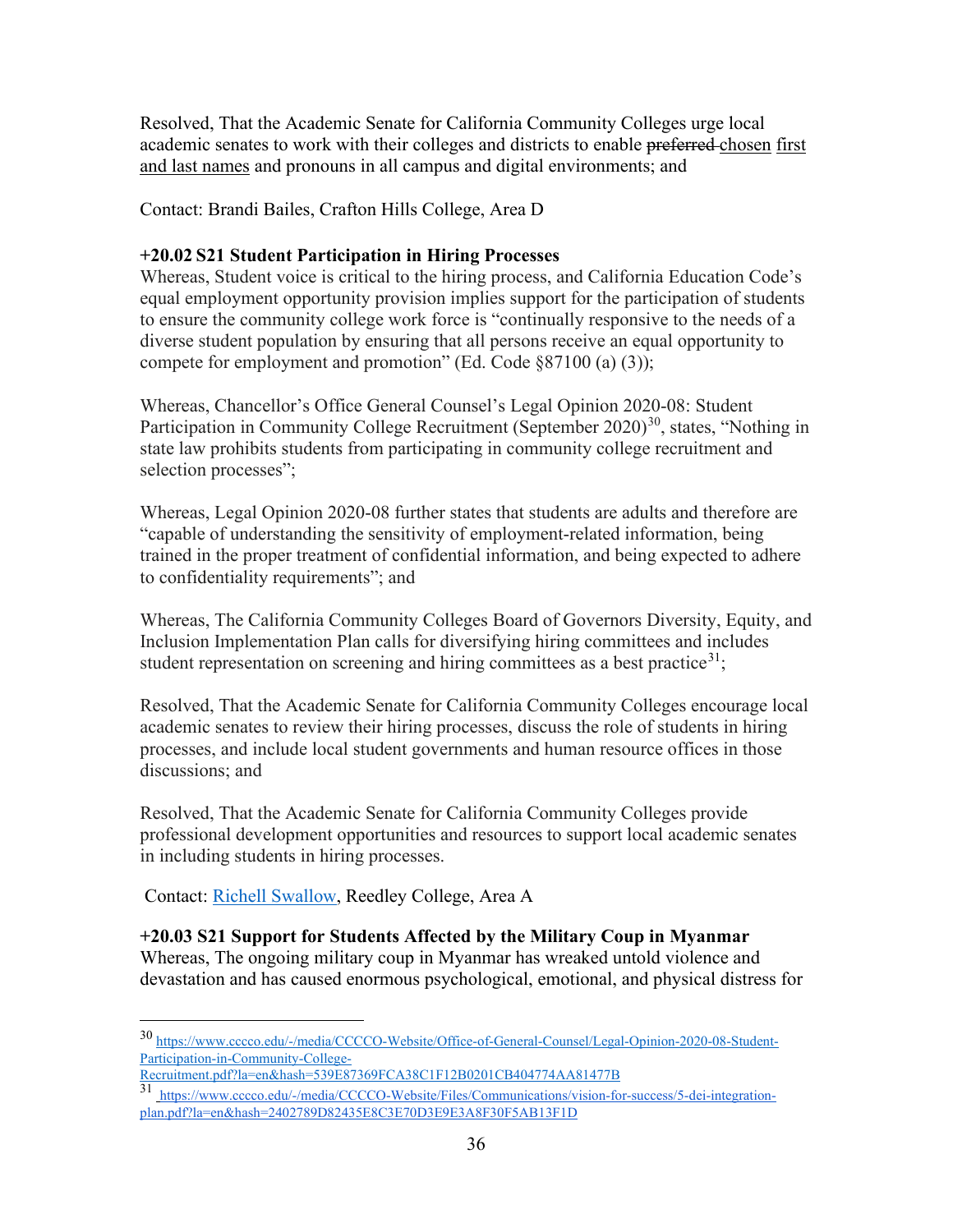citizens or born nationals of Myanmar, many of whom study within the California Community Colleges system;

Whereas, The military coup has caused personal and economic hardship for these students due to the shutdown of many Myanmar businesses, freezing of bank transactions, looting and destruction of citizens' homes, and kidnapping, imprisoning, and murder of Myanmar citizens; and

Whereas, Access to the internet in Myanmar has been largely cut off, the use of educational apps and other technology is under threat of ban or restriction, and normal communication flowing out of Myanmar has been curtailed, threatened, and punished, greatly impacting students' ability to meaningfully engage with their classes or to communicate with their colleges, professors, grant programs, classmates, and student services;

Resolved, That the Academic Senate for California Community Colleges urge all colleges throughout the California Community Colleges system to demonstrate support for students from Myanmar, which may include but not be limited to such measures as the following:

- issuing a public statement of support for students affected by the coup in Myanmar;
- alerting faculty and programs to the need for sensitivity to students' academic progress as a result of emotional distress;
- providing emotional and psychological support unique to the needs of students affected by the coup in Myanmar;
- providing reasonable accommodations for course material acquisition as well as flexible grading and providing options including the excused withdrawal (EW) or incomplete (INC) grades;
- providing reasonable accommodations and support for student fiscal obligations; and

Resolved, That the Academic Senate for California Community Colleges work with the California Community Colleges Chancellors Office to commit to learning more about Asian-American and Pacific Islander populations by disaggregating demographic data.

Contact: [Leigh Anne Shaw,](mailto:shawl@smccd.edu) Skyline College, Area B

#### <span id="page-37-0"></span>**21.0 CAREER TECHNICAL EDUCATION**

#### <span id="page-37-1"></span>**\*21.01 S21 Collaborate with Regional Consortia**

Whereas, The California community colleges' career technical education mission and programs are monitored and supported by seven macro regional consortia whose members are comprised of representatives from every college within each of these regions, and each of these regional consortia exists as a separate entity operating under a separate grant with its own operating bylaws and practices;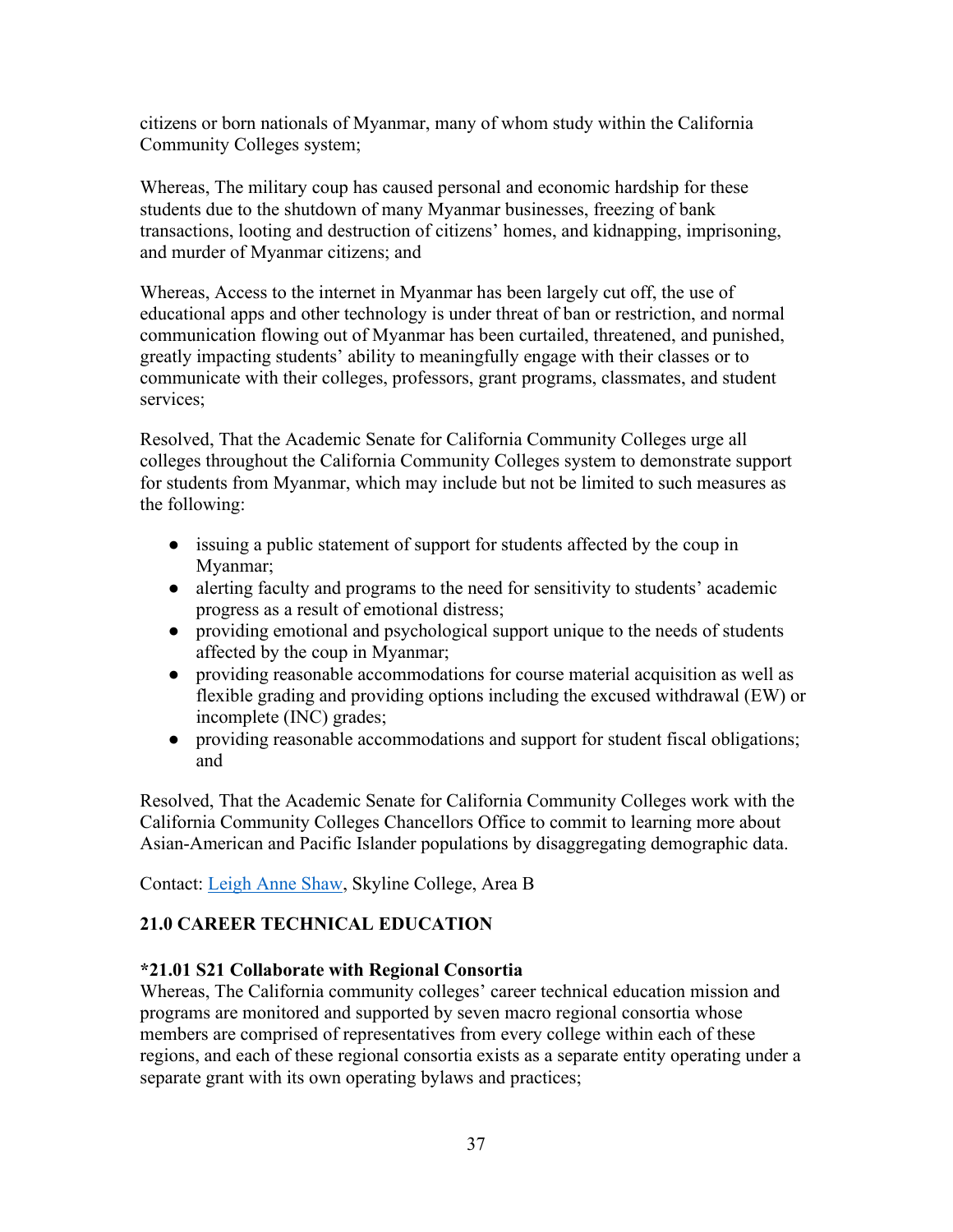Whereas, The California community colleges' career technical education mission and programs are closely connected to industry and are supported by the sector and regional directors; and

Whereas, The regional consortia and the sector and regional directors also provide a significant variety of regional leadership activities and regional community building among key stakeholders, including faculty, other public agency representatives and business and industry representatives, but the consistency of faculty representative consultation and input varies across the regions;

Resolved, That the Academic Senate for California Community Colleges collaborate with the regional consortia and the state and regional directors to empower and engage regional faculty leaders by working with the faculty leaders on regional boards, providing professional learning for career technical education faculty, sharing and developing new and emerging curriculum, and discussing how to streamline curriculum processes to move at the speed of industry and business so that students can be prepared for the jobs of tomorrow.

Contact: [Christy Coobatis,](mailto:christy@miracosta.edu) Career and Technical Education Leadership Committee

#### <span id="page-38-0"></span>**+\*21.02 S21 Prioritizing System Support for the ECE/EDU Education and Human Development Sector**

Whereas, The California Governor's Master Plan for Early Learning and Care: California for All Kids<sup>32</sup>, released on December 1, 2020, contained sweeping recommendations related to the broad expansion of childcare and expanded learning and the provision of Transitional Kindergarten (TK) services for all of California's four-year-olds, resulting in significant impacts on early childhood education and education (ECE/EDU) courses and the pivotal role California community college programs hold in recruiting, preparing, graduating, transferring, and supporting over  $85%$  of the ECE center workforce<sup>[33](#page-38-2)</sup> and the  $54\%$ <sup>[34](#page-38-3)</sup> of credentialed TK-grade 12 teachers in California who complete ECE/EDU classes $35$ :

Whereas, The Education and Human Development (EHDS) Sector enrolled 146,716 students at California community colleges in 2018-2019, ranking fifth in enrollment and degree and certificate completion among the ten priority CTE career sectors, and is a sector that directly addresses issues of equity by providing college pathways leading to employment for the highest percentage of female students at 83%, with 67% of students being non-white, and has the second highest percentage of economically disadvantaged students, at 78%, of all 10 sectors listed<sup>[36](#page-38-5)</sup>;

<span id="page-38-1"></span><sup>32</sup> https://chhs-data-prod.s3.us-west-2.amazonaws.com/uploads/2020/12/01104743/Master-Plan-for-Early-Learningand-Care-Making-California-For-All-Kids-FINAL.pdf

<span id="page-38-2"></span><sup>33</sup> https://www.issuelab.org/resources/12288/12288.pdf

<span id="page-38-3"></span><sup>34</sup> http://teacherprepprogram.org/

<span id="page-38-4"></span><sup>35</sup> http://teacherprepprogram.org/wp-content/uploads/2020/01/COE-report-TeacherOccupations-BayRegion-web-August2019.pdf

<span id="page-38-5"></span><sup>36</sup> https://www.calpassplus.org